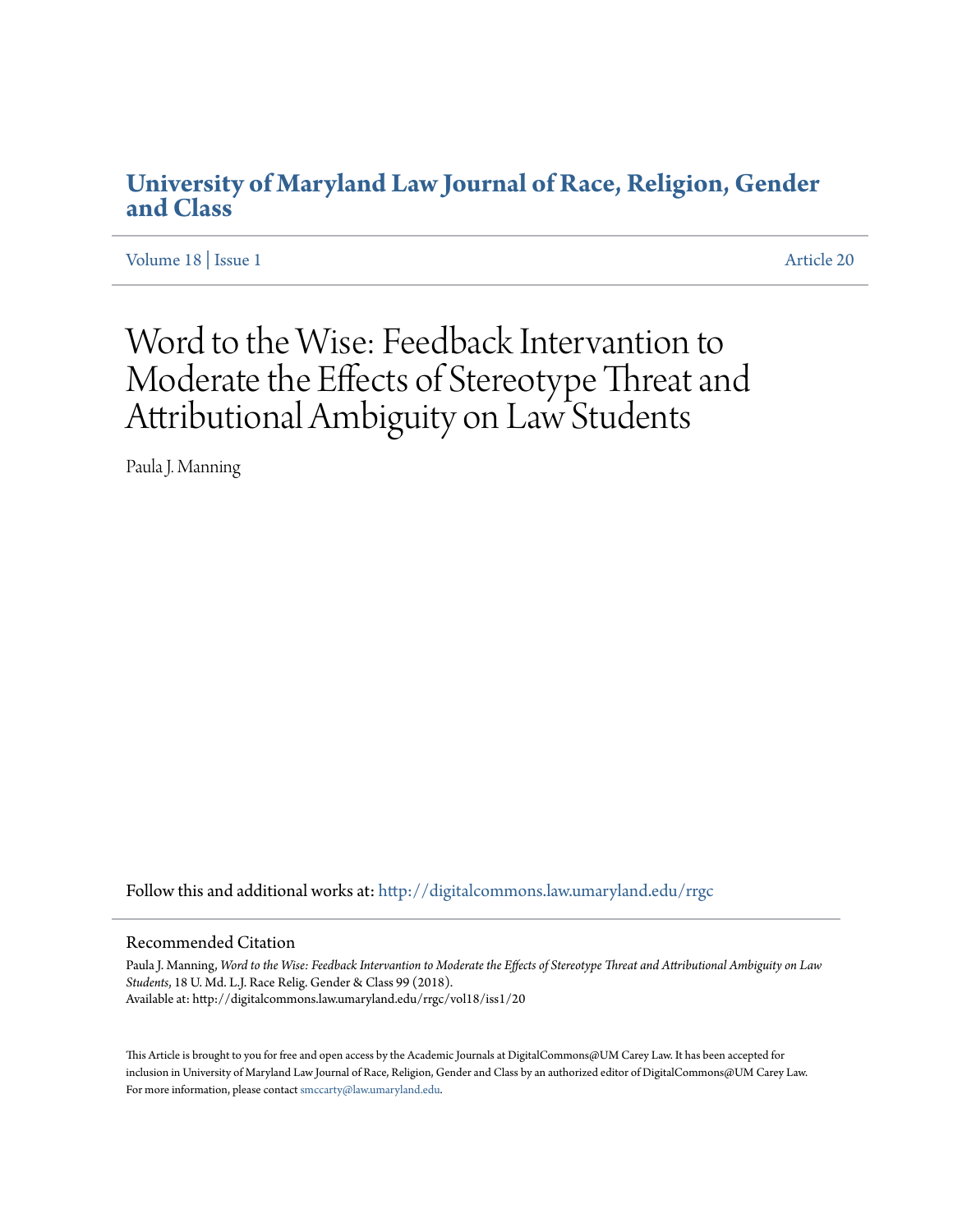# **WORD TO THE** *WISE***: FEEDBACK INTERVENTION TO MODERATE THE EFFECTS OF STEREOTYPE THREAT AND ATTRIBUTIONAL AMBIGUITY ON LAW STUDENTS**

#### Paula J. Manning\*

#### **INTRODUCTION**

The underrepresentation of ethnic minorities in the legal profession has been a persistent concern since the  $1960s<sup>1</sup>$ . Although affirmative action increased the number of underrepresented minorities admitted to law schools in the 1970s and 1980s, an achievement gap between white students and students of color still existed.<sup>2</sup> Retention proved problematic because students of color had lower grades and higher attrition rates than their white counterparts.<sup>3</sup> Unfortunately, there has been little improvement in nearly five decades.<sup>4</sup> Minority law school enrollment has declined.<sup>5</sup> The achievement gap continues to persist in law school and on the bar exam.<sup>6</sup>

The academic underachievement of minority students can be explained, in part, by a psychological phenomenon called stereotype threat.<sup>7</sup> Stereotype threat is a form of identity threat that occurs when a negative group stereotype exists, and the possibility exists that an individual member of a stereotyped group can be devalued by a stereotype because of membership in the group. $8$  When an individual is

\*Professor of Law, Western State College of Law. Thank you to my colleagues, Lori Roberts and Ryan Williams, for reading earlier drafts of this article,

and providing helpful suggestions. Thanks also to Scott Frey, law librarian at Western State College of Law, for his invaluable research assistance. Finally, special thanks to Russell McClain, for encouraging me to speak and write about this topic, and for helpful comments on early drafts of this article.

 $\overline{a}$ 

4 *Id.*

<sup>1</sup> Russell A. McClain, *Helping Our Students Reach Their Full Potential: The Insidious Consequences of Ignoring Stereotype Threat*, 17 RUTGERS RACE & L. REV. 1, 5 (2016).

*<sup>2</sup> Id.*

<sup>3</sup> *Id.*

<sup>5</sup> *Id.*

<sup>6</sup> McClain, *supra* note 1, at 5.

<sup>7</sup> *Id.* at 1; Geoffrey L. Cohen et al., *An Identity Threat Perspective on Intervention*, *in*  STEREOTYPE THREAT 280, 281 (Michael Inzlicht & Toni Schmader eds., 2012) [hereinafter Cohen et al., *Identity Threat*].

<sup>8</sup> Cohen et al., *Identity Threat*, *supra* note 7, at 281; Claude M. Steele et al., *Contending with Group Image: The Psychology of Stereotype and Social Identity Threat*, 34 ADVANCES EXPERIMENTAL SOC. PSYCHOL. 379, 389 (2002) [hereinafter Steele et al., *Group Image*].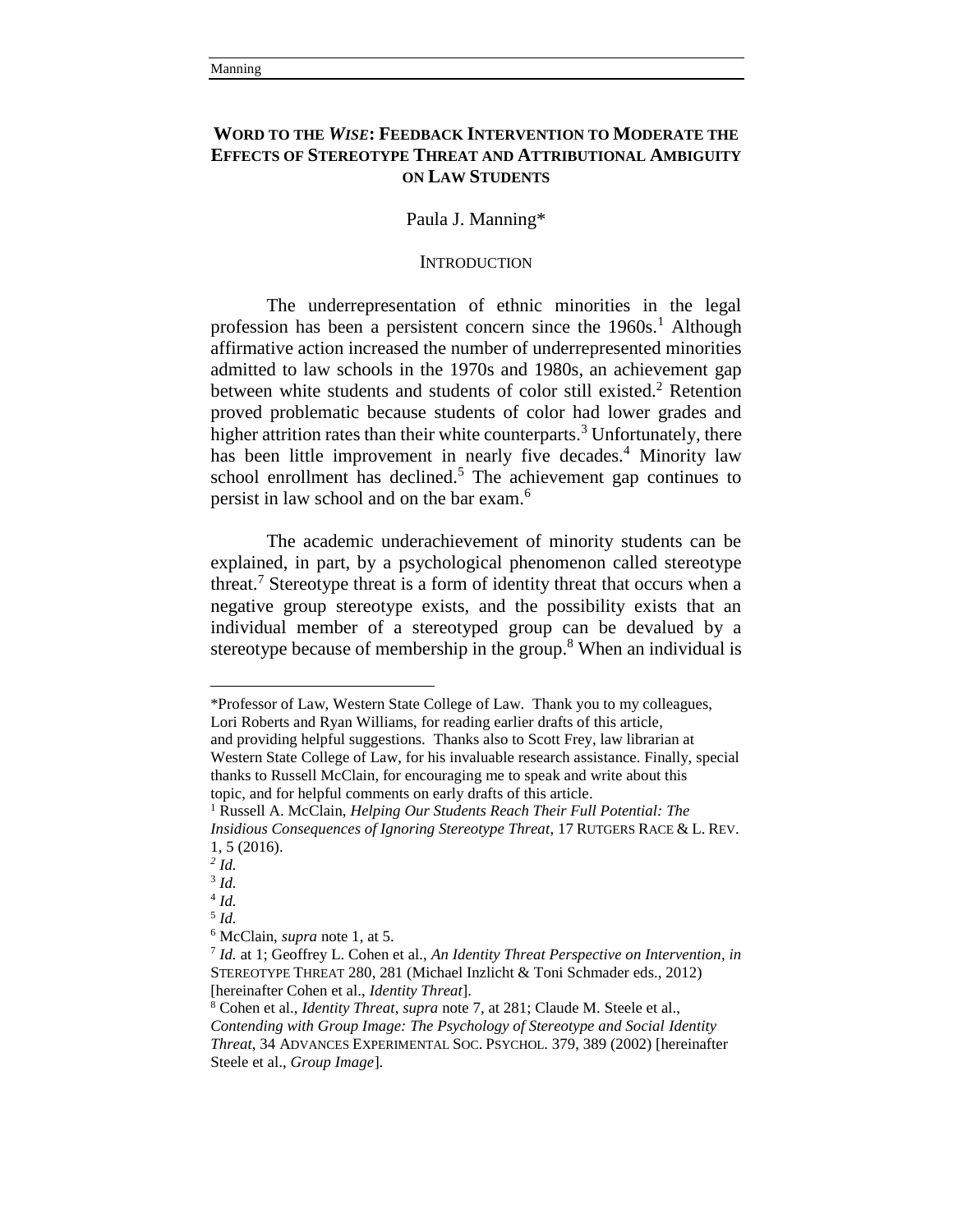subject to stereotype threat, the fear of confirming a negative stereotype creates cognitive barriers that negatively impact performance.<sup>9</sup> Because negative stereotypes about the intellectual and academic ability of Black and Latina<sup>10</sup> students persist, these students are susceptible to stereotype threat in any academic environment. $^{11}$ 

Providing critical feedback to students facing negative stereotypes about their group's intellectual capacity presents a unique challenge to educators. When receiving critical feedback, a stereotype threatened student's decision to respond to negative feedback by increasing effort carries more than the possibility of failing to meet the standard; for the stereotype threatened student, failure also threatens to confirm the stereotyped limitation, both in the eyes of others and potentially in the eyes of the student.<sup>12</sup> Rather than expose themselves to such a possibility, stereotype threatened students may diminish the importance of the task, reduce their effort, or disengage from the task, and even from the domain itself—i.e., law school–because of a reluctance to invest effort in an area where they may be subjected to biased treatment, or because the risk of confirming the negative stereotype comes at too great of an emotional and psychological cost.<sup>13</sup>

Additionally, where bias presents a plausible explanation for critical feedback it creates an "attributional ambiguity" for the stereotyped student—who may choose to attribute the feedback to bias, rather than shortcomings in his or her own performance.<sup>14</sup> Since law school is typically more rigorous than undergraduate or even some other

<sup>9</sup> *See infra* Part I.

<sup>&</sup>lt;sup>10</sup> I use the term Latina to refer to Latino and Latina American students, as well as Hispanic Americans because of the shared social identity in the context of the educational research applicable to identity (and stereotype) threat. *See* David K. Sherman et al., *Deflecting the Trajectory and Changing the Narrative: How Self-Affirmation Affects Academic Performance and Motivation Under Identity Threat*, 104 J. PERSONALITY & SOC. PSYCHOL. 591, 592 (2013); McClain, *supra* note 1, at 5–6.

<sup>11</sup> *See infra* Section I.A.

<sup>12</sup> *See infra* Section I.B.

<sup>13</sup> McClain, *supra* note 1, at 22–23; Anthony R. Artino, Jr., *Academic Self-Efficacy: From Educational Theory to Instructional Practice*, 1 PERSPECTIVES MED. EDUC. 76, 78 (2012); Jennifer Crocker & Brenda Major, *Social Stigma and Self-Esteem: The Self-Protective Properties of Stigma*, 96 PSYCHOL. REV. 608, 622 (1989). <sup>14</sup> *See infra* Part II.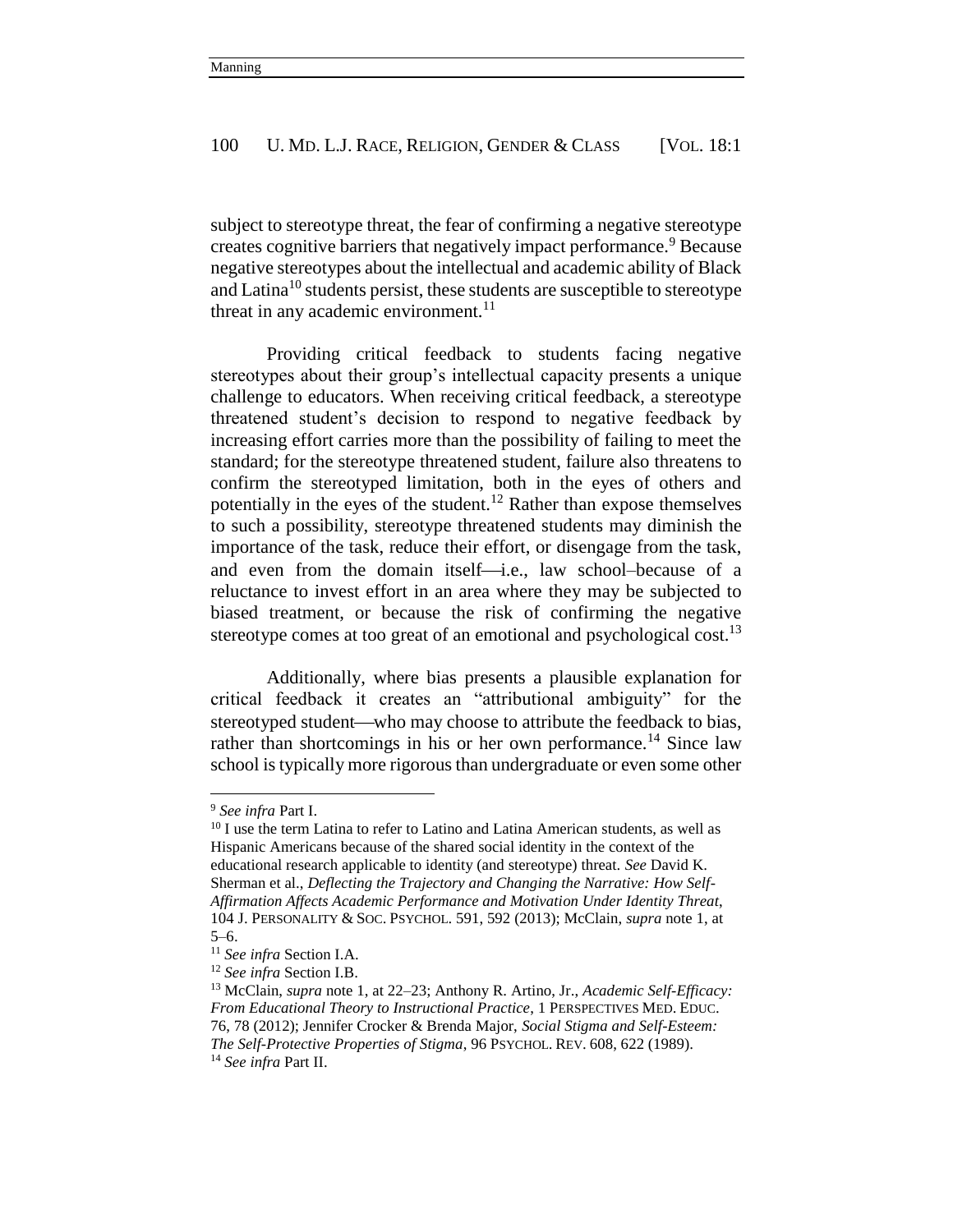graduate education, students may experience a decline in performance despite an increase in effort.<sup>15</sup> The typical reasons (or attributions) for low performance may no longer seem to be plausible explanations for such lower than expected performance. For example, where a student exerts far more effort on a law school paper than the student previously exerted on any other paper as an undergraduate and receives a lower grade than the student is used to receiving, the student may not believe the poor performance is effort-related.<sup>16</sup> Black and Latina students, who know, based on societal stereotypes and personal experiences, that their skills, and those of others in their group, could be viewed through the lens of a stereotype that questions their group's intellectual and academic abilities, and who are aware that people in their academic environment may doubt their ability and belonging, have ample reason to fear being judged or treated prejudicially.<sup>17</sup> The possibility that they have been judged in light of a negative stereotype can then serve as a plausible explanation for negative performance feedback.<sup>18</sup> The unfortunate consequence is that attributing feedback to bias, rather than personal shortcomings, can cause students to dismiss valuable critique and ignore feedback, as a protective measure; in so doing, they miss vital opportunities for growth.<sup>19</sup>

Although some scholarship exists that attempts to explain the structural causes of the achievement gap, retention issues, and the lack of diversity in the legal profession,  $^{20}$  little has been offered in the way of concrete suggestions for law school faculty who hope to close the gap and improve performance of stereotyped students in their own classrooms. This article is a step toward filling that void, providing specific strategies law school faculty can employ in their written and verbal feedback statements to improve outcomes for their students. Known as "wise feedback" in the social psychology literature, this twofaceted intervention assures students both that critical feedback is the result of high standards and that the student is capable of meeting these

<sup>15</sup> Emily Zimmerman, *Do Grades Matter?*, 35 SEATTLE U. L. REV. 305, 311–12 (2012).

<sup>16</sup> *See infra* Part II.

<sup>17</sup> *See infra* Part II.

<sup>18</sup> *See infra* Part II.

<sup>19</sup> *See infra* Part II.

<sup>20</sup> McClain, *supra* note 1, at 4–7.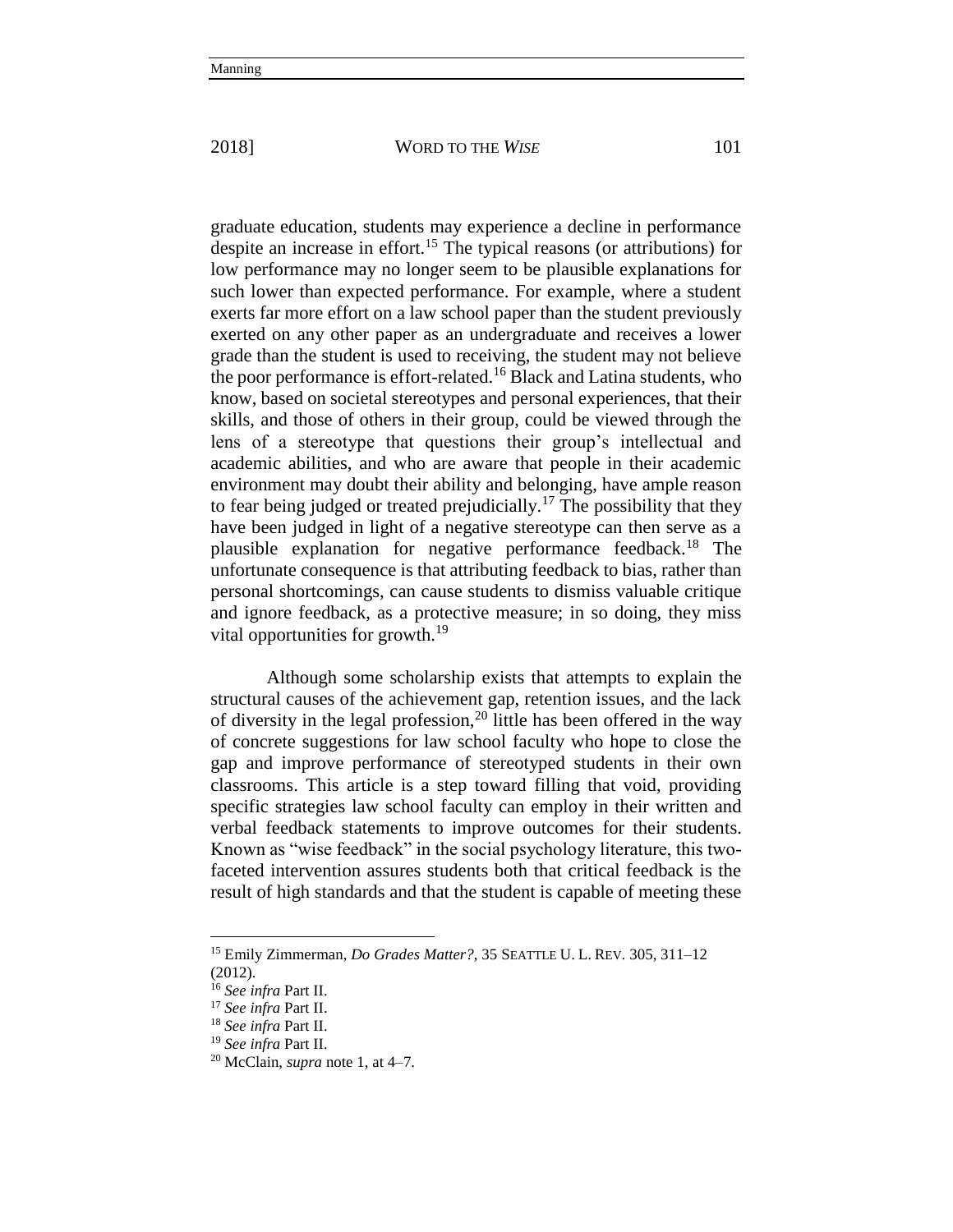standards. By employing "wise" techniques, faculty can convey critical feedback in a manner that encourages effort and persistence and minimizes or eliminates the negative motivational effects of stereotype threat, thereby achieving the goal of improving performance and retention of minority law students and taking steps to close the minority achievement gap in law school. $^{21}$ 

Part I of this article describes the impact of stereotype threat on academic performance, including a discussion of the cues that trigger the threat and factors that can intensify the threat.<sup>22</sup> It examines the ways in which stereotype threat may contribute to depressed academic performance and the resulting attrition of minority law students.<sup>23</sup> Part II explains the reasons an "attributional ambiguity" may exist when a stereotype threatened student is given critical feedback and how stereotyped students' attributions affect motivation, effort, and persistence.<sup>24</sup> More specifically, it explores the connection between entity and incremental views of intelligence, learned helplessness, explanatory style and self-efficacy, to explain the reasons stereotyped students experience declines in motivation and engagement in response to performance difficulties and critical feedback.<sup>25</sup> Finally, Part III offers a means for law school faculty to combat the negative consequences of stereotype threat and attributional ambiguity by using a social-psychology based intervention known as "wise feedback" and concludes with suggestions for implementation.<sup>26</sup>

# I. THE IMPACT OF STEREOTYPE THREAT ON ACADEMIC **PERFORMANCE**

<sup>21</sup> *See infra* Part III.

<sup>22</sup> *See infra* Part I.

<sup>23</sup> *See infra* Section I.B.

<sup>24</sup> *See infra* Part II.

<sup>25</sup> *See infra* Part II.

<sup>26</sup> *See infra* Part III.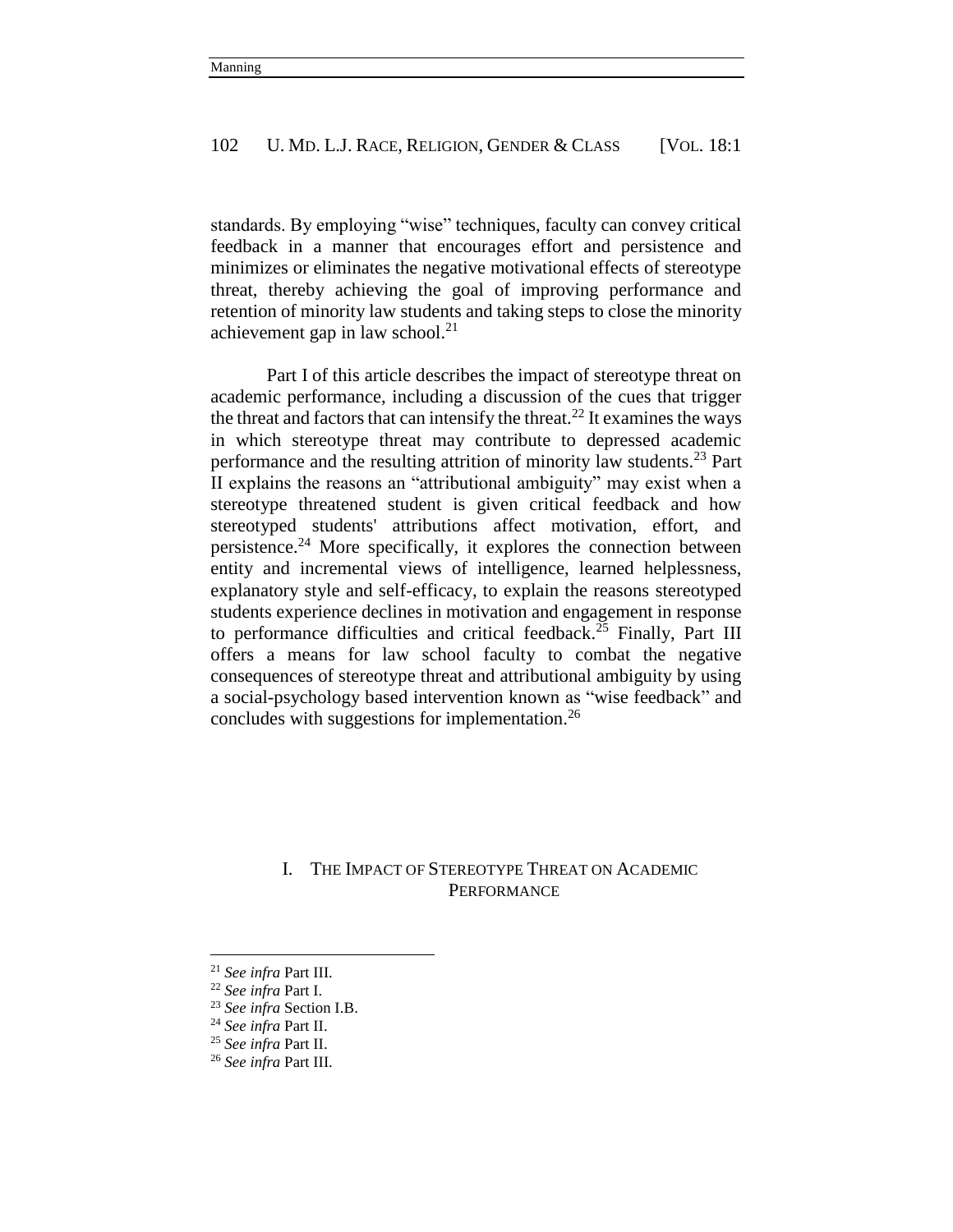# *A. The Nature of Stereotype Threat*

Stereotype threat is a form of identity threat.<sup>27</sup> Identity threat occurs when an individual's self-view is challenged, generally by devaluing attitudes and behaviors, such as discrimination, exclusion, marginalization and underrepresentation.<sup>28</sup> Stereotype threat occurs when a negative group stereotype exists, and a member of that stereotyped group is in a situation where the possibility exists that the individual's identity can be devalued because of membership in that stereotyped group—e.g., a situation where a stereotype about the individual's group applies.<sup>29</sup> To put it another way, it is the fear or worry about confirming or being judged by a stereotype because of membership in a stereotyped group. For example, a Latina student may worry about being judged in light of negative stereotypes about the intellectual ability of Latina Americans, because she is aware of the stereotype that Latinas are less likely to succeed in academic settings based on cultural beliefs in the United States that immigrants, second language speakers, and Spanish speakers are less likely to succeed in school than people who were born in the United States and who speak primarily or only English.<sup>30</sup> Law school presents an environment that is ripe for triggering chronic and intense experiences of stereotype threat.<sup>31</sup> Negative group stereotypes exist for a number of racial and ethnic groups with regard to lack of intelligence,  $32$  and the law school

<sup>27</sup> Cohen et al., *Identity Threat*, *supra* note 7, at 281.

<sup>28</sup> *Id.* at 281.

<sup>29</sup> Steele et al., *Group Image*, *supra* note 8, at 387–89.

<sup>30</sup> Sherman et al., *supra* note 10, at 592.

<sup>31</sup> *See infra* Section I.C.

<sup>32</sup> Claude M. Steele & Joshua Aronson, *Stereotype Threat and the Intellectual Test Performance of African Americans*, 69 J. PERSONALITY & SOC. PSYCHOL. 797, 797 (1995) ("Whenever African American students perform an explicitly scholastic or intellectual task, they face the threat of confirming or being judged by a negative societal stereotype—a suspicion—about their group's intellectual ability and competence.") [hereinafter Steele & Aronson, *Test Performance*]; Claude M. Steele, *A Threat in the Air, How Stereotypes Shape Intellectual Identity and Performance*, 52 AM. PSYCHOLOGIST 613, 614 (1997) [hereinafter Steele, *Threat in the Air*]; Geoffrey L. Cohen & Julio Garcia, *Identity, Belonging, and Achievement; A Model, Interventions, Implications*, 17 CURRENT DIRECTIONS PSYCHOL. SCI. 365, 366 (2008) [hereinafter Cohen & Garcia, *Identity*]; *see also* Sherman et al., *supra* note 10, at 592–93.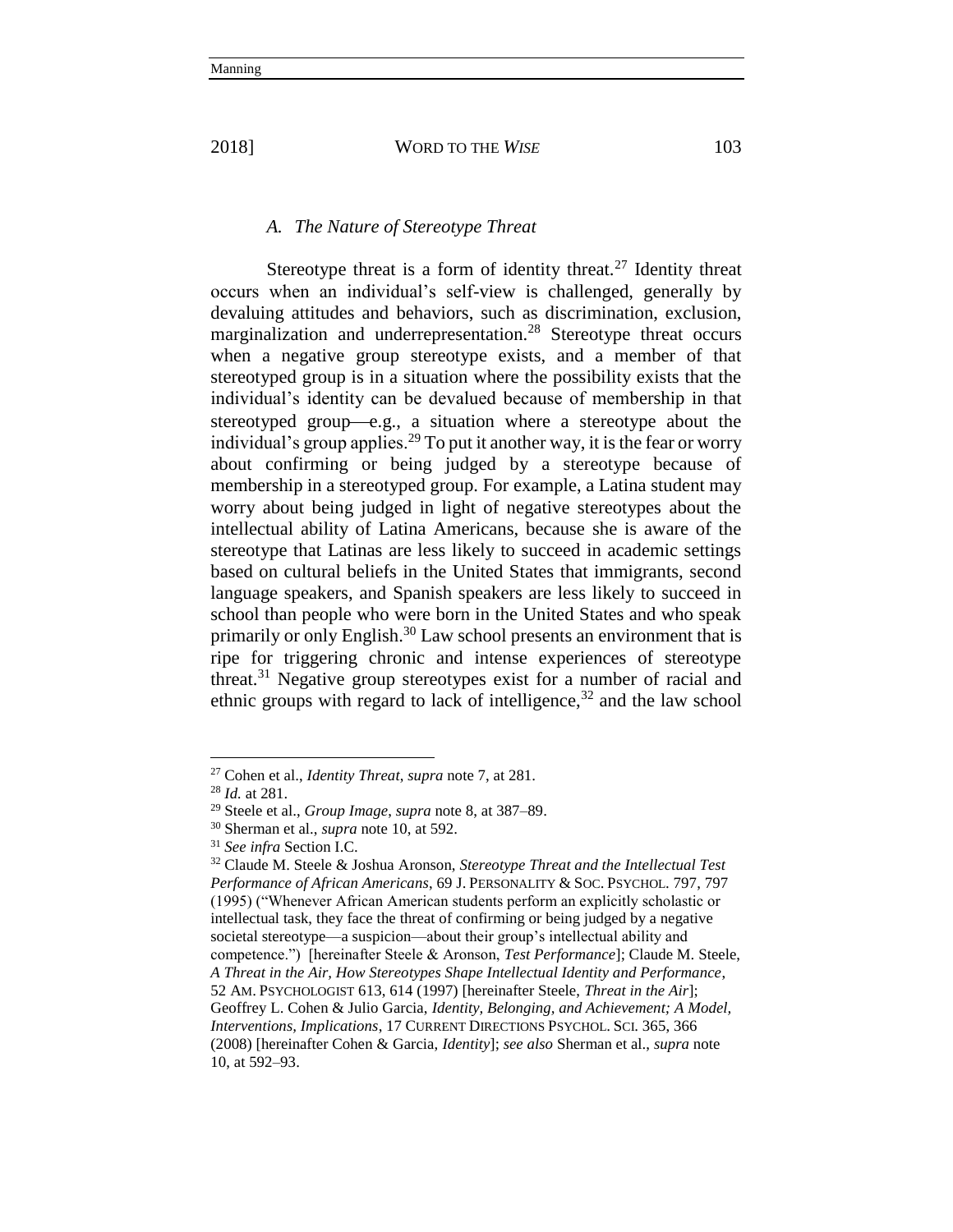classroom experience and examinations are purportedly a measure of intelligence.

Stereotype threat can occur irrespective of whether there is actual prejudice. $33$  It is a social-psychological, situational threat, which can affect any member of a group that is negatively stereotyped, whenever the negative stereotype applies, and a member of the group fears being reduced to that stereotype.<sup>34</sup> It arises because situational cues signal to an individual that a negative stereotype presents a relevant explanation for the individual's poor performance—i.e., the threat is derived from the individual's perceived relevance of the negative stereotype to the situation.<sup>35</sup> For this reason it does not matter if the individual believes the stereotype or if bias or prejudice actually exists.<sup>36</sup> Merely being aware that membership in a group can cause one to be devalued is sufficient to undermine performance.<sup>37</sup> Thus, anytime an individual is in a situation where a stereotype about a group of which they are a member might apply, the individual can experience stereotype threat.<sup>38</sup>

Many stereotypes exist that can trigger a threat, and stereotype threat has been shown to exist across a number of domains, including: Blacks and Latinas are not as intelligent as whites; $39$  women are worse

<sup>33</sup> Sherman et al., *supra* note 10, at 592.

<sup>34</sup> Steele, *Threat in the Air*, *supra* note 32, at 614.

<sup>35</sup> Steele et al., *Group Image*, *supra* note 8, at 389.

<sup>36</sup> Steele & Aronson, *Test Performance*, *supra* note 32, at 798; Steele, *Threat in the Air*, *supra* note 32, at 614, 618 ("[S]usceptibility to this threat derives not from internal doubts about their ability [e.g., their internalization of the stereotype] but from their identifications with the domain and the resulting concern they have about being stereotyped in it.").

<sup>37</sup> Sherman et al., *supra* note 10, at 592.

<sup>38</sup> Steele et al., *Group Image*, *supra* note 8, at 390.

<sup>39</sup> Cohen & Garcia, *Identity*, *supra* note 32, at 366 (stating that Black and Latina students "face the extra burden of knowing that their skills, and those of others in their group, could be viewed through the lens of a stereotype that questions their group's intellectual and academic abilities."); *see also* Geoffrey L. Cohen & Claude M. Steele, *A Barrier of Mistrust: How Negative Stereotypes Affect Cross-Race Mentoring*, *in* IMPROVING ACADEMIC ACHIEVEMENT: IMPACT OF PSYCHOLOGICAL FACTORS ON EDUCATION 303 (Joshua Aronson ed., 2002) [hereinafter Cohen & Steele, *Barrier of Mistrust*]; Sherman et al., *supra* note 10, at 592–93.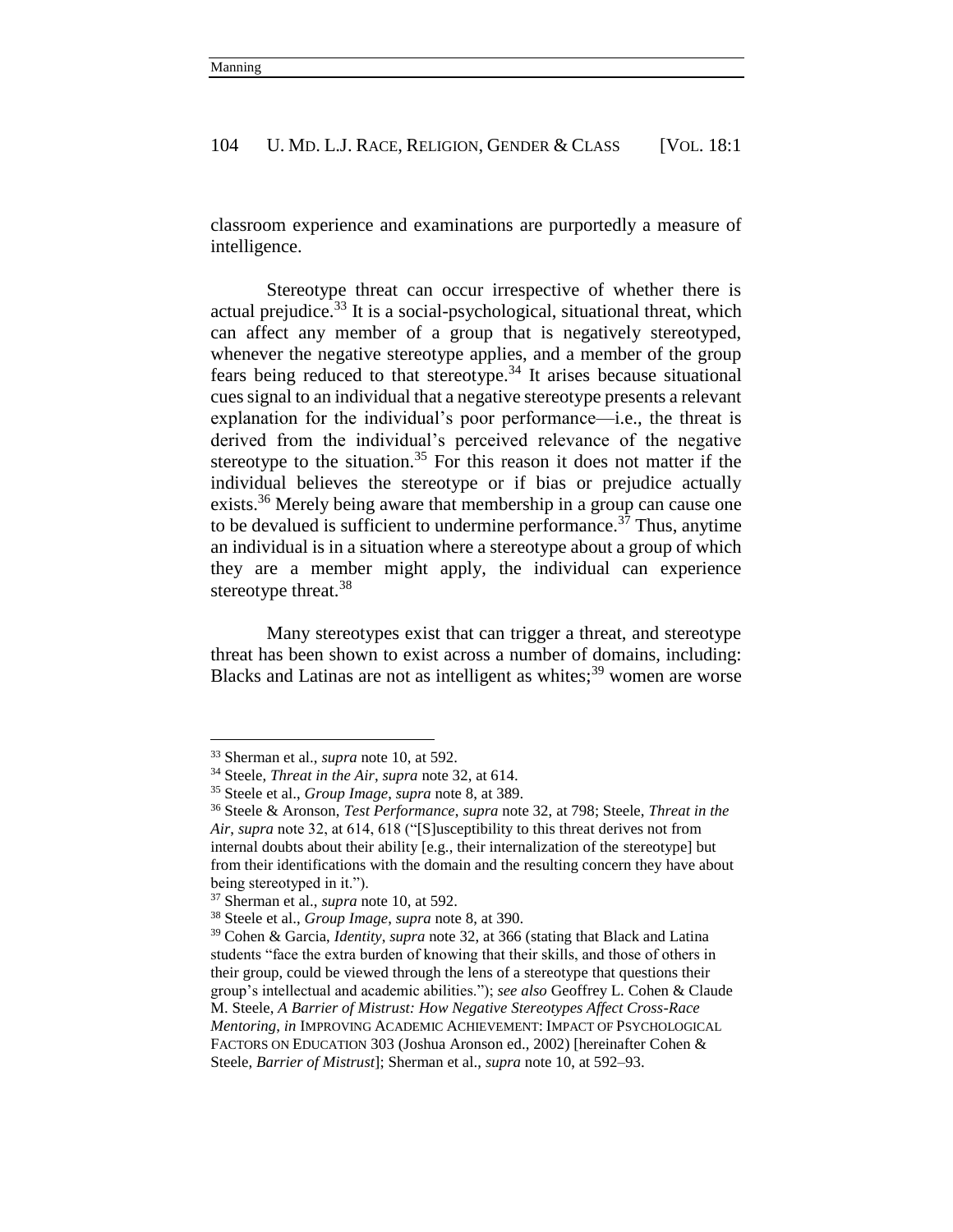at math than men;<sup>40</sup> whites have less athletic ability than blacks;<sup>41</sup> older people have worse memories than young people; $^{42}$  and whites are worse at math than Asians.<sup>43</sup> The data on stereotype threat is so robust and reliable that research is no longer focused on if or when it happens but on why.<sup>44</sup> Of course not all stereotype threat is of equal severity and intensity; for example, a stereotype that demeans a group's intellectual ability has more negative meaning than a stereotype that demeans a group's ability to dance well, because of the relative societal importance of intellect versus being able to dance.<sup>45</sup>

### *B. The Negative Effects of Stereotype Threat*

The negative effects of stereotype threat are substantial and welldocumented.<sup>46</sup> Stereotype threat contributes to academic underperformance and diminished psychological well-being.<sup>47</sup> For example, stereotype threat can negatively influence the intellectual functioning and academic performance of individual group members by

(1999) [hereinafter Aronson et al., *White Men Can't Do Math*].

<sup>40</sup> *See, e.g.*, Vincent J. Fogliati & Kay Bussey, *Stereotype Threat Reduces Motivation to Improve: Feedback on Women's Intentions to Improve Mathematical Ability*, 37 PSYCHOL. WOMEN Q. 310 (2013).

<sup>41</sup> *See, e.g.*, Jeff Stone et al., *Stereotype Threat Effects on Black and White Athletic Performance*, 77 J. PERSONALITY & SOC. PSYCHOL. 1213 (1999).

<sup>42</sup> *See, e.g.*, Sarah J. Barber & Mara Mather, *Stereotype Threat in Older Adults: When and Why does it Occur, and Who is Most Affected?*, *in* THE OXFORD HANDBOOK OF EMOTION, SOCIAL COGNITION AND EVERYDAY PROBLEM SOLVING DURING ADULTHOOD 302 (Paul Verhaeghen & Christopher Hertzog eds., 2014). <sup>43</sup> *See, e.g.*, Joshua Aronson et al., *When White Men Can't Do Math: Necessary and Sufficient Factors in Stereotype Threat*, 35 J. EXPERIMENTAL SOC. PSYCHOL. 29

<sup>44</sup> Wendy Berry Mendes & Jeremy Jamieson, *Embodied Stereotype Threat: Exploring Brain and Body Mechanisms Underlying Performance Impairments*, *in*  STEREOTYPE THREAT 51 (Michael Inzlicht & Toni Schmader eds., 2012). <sup>45</sup> Steele et al., *Group Image*, *supra* note 8, at 390.

<sup>46</sup> *Id.* at 385. A thorough discussion of empirical work documenting such effects is described in McClain's work. *See* McClain, *supra* note 1. *See generally* STEREOTYPE THREAT (Michael Inzlicht & Toni Schmader eds., 2012); CLAUDE M. STEELE, WHISTLING VIVALDI (2010) [hereinafter STEELE, WHISTLING VIVALDI]. The effects have been documented for a number of groups and stereotypes. *See supra* notes 35– 39; *see also* Jean Claude Croizet & Theresa Claire, *Extending the Concept of Stereotype Threat to Social Class: The Intellectual Underperformance of Students from Low Socioeconomic Backgrounds*, 24 PERSONALITY & SOC. PSYCH BULLETIN 588 (1998) (discussing low socio-economic status student performance in school). <sup>47</sup> *See* Sherman et al., *supra* note 10, at 592*.*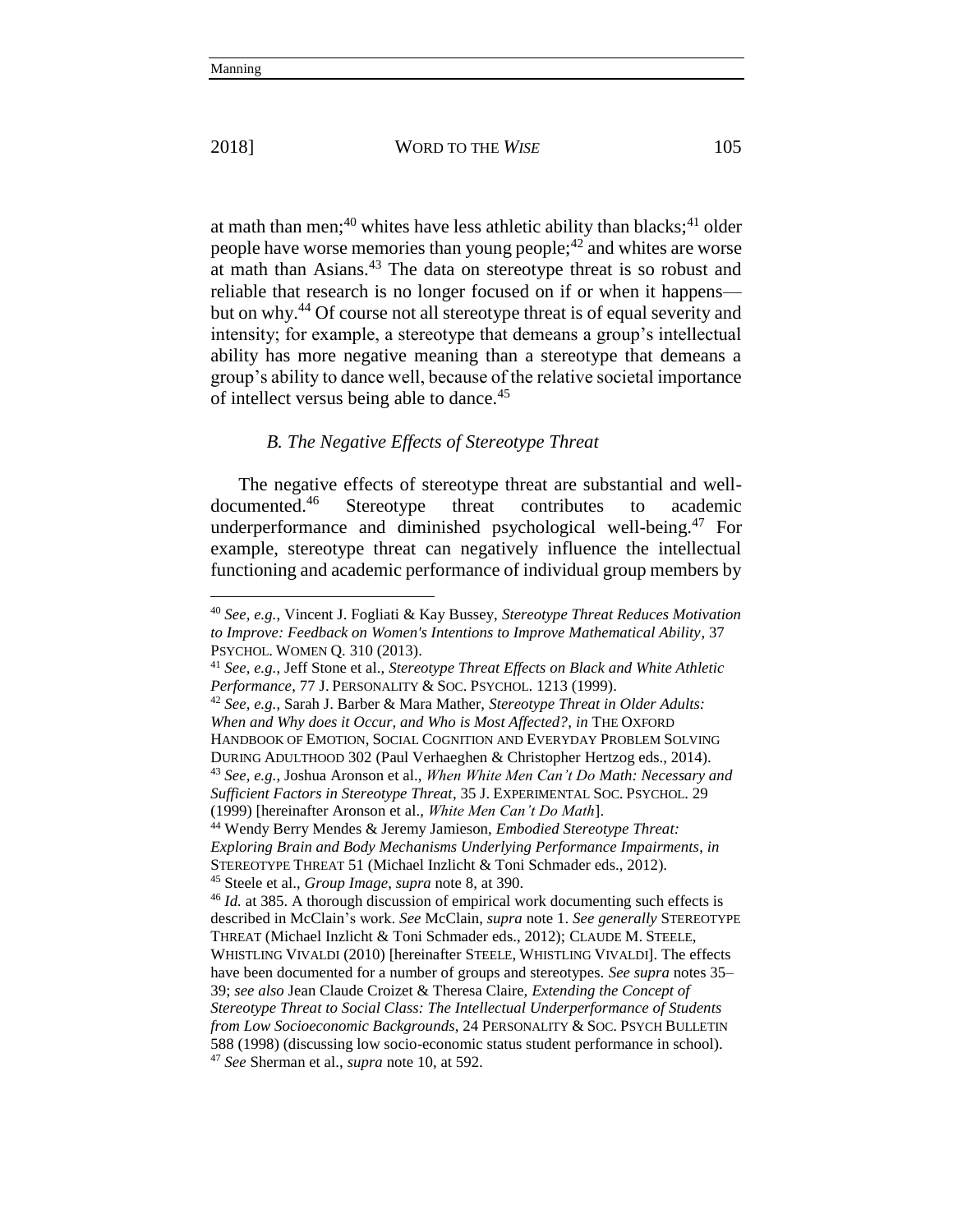creating an additional cognitive burden, which does not exist for nonstereotyped individuals.<sup>48</sup> Essentially, the stereotype threatened student devotes cognitive resources, including attention and working memory to processing and addressing the threat; as they focus cognitive resources on these issues, they have less working memory and attention to devote to other task related issues, like problem solving.<sup>49</sup>

Stereotype threat can be a chronic stressor in the classroom for members of groups that are stereotyped as having lower levels of intelligence and academic performance.<sup>50</sup> Stereotyped students constantly face the prospect of confirming negative intellectual stereotypes any time they are called on in class, complete a task, or turn in an assignment. This chronic stress can result in a state of acute vigilance and narrowing of attention; for example, a stereotype threatened student might focus attention on scrutinizing a professor's nonverbal behavior for evidence of bias, rather than attending to other information presented during the class session. $51$ 

The intensity of the threat depends on a number of factors, many of which are relevant to legal education. The more negative the stereotype, the more intense the threat.<sup>52</sup> The threat also intensifies in relation to the strength with which the threatened person identifies with the domain; the more an individual cares about the domain, the more important performance in that domain is likely to be, and the more the threat of being stereotyped is likely to negatively affect that individual.<sup>53</sup> The intensity of the threat is also impacted by the strength of the individual's identification with the stereotyped group; the more an individual identifies with the stereotyped group, or expects to be perceived as a member of that group, the stronger the threat is likely to be.<sup>54</sup>

For ability-stereotyped individuals, the effects of stereotype threat are greatest when performing difficult tasks, and when there are marked increases in curriculum difficulty, in part because working memory and

<sup>48</sup> *See* sources cited *supra* note 46.

<sup>49</sup> *See, e.g.*, Aronson et al., *White Men Can't Do Math*, *supra* note 43.

<sup>50</sup> *See* Sherman et al., *supra* note 10, at 593.

<sup>51</sup> *Id.*

<sup>52</sup> Steele et al., *Group Image*, *supra* note 8, at 390.

<sup>53</sup> *Id.*; *see* Steele, *Threat in the Air*, *supra* note 32, at 614.

<sup>54</sup> Steele et al., *Group Image*, *supra* note 8, at 391.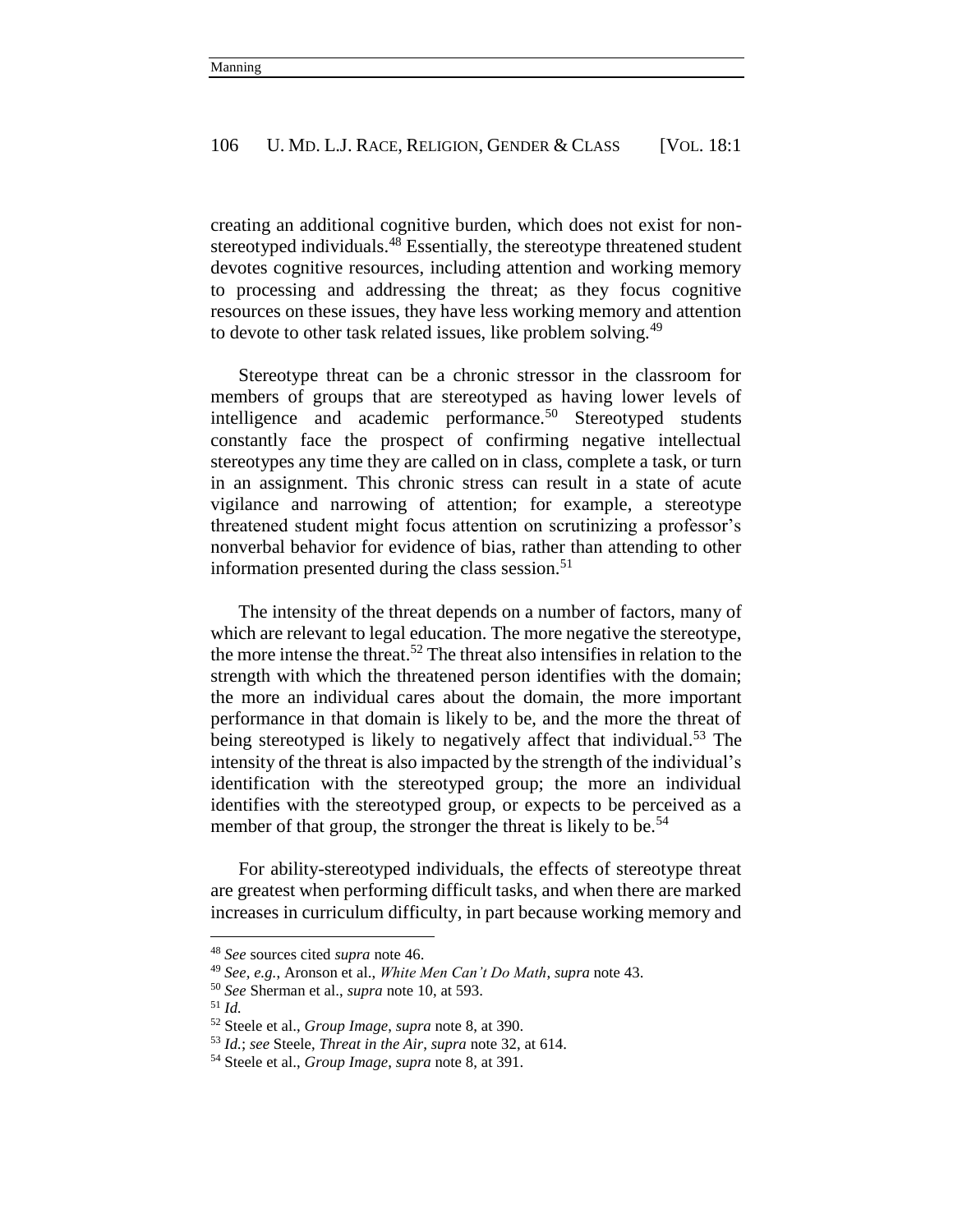attention focusing are especially critical for optimal performance in these situations.<sup>55</sup> Unfortunately, it is during these times, when the effects of the threat are strongest, that stereotype threat is most likely to occur—because stereotype threat is triggered by the experience of frustration.<sup>56</sup> When the task is difficult to complete or the curricular change causes a student to struggle with the material it can be frustrating for the student.<sup>57</sup> This frustration and struggle can make a stereotype about lack of intellectual ability seem credible because it presents a plausible explanation for the struggle.<sup>58</sup> At these moments the effects of the threat are especially burdensome because students can least afford diverted attention and working memory when the task or material is difficult.<sup>59</sup>

Finally, contextual cues that suggest the possibility of stereotyping can also increase the intensity of the threat. $60$  One such cue is numeric

<sup>55</sup> *Id.* at 391–92.

<sup>56</sup> *Id.* at 392

<sup>57</sup> *Id.*

<sup>58</sup> *Id.*

<sup>59</sup> *See, e.g.*, Toni Schmader & Michael Johns, *Converging Evidence that Stereotype Threat Reduces Working Memory Capacity*, 85 J. PERSONALITY & SOC. PSYCH. 440 (2003) (providing an example of a scientific study of stereotype threat and showcasing increased perceived difficulty in groups likely to experience stereotype threat).

<sup>60</sup> *Id.* at 440; Gregory M. Walton & Priyanka B. Carr, *Social Belonging and the Motivation and Intellectual Achievement of Negatively Stereotyped Students*, *in* STEREOTYPE THREAT 89, 93 (Michael Inzlicht & Toni Schmader eds., 2012). Although not discussed here, the subjectivity, or lack of clarity of evaluative criteria can also act as a clue. When the criteria by which a student is awarded her grade is vague or possibly subjective, stereotyped students may worry that their devalued identity may influence subjective evaluation. Steele et al., *Group Image*, *supra* note 8, at 422. Law students experience evaluation as both vague and subjective where there is a lack of formative feedback or where professors do not set out the explicit criteria on which a student was judged. However, to the extent that law school examinations are graded anonymously it complicates the analysis for that particular graded experience. If the student (and thus, their race) is unknown to the grader it cannot be a basis for the evaluation. However, if the student does not believe grading is actually anonymous–for example, if the only hand writer is a Latina student, she might feel like her identity is known to the grader, especially if the grader were to see her handwriting during the exam or know from class that she is the only student who does not have a laptop. Her perception (real or not) that her identify is known to the grader, could then trigger a stereotype threat. *See* McClain, *supra* note 1 (offering an analysis of stereotype threat in the law school context).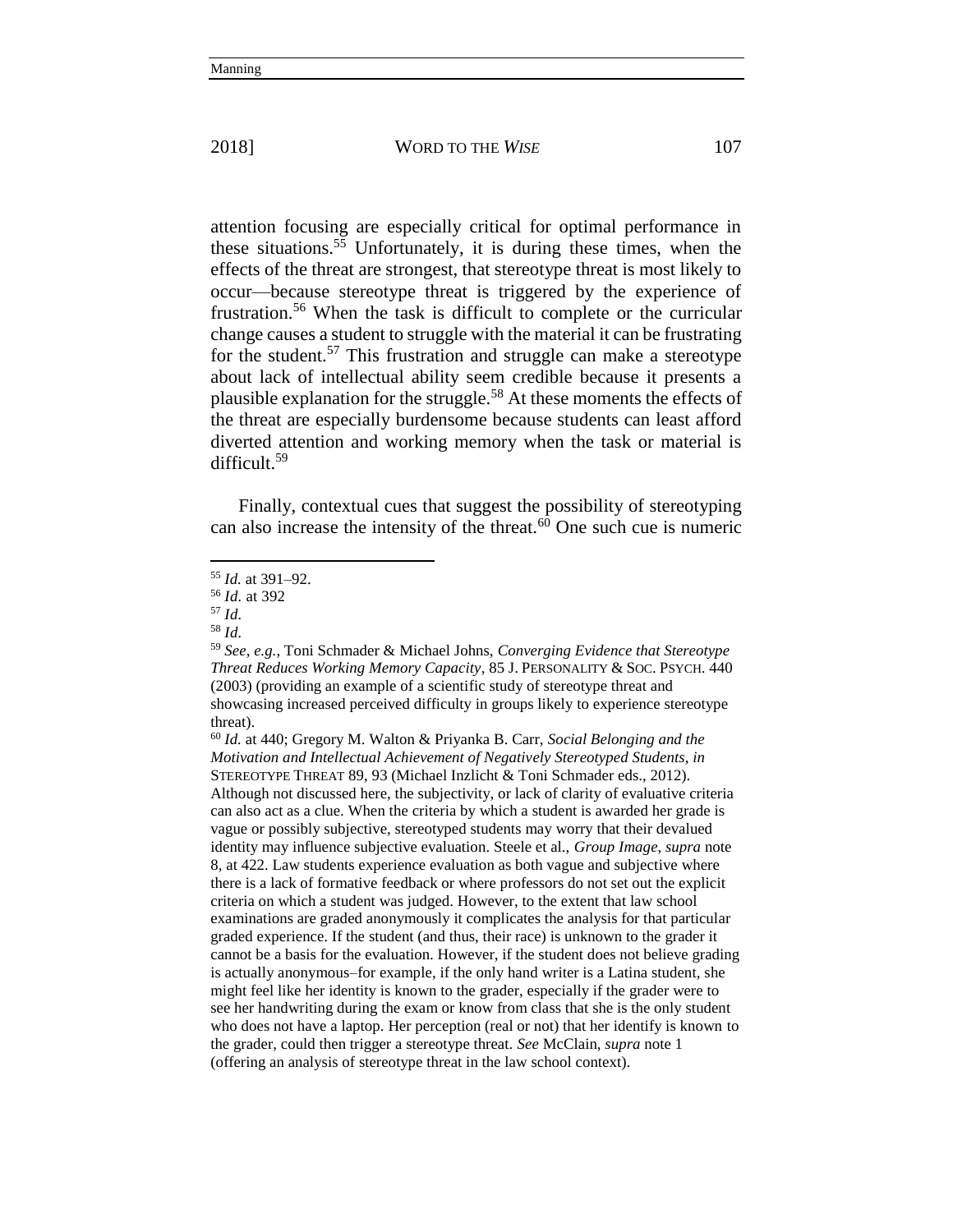$\overline{a}$ 

underrepresentation, which can lead students to believe they stand as the "representative" for the entire group, which increases the potential consequences of confirming the negative stereotype.<sup>61</sup> Numeric underrepresentation can also cause minority group members to suspect that they do not "fit in," and this lack of a sense of belonging can trigger stereotype threat; worse still, it can lead to disidentification with the domain.<sup>62</sup> For example, the racial or gender mix in a room of test takers can trigger stereotype threat during test taking.<sup>63</sup> If a woman takes an advanced math test in a room where she is the only female, or one of a small minority of females, it can trigger a sense that she doesn't belong in the field, or that others may believe she doesn't belong in the field, because of the stereotype that women are not as good at math as men.<sup>64</sup> Either way, this has two important consequences. First, it undermines

<sup>61</sup> Steele et al., *Group Image*, *supra* note 8, at 419 ("The degree to which a social identity has minority status is a cue that can be relevant to how that identity is valued in the setting."); Steele, *Threat in the Air*, *supra* note 32, at 625 ("Negative ability stereotypes raise the threat that one does not belong in the domain. They cast doubt on the extent of one's abilities, on how well one will be accepted, on one's social compatibility with the domain, and so on."). For a specific personal example, see "33," a video made in 2014 by a group of students from UCLA School of Law to raise awareness of the disturbing emotional toll placed upon students of color due to their alarmingly low representation within the student body. RecordtoCapture, *33*, YOUTUBE (Feb. 10, 2014), https://www.youtube.com/watch?v=5y3C5KBcCPI. <sup>62</sup> Walton & Carr, *supra* note 60, at 92–93. A sense of "social belonging is essential for sustained, high levels of motivation and achievement." *Id.* at 91. Thus, a sense of uncertainty about the quality of social bonds and social belonging can contribute to racial disparities in achievement. *See* Gregory M. Walton & Geoffrey L. Cohen, *A Question of Belonging: Race, Social Fit, and Achievement*, 92 J. PERSONALITY & SOC. PSYCH. 82 (2007) (arguing that socially stigmatized groups question the strength of their social bonds and as such feel lower levels of social belonging); *see also* Cohen & Steele, *Barrier of Mistrust*, *supra* note 39, at 321 (noting that being a token minority member or solitary group member can trigger stereotype threat); Cohen & Garcia, *Identity*, *supra* note 32, at 365 ("Belonging uncertainty, doubt as to whether one will be accepted or rejected by key figures in the social environment, can prove acute if rejection could be based on one's negatively stereotyped social identity.") (internal citations omitted). This discussion of social belonging is presented here to highlight the interrelationship between stereotype threat and belonging uncertainty; however, a complete discussion of belonging uncertainty and its potential causes and effects is beyond the scope of this article. <sup>63</sup> Catherine Good et al., *Improving Adolescents' Standardized Test Performance: An Intervention to Reduce the Effects of Stereotype Threat*, 24 APPLIED DEVELOPMENTAL PSYCHOL. 645, 647 (2003); Steele et al., *Group Image*, *supra* note

<sup>8,</sup> at 422–23.

<sup>64</sup> Steele et al., *Group Image*, *supra* note 8, at 422–23.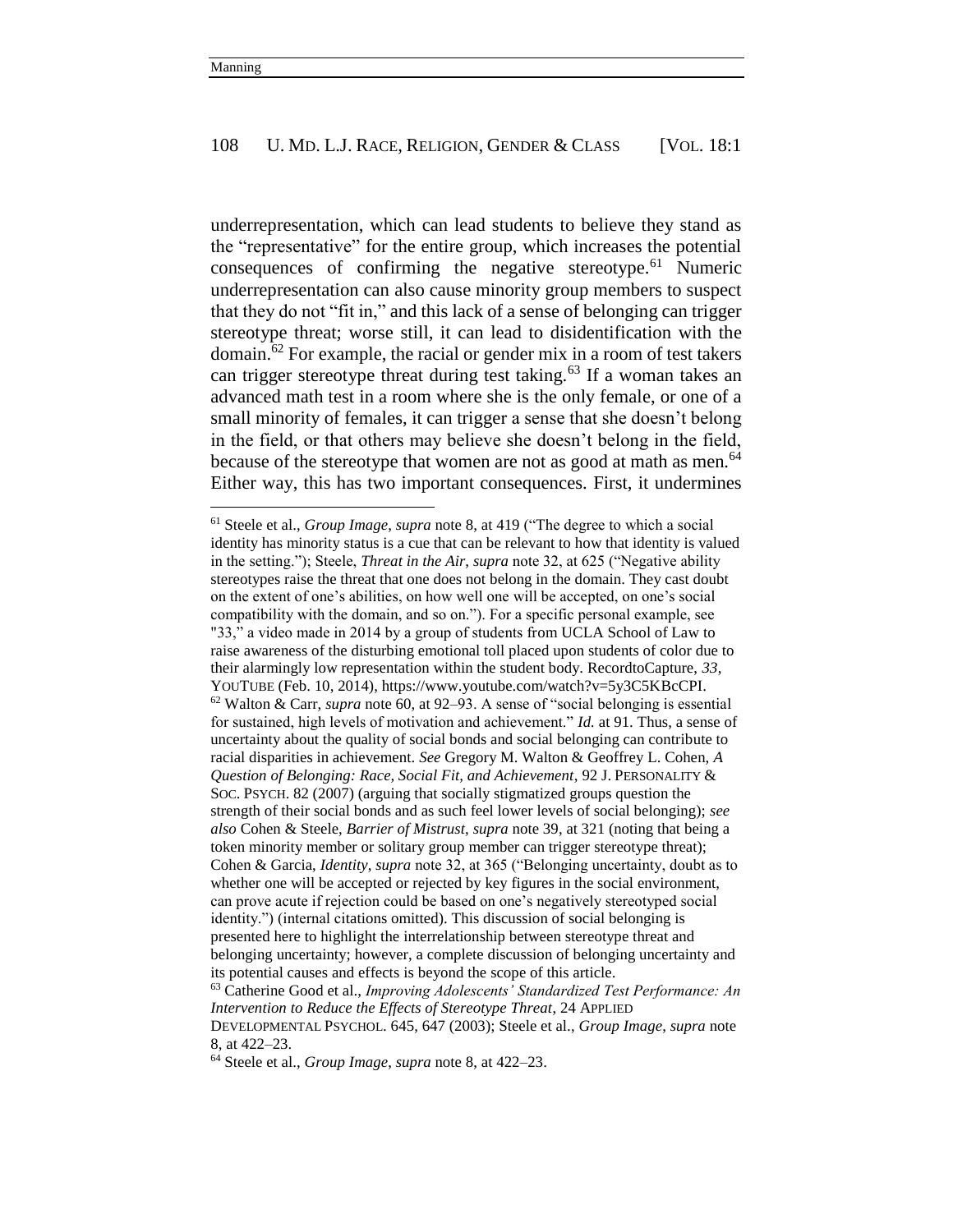her academic performance because her working memory and attention are diverted to deal with the threat—decreasing the cognitive resources she has to solve problems on the math test.<sup>65</sup> Second, her sense that she does not belong can lead to a belief that she cannot succeed in the field, which can ultimately lead her to select another field of study.<sup>66</sup> This lack of belonging then does more than undermine academic performance on specific tasks or courses, it can deter students from educational opportunities by leading them to "disidentify from scholastic pursuits, prompting them to invest their efforts and identity in areas where they are less subject to doubt." <sup>67</sup> This departure forms part of a vicious cycle as stereotypes based on limited intellectual ability are then reinforced by increasingly small group representations at more advanced levels.<sup>68</sup>

# *C. The Applicability of Stereotype Threat to Law Students*

Any law student in an intellectual ability stereotyped group faces the prospect of confirming such negative stereotypes when they are called on in class, complete and submit an assignment, or take a test.<sup>69</sup> Given that stereotype threat is highest when there is a marked increase in difficulty of material,  $\frac{70}{9}$  and for most students the material presented in law school is substantially more difficult than most prior academic experiences, the likelihood of law students experiencing the threat is high.<sup>71</sup> Also, law students are likely to be highly identified with the domain, since the selectivity, expense and focus of legal education

<sup>65</sup> Schmader & Johns, *supra* note 59, at 442–44.

<sup>66</sup> Steele, *Threat in the Air*, *supra* note 32, at 614; Fogliati & Bussey, *supra* note 40, at 312. Female students in male dominated academic domains are more likely to experience stereotype threat and to consider changing their major than are women in female-dominated domains. *Id.*

<sup>67</sup> Cohen & Steele, *Barrier of Mistrust*, *supra* note 39, at 308; Steele, *Threat in the Air*, *supra* note 32, at 614; *see also* STEELE, WHISTLING VIVALDI, *supra* note 46 (providing a detailed account of the various effects of stereotypes).

<sup>68</sup> Steele, *Threat in the Air*, *supra* note 32, at 618 (noting that stereotypical groupbased limitations of ability "are often reinforced by the structural reality of increasingly small group representations at more advanced levels of the schooling domain").

<sup>69</sup> *See generally* McClain, *supra* note 1 (providing a detailed account of the effects of stereotype threat in the law school setting).

<sup>70</sup> Steele et al., *Group Image*, *supra* note 8, at 391–92.

<sup>71</sup> *See* McClain, *supra* note 1, at 20 (indicating that "stereotype threat may explain . .

<sup>.</sup> why high-performing students do not perform at an elite level").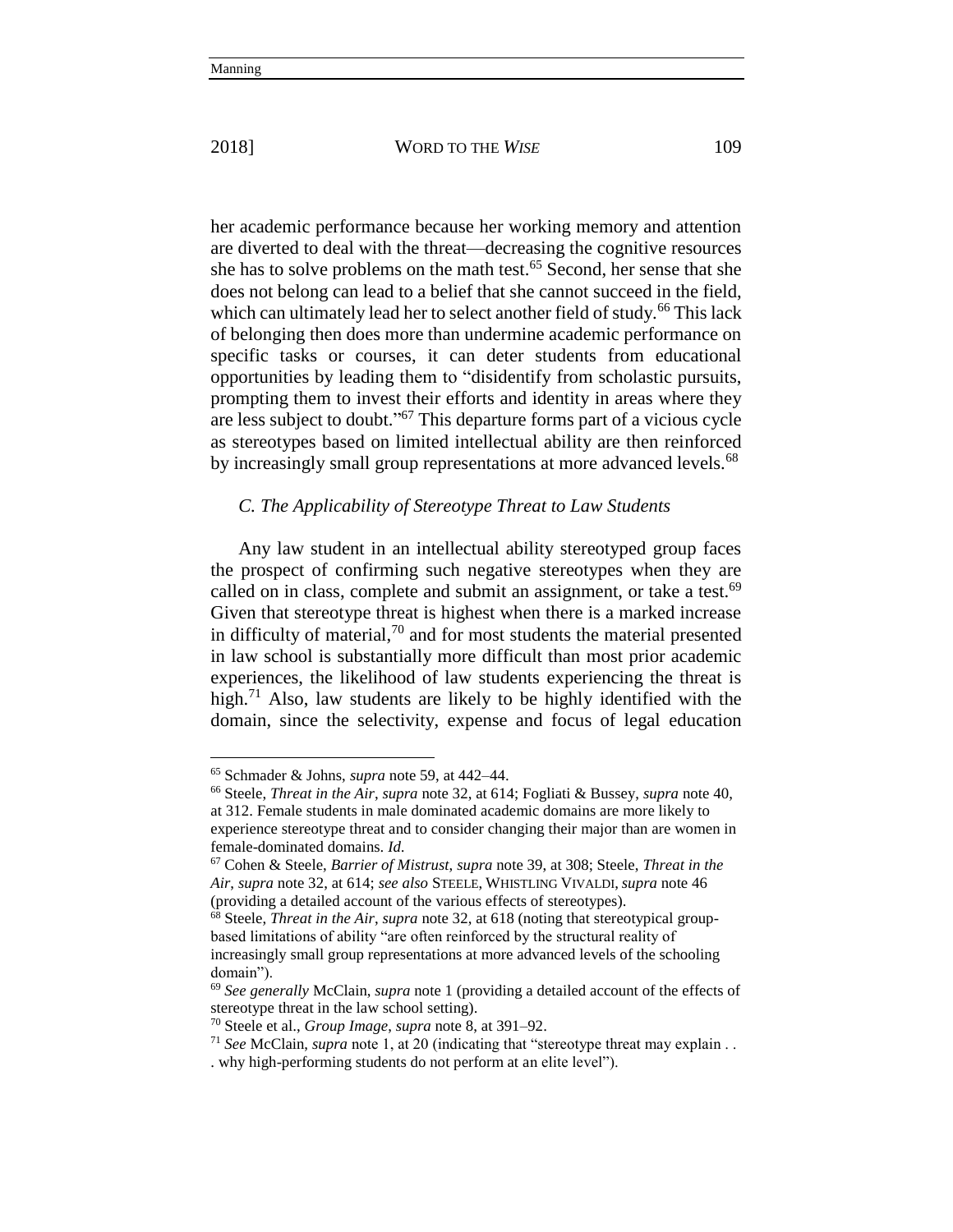result in the admission of students who strongly identify with pursuits related to law.<sup>72</sup> Therefore, when triggered, the threat is likely to be substantial because the stereotype posing the threat relates to a critically important ability—intellect.<sup>73</sup> Finally, because stereotype threat can be triggered by numeric underrepresentation, and intensify where the student's group is underrepresented,<sup>74</sup> law schools with underrepresentation of minority students may increase both the possibility of minority students experiencing the threat and the intensity of the threat. Since stereotypes about intellectual inability persist with regard to Black and Latina students, and these stereotypes are triggered in academic settings because they relate directly to academic performance, stereotype threat presents a credible explanation for differences in performance and retention of minority students in law schools.<sup>75</sup>

### II. THE ROLE OF ATTRIBUTIONAL AMBIGUITY

Another problem presented by social stereotypes is that it presents individual members of stereotyped groups with a plausible explanation for critical feedback which does not exist for nonstereotyped students, creating an "attributional ambiguity."<sup>76</sup> Attributions are the explanations or reasons a person gives for their own and others behavior.<sup>77</sup> For example, students might attribute a low grade on an exam to not having studied sufficiently for the exam, or to a belief that they are intellectually inferior to their classmates.<sup>78</sup> According to attribution theory, the type of explanation selected by a student is

<sup>72</sup> *Id.*

<sup>73</sup> *See* sources cited *supra* note 67.

<sup>74</sup> Good et al., *supra* note 63, at 647.

<sup>75</sup> Cohen & Garcia, *Identity*, *supra* note 32, at 366.

<sup>76</sup> *See* David Scott Yeager et al., *Breaking the Cycle of Mistrust: Wise Interventions to Provide Critical Feedback Across the Racial Divide*, 143 J. EXPERIMENTAL PSYCHOL. 804 (2014) [hereinafter Yeager et al., *Cycle of Mistrust*]; Geoffrey L.

Cohen et al., *The Mentor's Dilemma: Providing Critical Feedback Across the Racial Divide*, 25 PERSONALITY & SOC. PSYCHOL. BULLETIN 1302 (1999) [hereinafter Cohen et al., *Mentor's Dilemma*].

<sup>77</sup> Timothy D. Wilson et al., *Improving the Academic Performance of College Students with Brief Attributional Interventions*, *in* IMPROVING ACADEMIC ACHIEVEMENT: IMPACT OF PSYCHOLOGICAL FACTORS ON EDUCATION 89, 89 (Joshua Aronson ed., 2002).

<sup>78</sup> *Id.* at 89–90.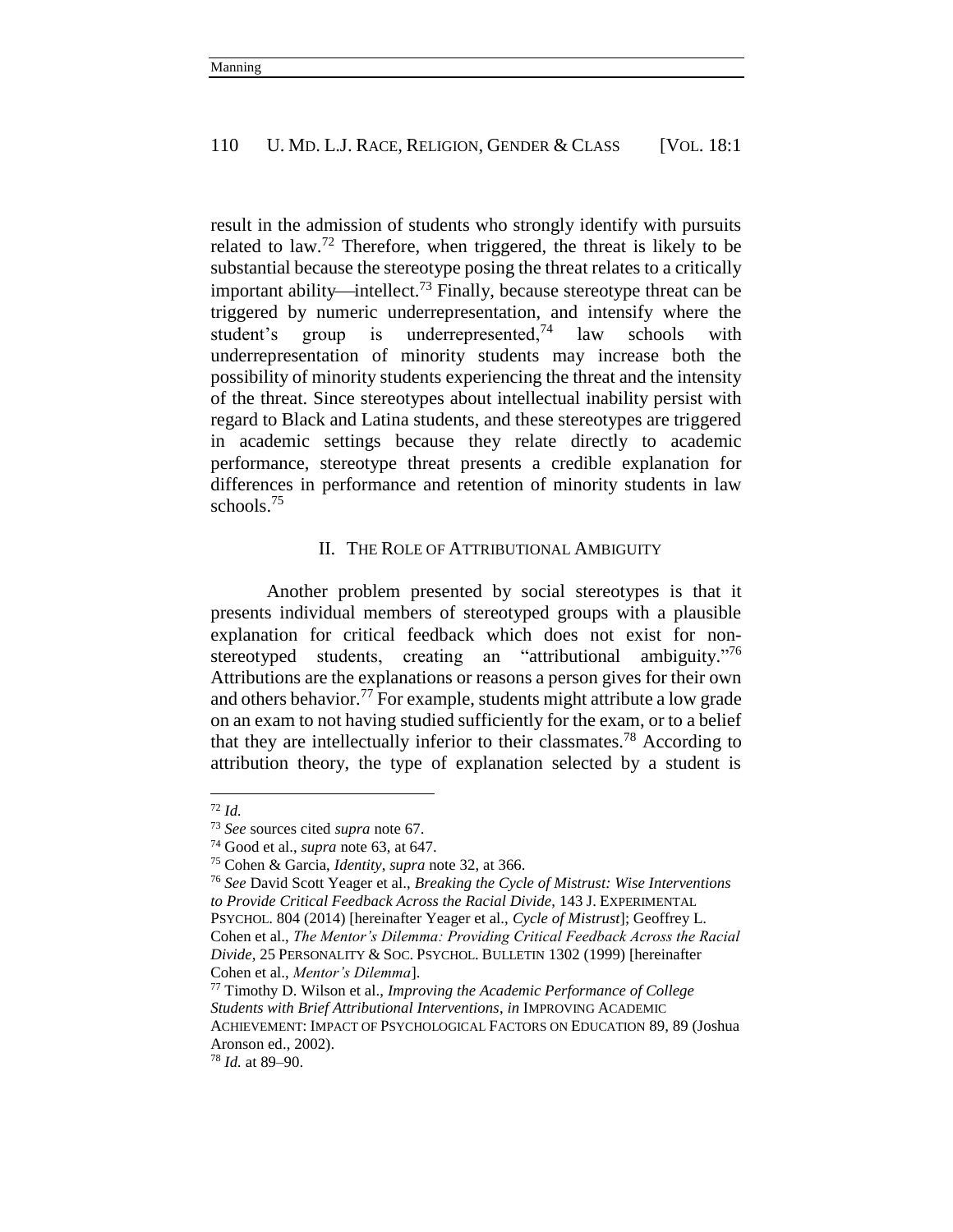critical to a student's success or failure.<sup>79</sup> Students who attribute academic difficulties to specific, changeable causes (like not having studied), rather than global, unchangeable causes (like intellectual inferiority), are more likely to improve performance, because students who attribute setbacks to correctable causes perceive themselves as capable of becoming effective with further effort, and thus remain motivated and persist in the face of difficulty or failure.<sup>80</sup> Because attributions impact motivation, they have consequences independent of actual causes.<sup>81</sup>

In general, people tend to attribute the causes of successes and failures to those things that covary with the event.<sup>82</sup> For example, if a student receives high grades on assignments for which she has put in concerted effort, she will tend to attribute her success to her efforts. An attributional ambiguity arises when events do not covary with the most salient or cognitively accessible causes—like perceived ability, effort, or objective performance.<sup>83</sup> It is at these times that bias or prejudice present a reasonable explanation for the stereotype threatened student, particularly in cases where instances of bias or prejudice have been recently brought to mind, or are more readily accessible for a particular person, because of experience or vigilance.<sup>84</sup> For the stereotyped or stigmatized student, because the possibility of rater bias or prejudice can present a plausible explanation for successes and failures, it creates what researchers have termed an "attributional ambiguity."<sup>85</sup>

Law school, especially during the first year, is likely to present opportunities for attributional ambiguity. The opportunity for mistrust

<sup>79</sup> *Id.* at 90.

<sup>80</sup> *Id.* at 93; Corie Rosen, *Creating the Optimistic Classroom: What Law Schools Can Learn from Attribution Style Effects*, 42 MCGEORGE L. REV. 319, 327 (2011). <sup>81</sup> Wilson et al., *supra* note 77, at 90. Attribution theory assumes that in everyday life people are usually in situations in which they have the potential to succeed—e.g., most law students have the ability to succeed in law school or they would not have made it this far or have been admitted to law school. It is within this range of abilities that the type of attribution made by a person is critical. *Id.*

<sup>82</sup> Crocker & Major, *supra* note 13, at 613–14.

<sup>83</sup> *Id.* at 614.

<sup>84</sup> *Id.*

<sup>85</sup> *See generally* Yeager et al., *Cycle of Mistrust*, *supra* note 76; Cohen et al., *Mentor's Dilemma*, *supra* note 76; Crocker & Major, *supra* note 13.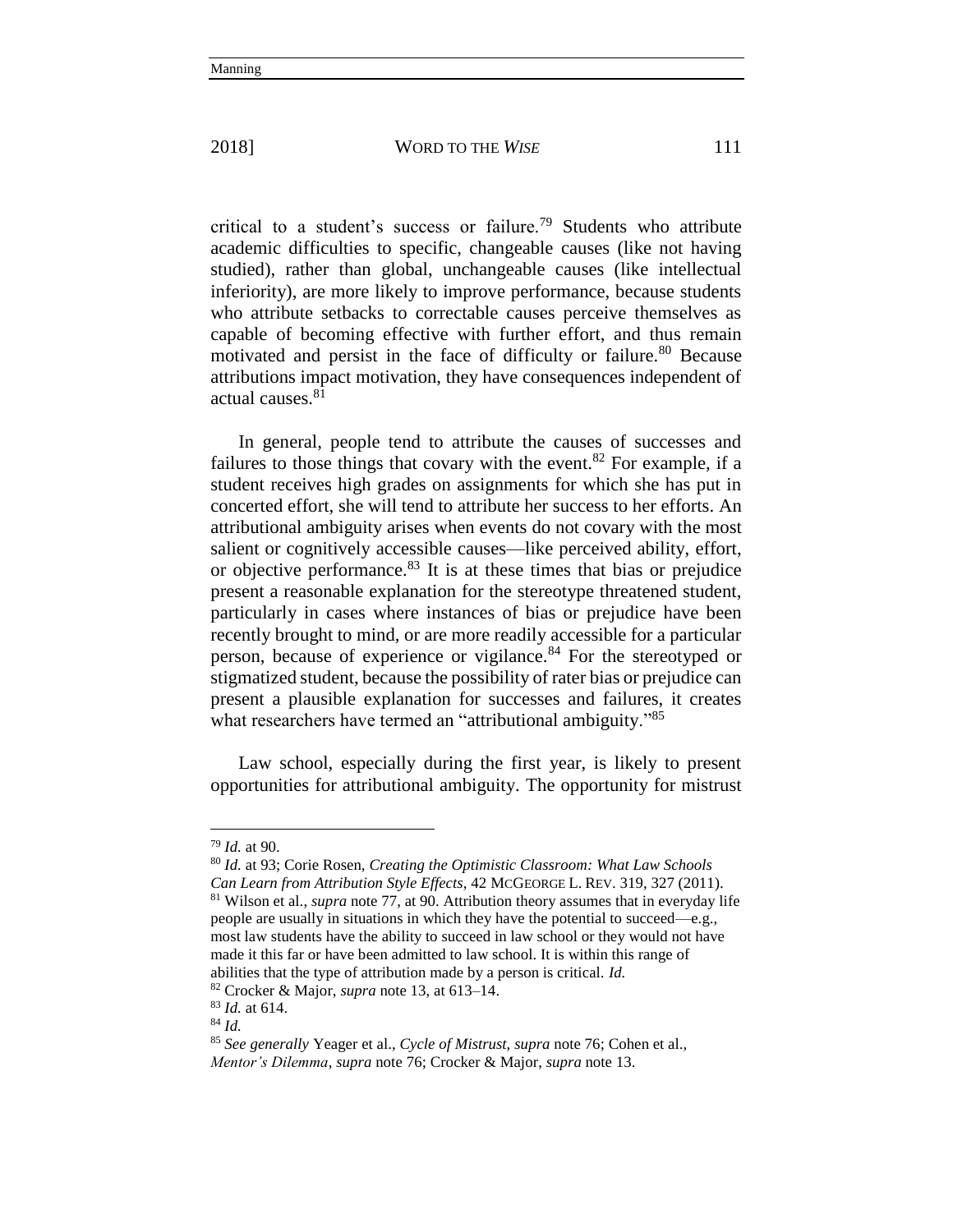is high when students move to a more rigorous academic environment and performance standards rise sharply,  $86$  and law school is known for being a particularly rigorous academic endeavor. As performance standards rise, students may exhibit more effort than in previous academic endeavors, but without corresponding positive results. When effort and performance do not covary as they once did, other plausible attributions, including bias or prejudice, may present a reasonable option.<sup>87</sup> And for stereotyped students bias is a plausible option because they know their abilities can be negatively stereotyped<sup>88</sup> and it is likely that for many students there have been past encounters with discrimination.<sup>89</sup> In short, for stereotyped students, the abrupt nature of a decline in performance, not tied to a decline in effort, presents grounds for questioning whether there are other reasons for the critical feedback, and potentially to attributing the critical feedback and decline in performance to bias.<sup>90</sup> To further compound the problem, attributions to bias can also be impacted by the race of the student and feedback giver, since "the tendency to attribute bias is greater across racial divides than within them."<sup>91</sup> Thus, there is an increased opportunity for Black and Latina law students to attribute critical feedback to bias because they are almost certain to be given feedback by a professor of a different race.<sup>92</sup>

<sup>86</sup> Wilson et al., *supra* note 77, at 95.

<sup>87</sup> Cohen & Steele, *Barrier of Mistrust*, *supra* note 39, at 313–14.

<sup>88</sup> Yeager et al., *Cycle of Mistrust*, *supra* note 76, at 805, 807. There is a "large body of research attest[ing] to the subtle and not-so-subtle cues that send the message to minority students that they are seen as lacking and as not belonging in school." *Id.* at 805. *See also* Cohen & Steele, *Barrier of Mistrust*, *supra* note 39, at 304 ("[P]ersonal experience alone may provide African American, Latino American, and Native Americans with ample reason to fear being judged or treated prejudicially."). <sup>89</sup> Yeager et al., *Cycle of Mistrust*, *supra* note 76, at 805, 807. *See also* David S. Yeager et al., *Loss of Institutional Trust Among Racial and Ethnic Minority Adolescents: A Consequence of Procedural Injustice and a Case of Life-Span Outcomes*, 88 CHILD DEV. 658, 671 (2017) [hereinafter Yeager et al., *Trust Gap*] (noting that "[i]n a Pew Center survey of adults in the United States, 61% of African Americans and 53% of Latinos reported low levels of trust in the fairness of American society, as compared to only 32% of White Americans"). <sup>90</sup> Crocker & Major, *supra* note 13, at 614; Yeager et al., *Cycle of Mistrust*, *supra* note 76, at 807; Cohen & Steele, *Barrier of Mistrust*, *supra* note 39, at 314.

<sup>91</sup> Yeager et al., *Trust Gap*, *supra* note 89, at 659.

<sup>92</sup> A.B.A., TOTAL STAFF & FACULTY MEMBERS (2013),

http://www.americanbar.org/content/dam/aba/administrative/legal\_education\_and\_a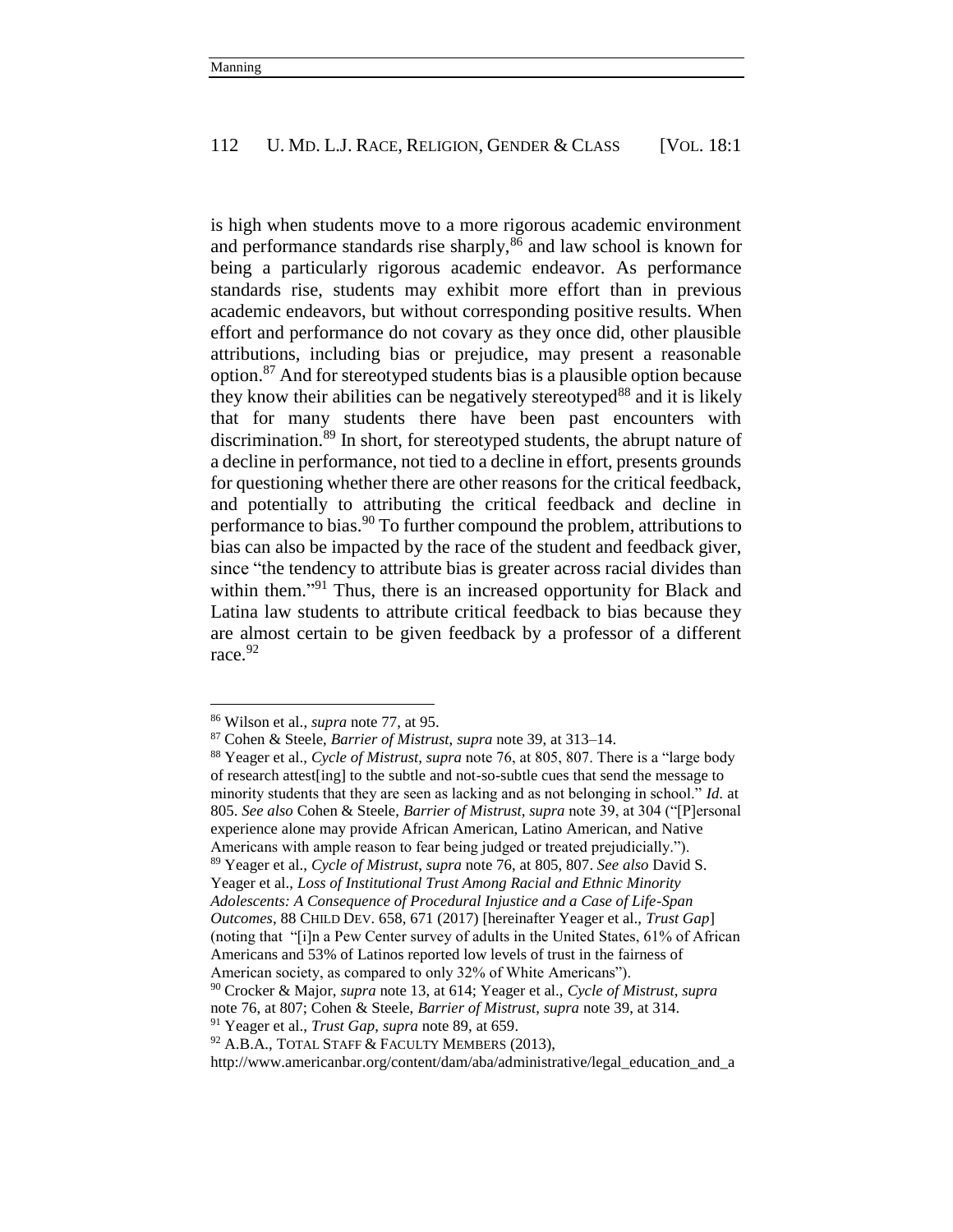An attribution to bias has both positive and negative consequences. Attribution to bias can be self-esteem protective because it allows students to reject personal shortcomings as reasons for their failure.<sup>93</sup> However, this seemingly positive consequence is outweighed by the negative consequences, which are severe in academic contexts. First, because attributing critical feedback to rater bias causes the student to disregard and thus ignore critical feedback, students miss opportunities to learn or improve from the feedback.<sup>94</sup> Next, and even more concerning, is that attributing critical feedback to rater bias negatively impacts motivation and engagement.<sup>95</sup> Since eliminating the feedback giver's bias is not within the students' control, the stereotype threatened student believes they cannot improve sufficiently to meet the required standards, even with an investment of further effort; for this reason, the student does not persist.<sup>96</sup> Also, because they believe they are being judged stereotypically, and it does not feel worthwhile to invest effort, the student may begin to devalue the task as a self-protective measure, resulting in decreased motivation to reengage in similar subsequent tasks and potentially the domain. $\frac{97}{7}$  Several prominent socialpsychological theories that seek to examine human motivation and performance help to explain how stereotypes, and attribution to bias can lead to diminished motivation, disengagement and depressed academic performance of stereotyped students, and provide direction for

dmissions\_to\_the\_bar/statistics/2012\_2013\_faculty\_by\_gender\_ethnicity.authcheckd am.pdf.

<sup>93</sup> Cohen et al., *Mentor's Dilemma*, *supra* note 76, at 1302.

<sup>94</sup> Crocker & Major, *supra* note 13, at 622–23; Cohen & Steele, *Barrier of Mistrust*, *supra* note 39, at 307.

<sup>95</sup> Crocker & Major, *supra* note 13, at 622–23.

<sup>96</sup> *Id.*

<sup>97</sup> Cohen & Steele, *Barrier of Mistrust*, *supra* note 39, at 304; *see also* Charles S. Carver & Michael F. Scheier, *Optimism, Pessimism and Self-Regulation*, *in* OPTIMISM & PESSIMISM: IMPLICATIONS FOR THEORY, RESEARCH, AND PRACTICE 31, 41–42 (Edward Chang ed., 2001) ("If expectations are for a successful outcome, the person returns to effort toward the goal. If doubts are strong enough, the result is an impetus to disengage from effort, and potentially from the goal itself."); Carol S. Dweck & Daniel C. Molden, *Self-Theories: Their Impact on Competence Motivation and Acquisition*, *in* HANDBOOK OF COMPETENCE & MOTIVATION 122 (Andrew J. Elliot & Carol S. Dweck eds., 2005). Dweck, whose work examines personal theories of intelligence, was one of the first to demonstrate that attribution to controllable causes improves motivation and performance.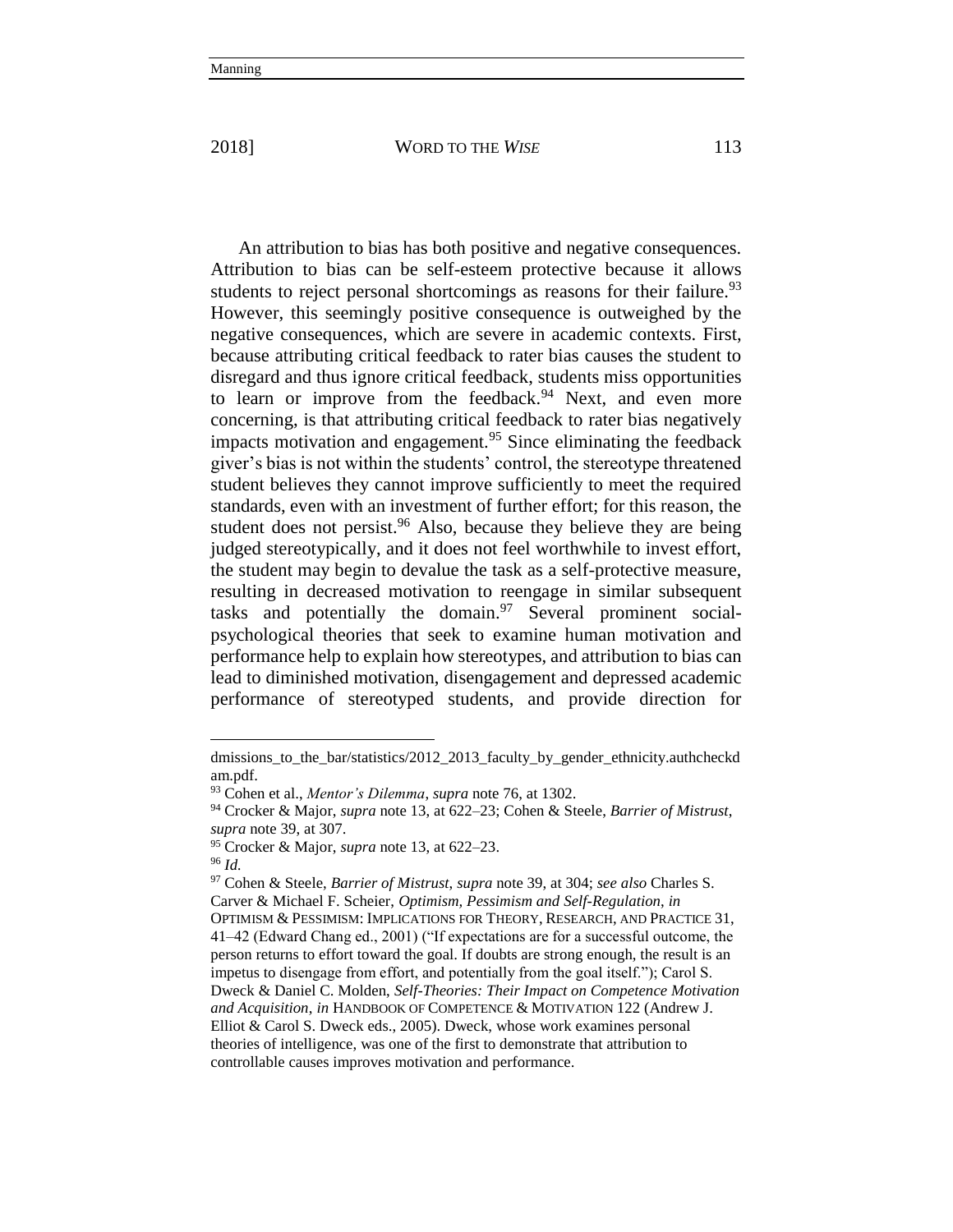alleviating the negative consequences.<sup>98</sup> These theories represent a convergence of explanations for the negative consequences of attributional ambiguity.<sup>99</sup>

# *A. Entity v. Incremental Theories of Intelligence*—*Fixed and Growth Mindsets*

Attributions are impacted by a person's theory about whether their own intelligence is fixed or malleable.<sup>100</sup> People who adopt an entity-theory of intelligence believe ability, including intellectual ability, is fixed and unchangeable—they have a fixed mindset.<sup>101</sup> Conversely, people who adopt the incremental-theory perceive ability, including intellectual ability, as malleable, and thus believe intellect can be developed and increased—they have a growth mindset.<sup>102</sup>

Students' mindsets impact their attributions. If a student has a fixed mindset, perceiving intelligence as a fixed quality, the student attributes poor performance or failure to an unchangeable, and thus uncorrectable cause—a fixed amount of intelligence—and therefore reacts by giving up, because the student assumes they are not capable of performing the task, even with further effort.<sup>103</sup> On the other hand, if a student has a growth-mindset, perceiving intelligence as something that is malleable, i.e., can be developed and increased, the student attributes poor performance to a correctable cause—an intellectual ability that needs to be further developed; because the student believes this ability can be developed by further effort, the student responds by working harder to develop the necessary skills.<sup>104</sup> Only students who possess a growth mindset have the potential to improve, because skill development depends upon deliberate practice—a purposeful and sustained effort, with focus on improving weaknesses—and only

 $\overline{a}$ 

<sup>101</sup> Dweck & Molden, *supra* note 97, at 125.

<sup>98</sup> *See infra* Part II.

<sup>99</sup> *See infra* Part II.

<sup>100</sup> CAROL S. DWECK, MINDSET: THE NEW PSYCHOLOGY OF SUCCESS 6–7 (Updated Ed., Random House 2016); *see also* Wilson et al., *supra* note 77, at 94.

<sup>102</sup> DWECK, *supra* note 100, at 15–18, 21–25; Dweck & Molden, *supra* note 97, at 125.

<sup>103</sup> DWECK, *supra* note 100, at 42–44; Dweck & Molden, *supra* note 97, at 125–26. <sup>104</sup> DWECK, *supra* note 100, at 15–18, 21–25; Dweck & Molden, *supra* note 97, at 125–28.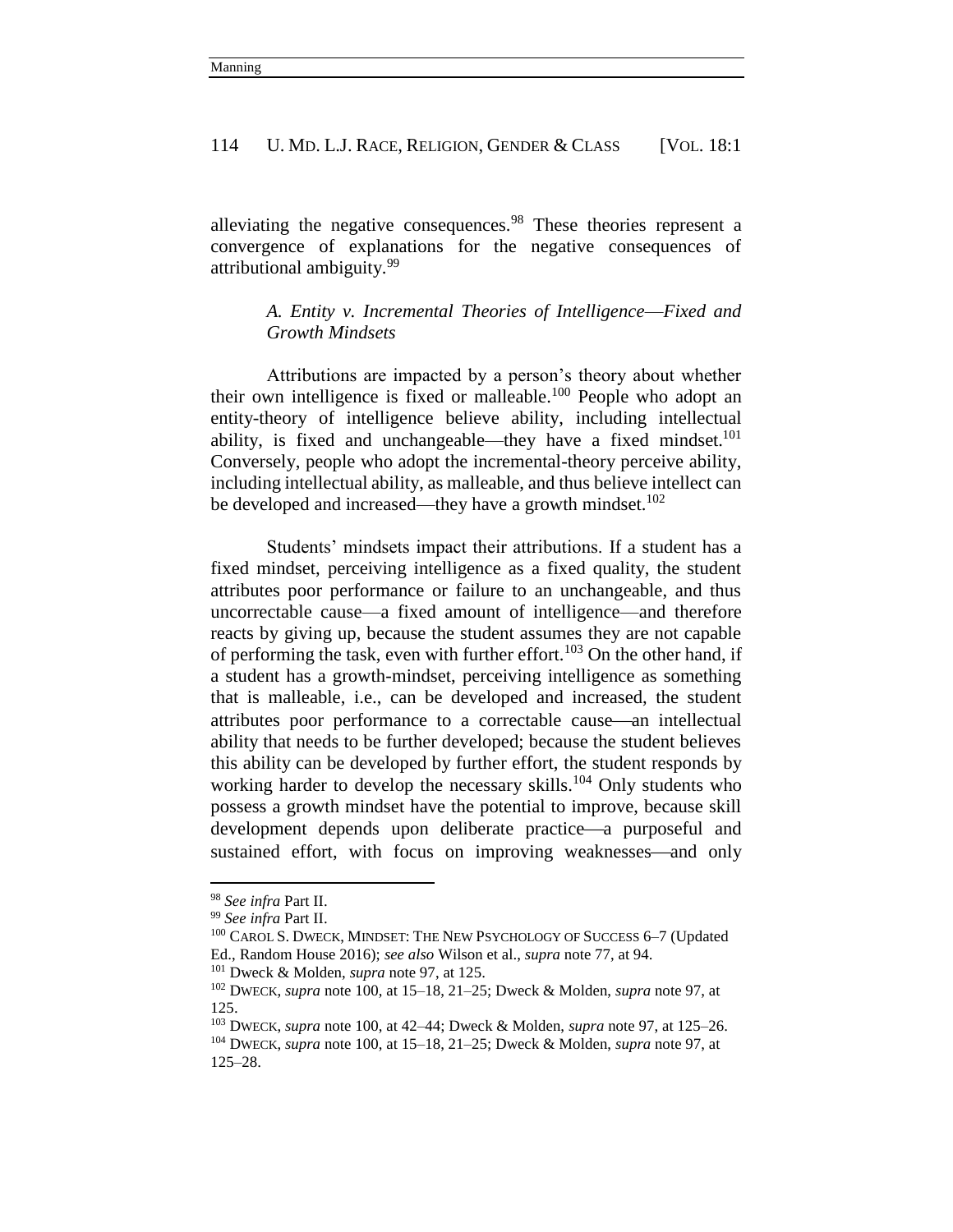students who believe effort will result in improvement will engage in this type of practice. <sup>105</sup>

Stereotypes imply that intelligence is fixed because it is limited (and unchangeable) for members of certain groups—thus inducing an entitytheory, or fixed mindset.<sup>106</sup> In other words, a stereotype that intelligence (or lack thereof) is based upon race necessarily requires adopting a view that intelligence is fixed and unchangeable because race is unchangeable. To the extent a student's attribution is impacted by ability-based stereotypes (including perceived intellectual shortcomings), the effects of stereotype threat can be halted by attributional retraining which helps students develop an incremental view of intelligence—a growth mindset.<sup>107</sup>

A different problem occurs when stereotyped students attribute critical feedback or poor performance to rater bias, rather than attributing failure to intellectual shortcomings. The student is still attributing failure to an unchangeable cause, resulting in the same consequences as an attribution to lack of intellectual ability, namely decreased effort and motivation. However, in such cases developing an incremental view of intelligence does not address the negative motivational consequences, since lack of intellect is not perceived to be the cause. Instead, addressing the consequences of attributions to bias requires an intervention which clarifies the feedback giver's motives and thus removes the attributional ambiguity.<sup>108</sup>

*B. Learned Helplessness and Explanatory Style*

<sup>105</sup> Paula J. Manning, *Understanding the Impact of Inadequate Feedback: A Means to Reduce Law Student Psychological Distress, Increase Motivation, and Improve Learning Outcomes*, 43 CUMB. L. REV. 329, 339–40 (2013).

<sup>106</sup> Good et al., *supra* note 63, at 650.

<sup>107</sup> Cohen & Steele, *Barrier of Mistrust*, *supra* note 39, at 320–21.

<sup>&</sup>lt;sup>108</sup> Part III of this article describes one such intervention—"wise feedback." *See supra* Part III.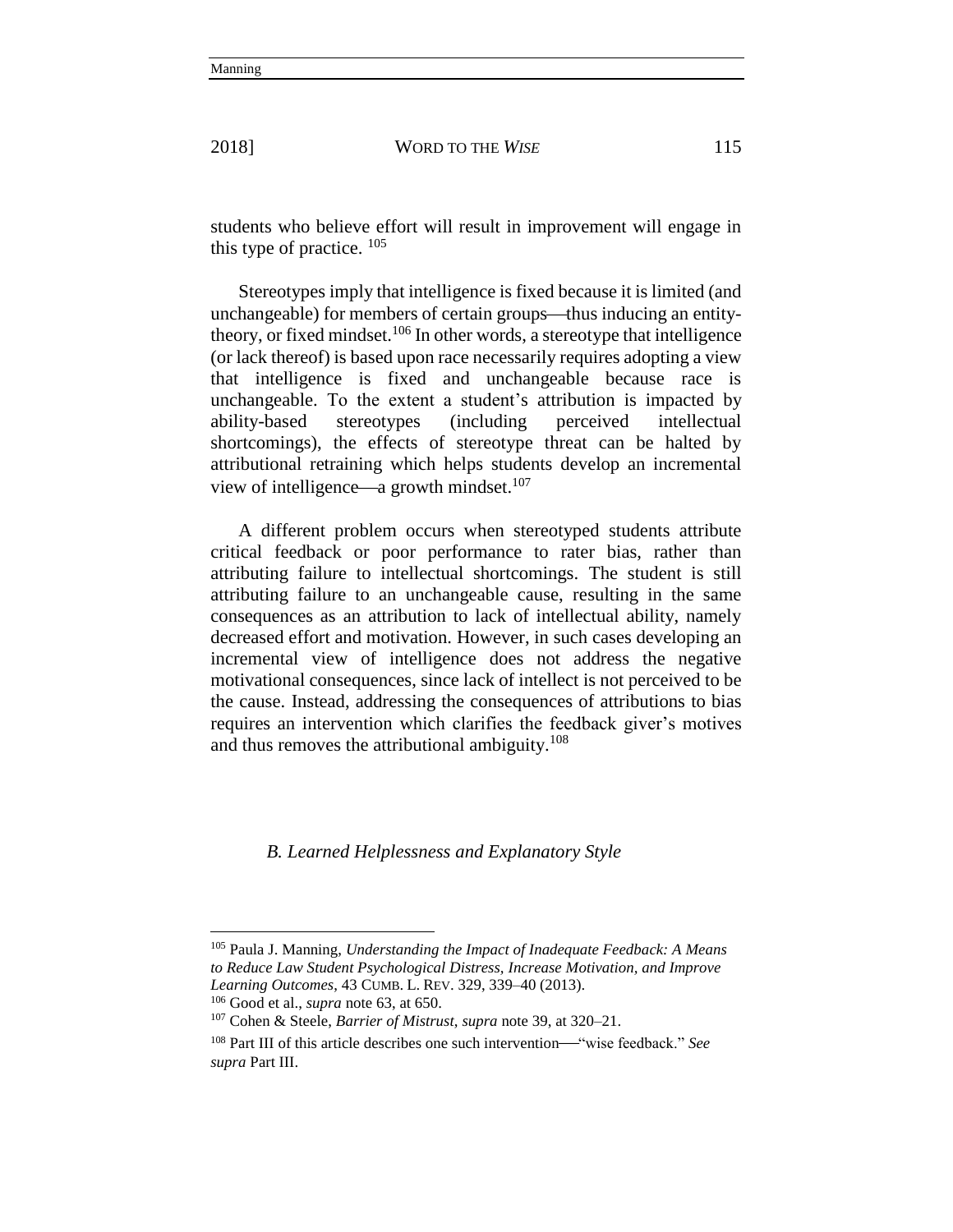According to learned helplessness theory people can, via their experiences, come to believe that no amount of effort will change their circumstances.<sup>109</sup> This learned behavior, or pattern of learned thinking, will then cause a person to do nothing when presented with similar difficult or negative situations, even if effort on their part might alleviative the difficulty or improve their new situation.<sup>110</sup> If, for example, a student comes to believe, via experiences with racism and discrimination, that no amount of effort on their part can change perceptions of bias, and the resulting discrimination, the student will do nothing in subsequent situations where they believe they are experiencing bias and discrimination.

Martin Seligman and his team examined the cognitive processes underlying development of learned helplessness, leading them to conclude that the key to understanding how a person will respond to negative events, including whether a person will rebound in the face of difficulty or failure, lies in the way the person explains the cause of those events—the person's explanatory, or attribution style.<sup>111</sup> They examined attribution style along three dimensions: internal vs. external, stable vs. changeable, and global vs. specific. $112$  Attribution along these dimensions ultimately results in explanatory styles they characterized as optimistic or pessimistic. $113$  According to Seligman, those persons who exhibit a pessimistic attribution style characterize negative events, difficulties and failures as unchangeable and global; they attribute difficulty and failure to causes that are permanent, pervasive throughout the domain, rather than limited to the particular context, and to internal, personal flaws.<sup>114</sup> Students with a pessimistic attribution style do not believe they can improve performance through additional effort, because their attributions are to unchangeable causes.<sup>115</sup> The result is that these students do not persist in the face of difficulty or failure.<sup>116</sup> Also, because they perceive the reasons for their difficulties are global,

<sup>109</sup> Rosen, *supra* note 80, at 331.

<sup>110</sup> *Id*.

<sup>111</sup> *See* MARTIN E. P. SELIGMAN, LEARNED OPTIMISM: HOW TO CHANGE YOUR MIND AND YOUR LIFE (Reprint Ed. Vintage 2006).

<sup>112</sup> *Id.* at 44, 46, 49.

<sup>113</sup> *Id.* at 44–50.

<sup>114</sup> *Id.* at 44–49.

<sup>115</sup> *Id.* at 45, 47.

<sup>116</sup> SELIGMAN, *supra* note 111, at 45, 47.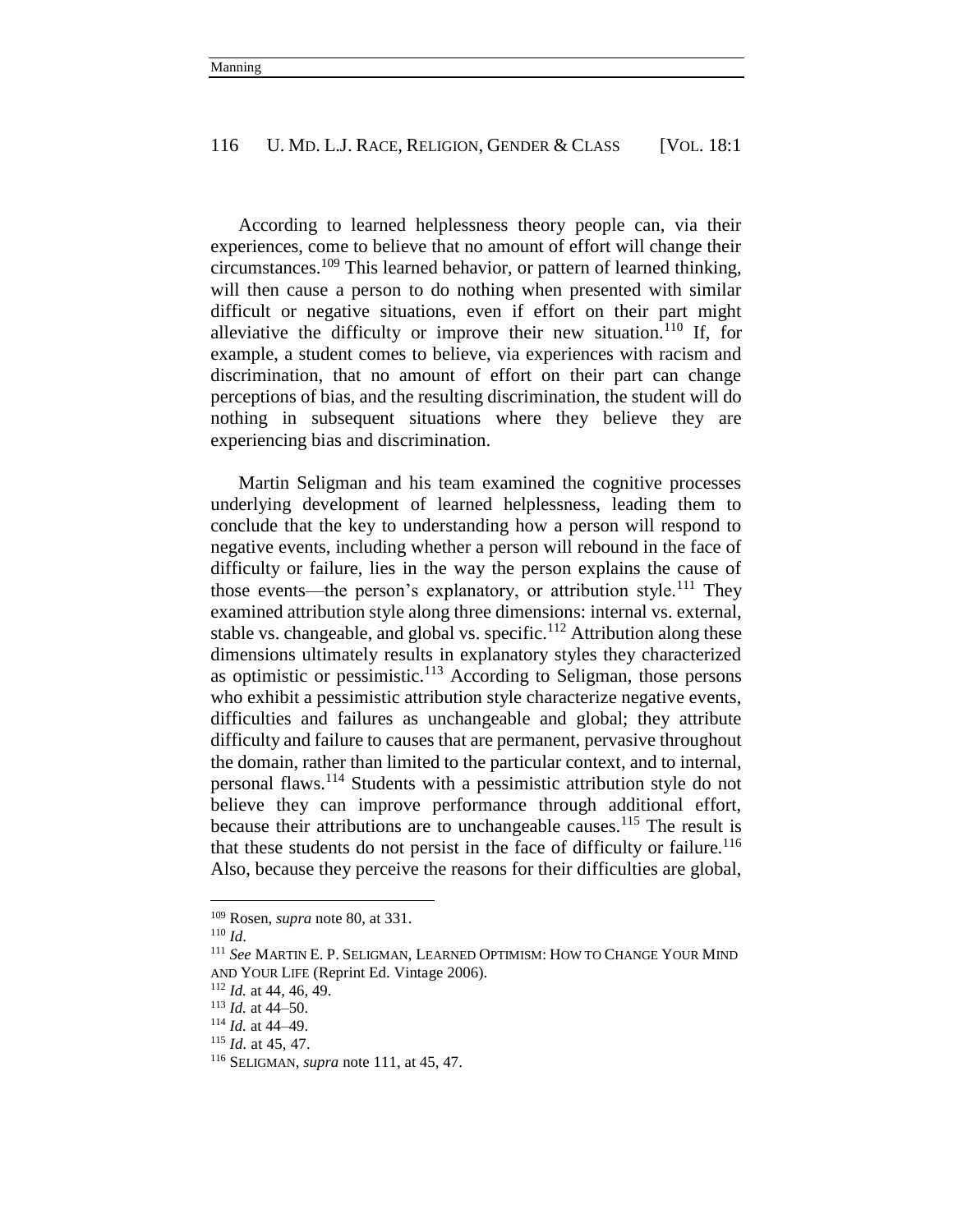meaning they persist throughout the domain, the student may also disengage from the domain, rather than just the specific context. $117$ Conversely, those with an optimistic attribution style attribute difficulties and failures to causes which are external, changeable and specific to the context rather than applicable to many contexts, perceiving the cause of the difficulty or failure as changeable and fixable.<sup>118</sup> Students who exhibit an optimistic attribution style perceive themselves as able to become effective, both at the specific task, and throughout the domain, by exerting additional effort.<sup>119</sup>

Students who have an entity theory of intelligence, and who attribute failure to lack of intelligence, are making attributions to internal, stable, global causes. The cause is stable because it is due to a personal failure of intelligence, which cannot be changed because it is set by race. The cause is global because it is pervasive throughout the relevant domain, because intelligence is presumably required for all academic success. When students attribute poor performance and critical feedback to bias, or a stereotyped perception held by another person, they are also attributing to a stable cause, to the extent they believe another person's bias cannot be changed via the student's own efforts. To the extent the student believes bias permeates the course or domain, the attribution is also global, rather than specific to the particular task, course, or professor. In these ways, the stereotype threatened student exhibits a pessimistic attribution style, which leads the student to believe they cannot improve performance through additional effort, and so they do not persist in the face of difficulty or failure. This lack of persistence and effort leads to a self-fulfilling prophecy of sorts, as the student inevitably performs worse.

*C. Self-Efficacy Theory*

<sup>117</sup> *Id*. at 44–49.

<sup>118</sup> *Id.*

<sup>119</sup> *Id.* at 46–48. Rosen describes a narrow category of pessimists that may not have the same reactions, but even this group is at risk for other issues where negative affect is linked to detrimental coping skills and negative psychological effects. Rosen, *supra* note 80, at 334–36.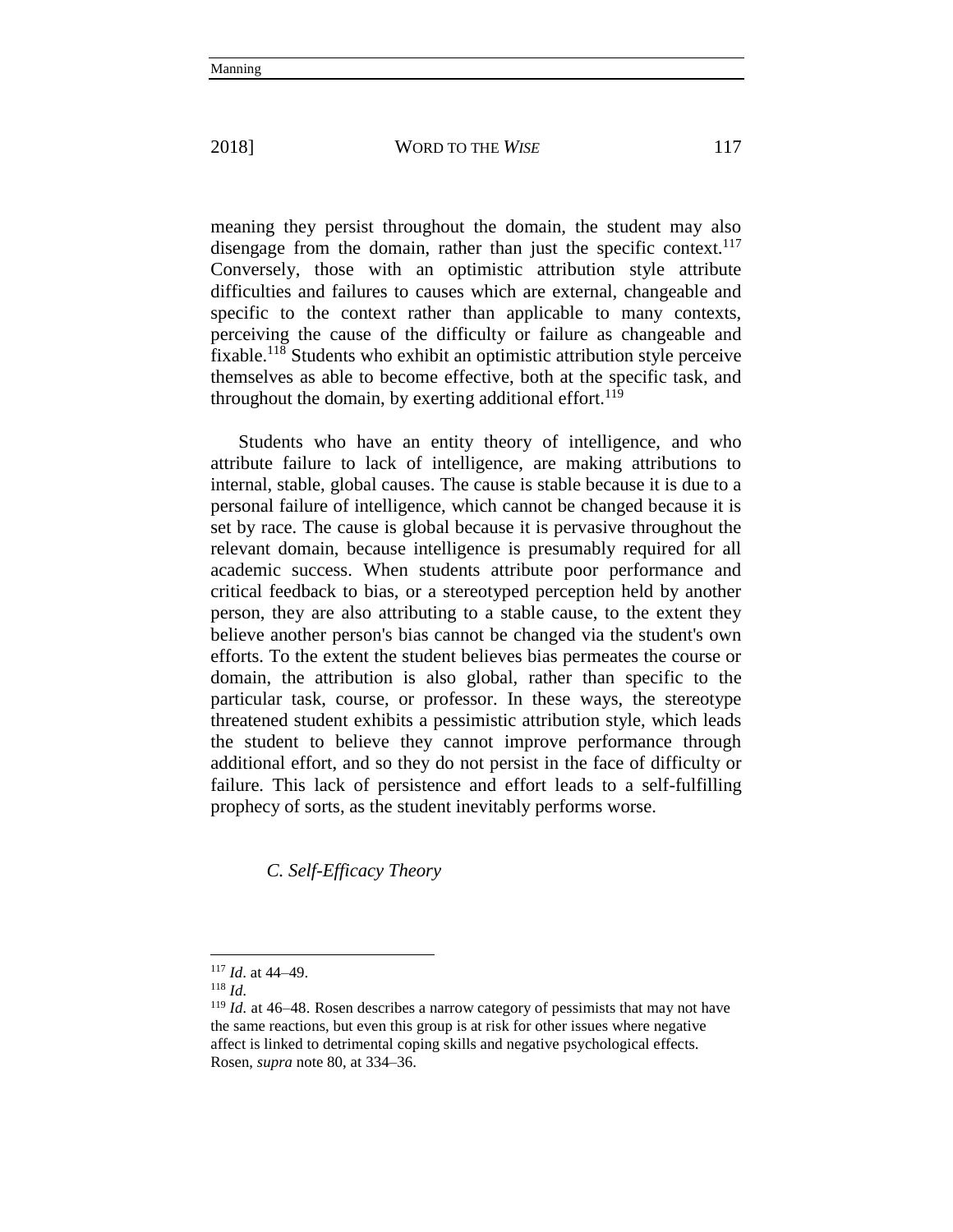A student's attributions can also impact their self-efficacy. According to Self-efficacy Theory, self-efficacy is an individual's belief that they can perform a desired task.<sup>120</sup> Self-efficacy differs from self-esteem in that it is specific to a particular task or goal, and involves judgments about personal capabilities, as opposed to self-worth.<sup>121</sup> Students who attribute failure to changeable, correctable causes experience greater self-efficacy.<sup>122</sup> Such students can anticipate the satisfaction of reaching the goal once they correct the reasons for the failure.<sup>123</sup> The belief that they can correct the deficiency, and the anticipation of reaching the goal, produce high self-efficacy.<sup>124</sup> Students with high self-efficacy select more challenging tasks, put forth more effort to accomplish tasks, and persist in the face of difficulty or challenge.<sup>125</sup> This leads to a "virtuous" cycle—the greater a student's sense of self-efficacy, the more effort the student is likely to exert, which then has beneficial effects on future performance, resulting in even higher self-efficacy.<sup>126</sup> Students with fixed mindsets or pessimistic attributions styles, as described above, attribute failure to unfixable, unchangeable causes.<sup>127</sup> As a result they do not believe they will be able to perform sufficiently to be successful—i.e., they do not have selfefficacy.<sup>128</sup> They are engaged in a "vicious" cycle—their low selfefficacy leads to low effort, which has negative consequences on their performance, which leads to lower self-efficacy, and to lower effort, or possibly no effort at all—as they disengage from the task or domain.<sup>129</sup>

<sup>120</sup> Pamela J. Gaskill & Anita Woolfolk Hoy, *Self-Efficacy and Self-Regulated Learning: The Dynamic Duo in School Performance*, *in* IMPROVING ACADEMIC ACHIEVEMENT: IMPACT OF PSYCHOLOGICAL FACTORS ON EDUCATION 185, 186 (Joshua Aronson ed., 2002).

 $121$  *Id.* 

<sup>122</sup> Wilson et al., *supra* note 77, at 94.

<sup>123</sup> *See* Marilyn E. Gist & Terence R. Mitchell, *Self- Efficacy; A Theoretical Analysis of its Determinants and Malleability*, 17 ACAD. MGMT. REV. 183, 192–93 (1992). <sup>124</sup> *Id*.

<sup>125</sup> Wilson et al., *supra* note 77, at 94.

<sup>126</sup> *Id; see* Michael Hunter Schwartz, *Teaching Law Students to Be Self-Regulated Learners*, 2003 MICH. ST. DCL L. REV. 448, 477–78 (2003) (explaining that selfefficacy is required for self-regulated learning because it is what ensures students continue to reflect on and alter learning strategies when something they are doing is not producing the desired results).

<sup>127</sup> Rosen, *supra* note 80, at 331; *see* SELIGMAN, *supra* note 111, at 54–70

<sup>(</sup>discussing pessimism generally).

<sup>128</sup> Wilson et al., *supra* note 77, at 94.

<sup>129</sup> *See* Artino, *supra* note 13, at 78.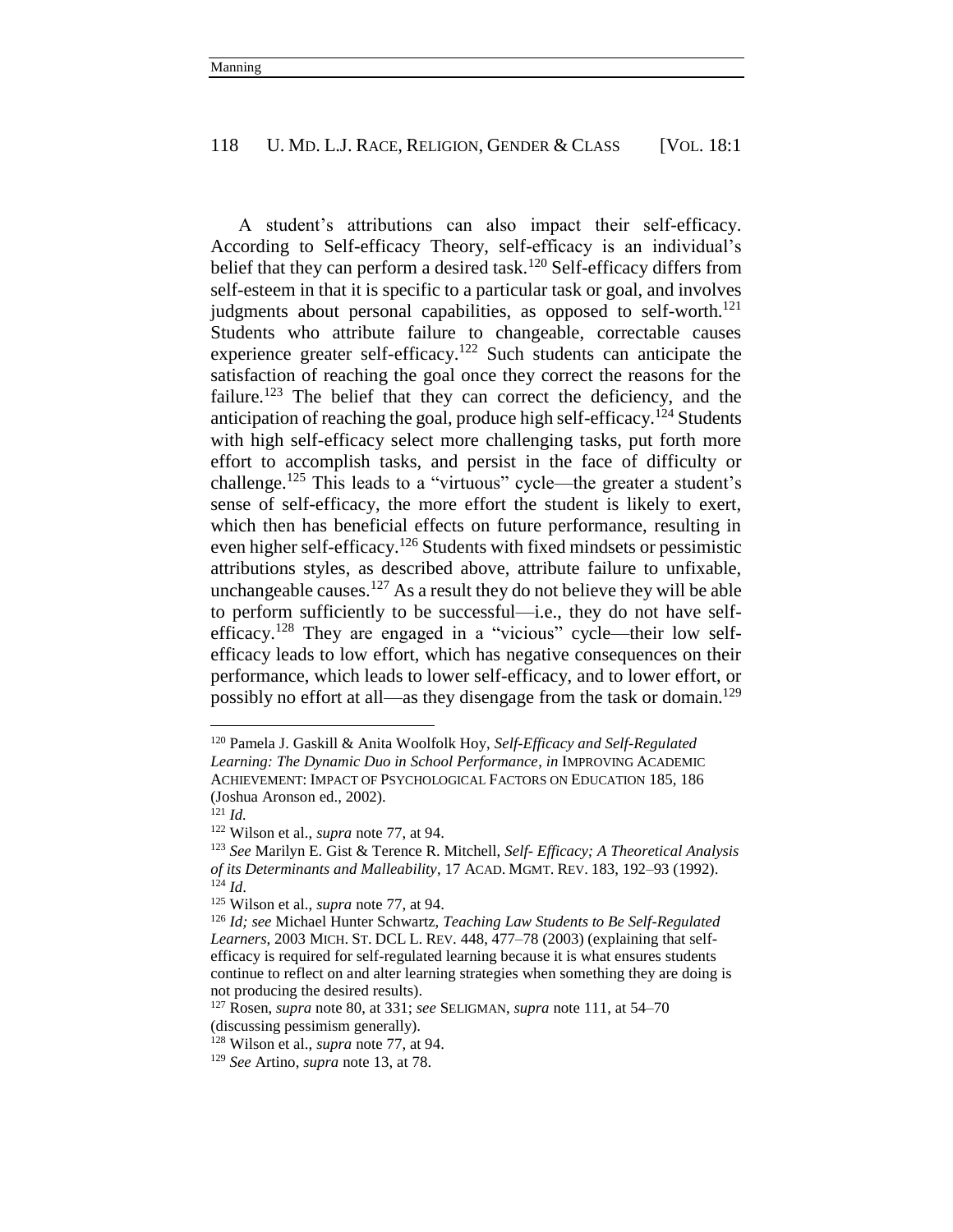*D. The Consequences of Attribution to Stable Causes* 

A key problem for stereotyped students is that whether they choose to believe the stereotype and attribute critical feedback or task difficulty to an internal failure (e.g. lack of intelligence) or to disbelieve the stereotype and attribute critical feedback or task difficulty to an external cause (e.g., rater bias), they run the risk of attributing to a cause which is out of their control. Where the student believes she has no control over negative outcomes, and that no amount of effort would change the result, it leads to a decline in self-efficacy, effort, and motivation.<sup>130</sup>

Like stereotype threat, a student's attributions can lead to consequences beyond poor performance on a particular assignment. Motivation is derived in part from a person's perceived likelihood of being able to obtain a goal.<sup>131</sup> Where the student believes they cannot improve sufficiently to meet the standards, even with an investment of further effort, the student does not persist.<sup>132</sup> Because they believe it is not safe or worthwhile to invest effort, they begin to devalue the task goal.<sup>133</sup> This devaluing results in decreased motivation to reengage in the task (e.g., a particular assignment or course) and ultimately, as performance begins to decline, to disengaging from the domain (e.g., a course or law school). $^{134}$ 

# III. INTERVENING AT THE INDIVIDUAL LEVEL USING "WISE FEEDBACK"

 $\overline{a}$ 

<sup>133</sup> *See* sources cited *supra* note 132.

<sup>130</sup> Crocker & Major, *supra* note 13, at 622.

<sup>131</sup> *Id.*

<sup>132</sup> Cohen & Steele*, Barrier of Mistrust*, *supra* note 39, at 304; s*ee also* Carver & Scheier, *supra* note 97, at 41–42 ("If expectations are for a successful outcome, the person returns to effort toward the goal. If doubts are strong enough, the result is an impetus to disengage from effort, and potentially from the goal itself."); Carol S. Dweck, *Messages That Motivate: How Praise Molds Students' Beliefs, Motivation, and Performance (in Surprising Ways)*, *in* IMPROVING ACADEMIC ACHIEVEMENT: IMPACT OF PSYCHOLOGICAL FACTORS ON EDUCATION 37, 41–43 (Joshua Aronson ed., 2002).

<sup>134</sup> *See* sources cited *supra* note 132.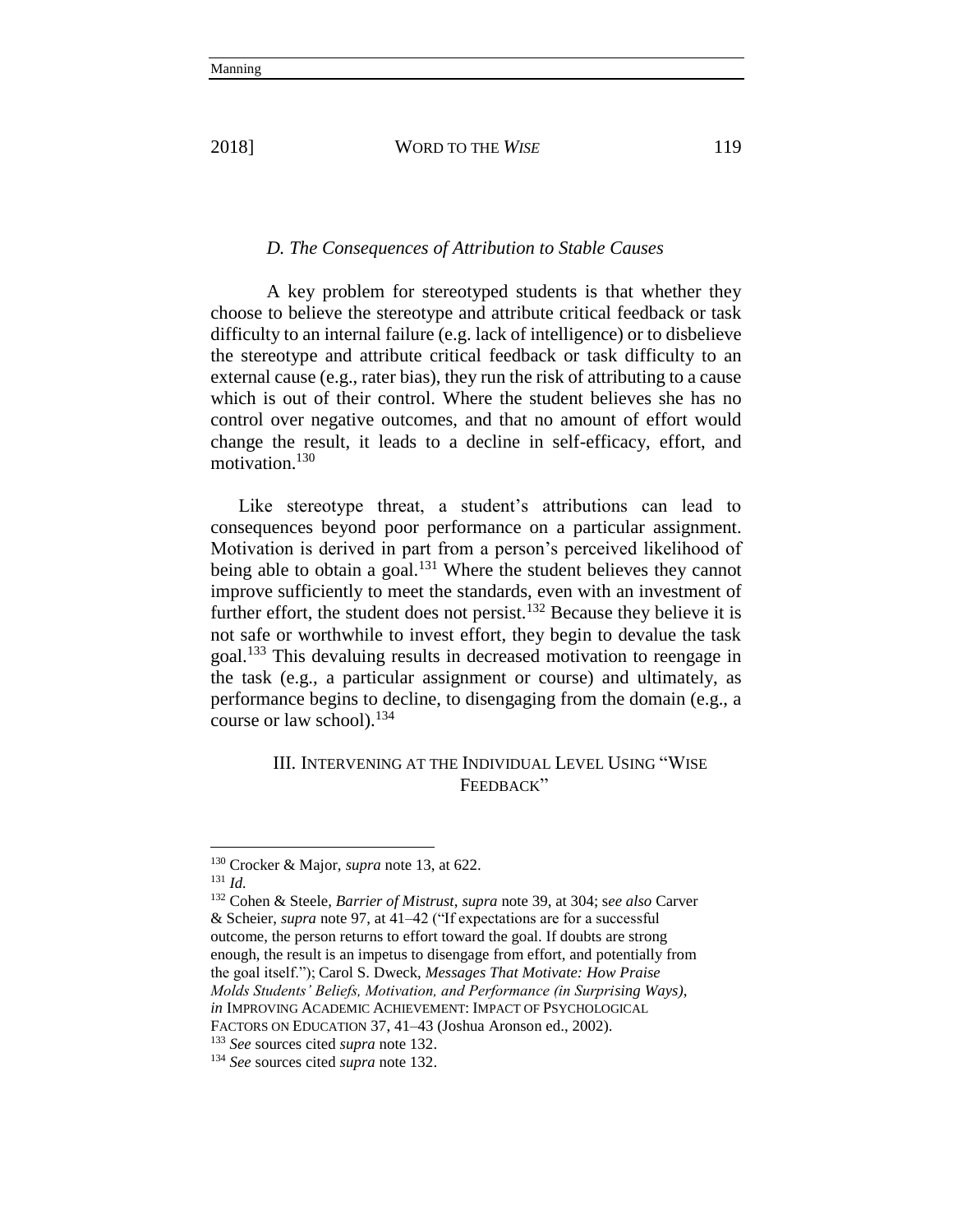$\overline{a}$ 

# 120 U. MD. L.J. RACE, RELIGION, GENDER & CLASS [VOL. 18:1]

While structural changes, including changes to the admission process,<sup>135</sup> are necessary to address the larger systemic problem of underrepresentation in law schools and the profession, faculty looking for a means to address performance and retention problems for current students can adopt relatively simple feedback practices which have proven successful at negating or minimizing the effects of stereotype threat and attributional ambiguity. In fact, "the first step . . . lies with teachers and the schools they represent. They must educate in a 'wise' manner, that is, in a way that communicates to students that they will neither be viewed nor be treated in light of a negative stereotype."<sup>136</sup> In taking this step, faculty assure that stereotyped students will be less likely to disengage, and more likely to be able to devote the same intellectual effort as their non-stereotyped peers towards solving the complex problems of the law school curriculum.

# *A. Educating in a "Wise" Manner*

In the social-psychological literature the term "wise"<sup>137</sup> is used to identify interventions which secure students in the belief that they will not be judged by a negative stereotype or treated stereotypically that their abilities and belonging are assumed rather than doubted.<sup>138</sup> It is important to distinguish between well-meaning and "wise" interventions.<sup>139</sup> "Wise" interventions share several key characteristics, including a combination of high performance standards and high personal regard.<sup>140</sup> They continually convey that success is the result of

<sup>135</sup> *See* McClain, *supra* note 1, at 44 (documenting negative effects of stereotype threat and recommendations on how to eliminate or limit such threats).

<sup>136</sup> Cohen & Steele, *Barrier of Mistrust, supra* note 39, at 309.

<sup>&</sup>lt;sup>137</sup> The term, as it is used in the social-psychology literature, is borrowed from Erving Goffman's analysis of social stigma; it describes the act of seeing the full humanity of a stigmatized individual—i.e., the act of seeing beneath and beyond the stigma to allow for open and honest interaction. Yeager et al., *Cycle of Mistrust*, *supra* note 76, at 805–06 (discussing ERVING GOFFMAN, STIGMA: NOTES ON THE MGMT. OF SPOILED IDENTITY); Steele, *Threat in the Air*, *supra* note 32, at 624. <sup>138</sup> Steele, *Threat in the Air*, *supra* note 32, at 624; Cohen & Steele, *Barrier of Mistrust*, *supra* note 39, at 309.

<sup>139</sup> Yeager et al., *Cycle of Mistrust*, *supra* note 76, at 806 (noting "not all wellintentioned strategies are wise"); Cohen & Steele, *Barrier of Mistrust*, *supra* note 39, at 309 (describing successful "wise" interventions).

<sup>140</sup> Yeager et al., *Trust Gap*, *supra* note 89, at 661–62; Yeager et al., *Cycle of Mistrust*, *supra* note 76, at 806; *see also* Cohen et al., *Mentor's Dilemma*, *supra* note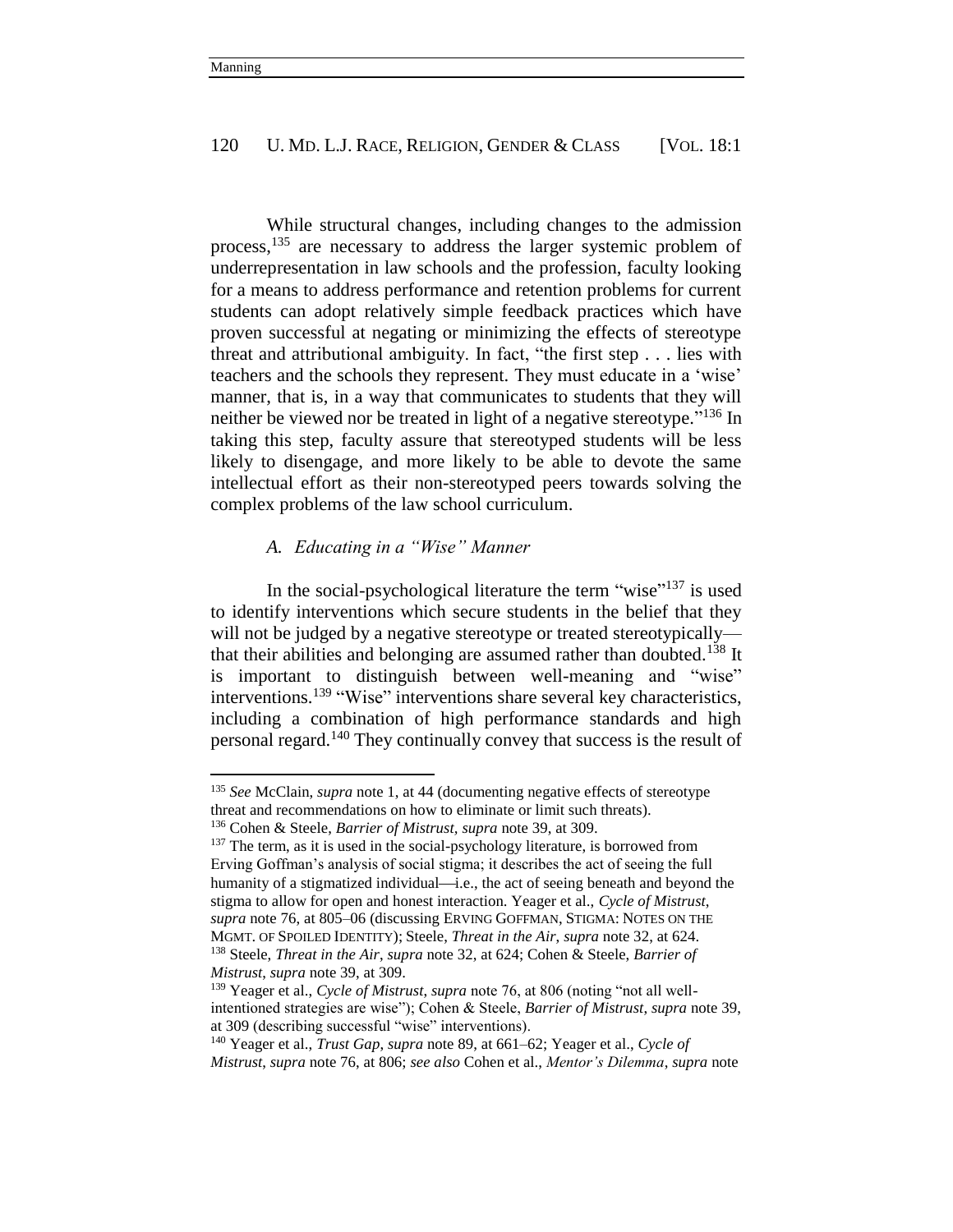effort and persistence.<sup>141</sup> They emphasize that intelligence is malleable, not fixed.<sup>142</sup> They provide sufficient competency information for students to attain the expected standards.<sup>143</sup>

Importantly, "wise" interventions do not overpraise or under challenge.<sup>144</sup> When well-intended educators overpraise mediocre work of racial minorities, or require lower performance standards, it conveys low expectations, and that the educator does not believe their students can meet higher standards.<sup>145</sup> It conveys that the educator does not believe students are worthy of real praise, and that they are not capable of earning it.<sup>146</sup> This can then confirm a suspicion that the student is being stereotyped, which may erode students' trust in the educator.<sup>147</sup> This lack of trust can then cause students to question whether the teacher's real praise, when it does come, is based on the student's achievement or their race.<sup>148</sup>

### *B. "Wise" Feedback*

"Wise" feedback, as it is used in this article, and the socialpsychology literature, refers specifically to feedback statements that have the potential to forestall attributions of bias and mediate the impact of stereotype threat on performance and subsequent motivation.<sup>149</sup> In

 $\overline{a}$ 

<sup>144</sup> Cohen & Steele, *Barrier of Mistrust*, *supra* note 39, at 317; Cohen et al., *Mentor's Dilemma*, *supra* note 76, at 1303. *See infra* notes 179–84 and accompanying text.

<sup>76,</sup> at 1303; JACQUELINE JORDAN IRVINE, EDUCATING TEACHERS FOR DIVERSITY, SEEING WITH A CULTURAL EYE (2003).

<sup>141</sup> Cohen et al., *Mentor's Dilemma*, *supra* note 76, at 1303; Cohen & Steele, *Barrier of Mistrust*, *supra* note 39, at 320.

<sup>142</sup> *See* sources cited *supra* note 141.

<sup>143</sup> Yeager et al., *Cycle of Mistrust*, *supra* note 76, at 806. *See* Cohen et al., *Mentor's Dilemma*, *supra* note 76, at 1306 (providing detailed competency information).

<sup>145</sup> Yeager et al., *Cycle of Mistrust*, *supra* note 76, at 806.

<sup>146</sup> Kent D. Harber et al., *Students' Race and Teachers' Social Support Affect the Positive Feedback Bias in Public Schools*, 104 J. EDUC. PSYCHOL. 1149 (2012); *see also* Jere Brophy, *Teacher Praise: A Functional Analysis*, 51 REV. EDUC. RES. 5 (1981) (explaining the characteristics of effective praise and dangers of ineffective praise).

<sup>147</sup> Yeager et al., *Cycle of Mistrust*, *supra* note 76, at 806.

<sup>148</sup> Harber et al., *supra* note 146, at 1149.

<sup>149</sup> *See supra* note 137.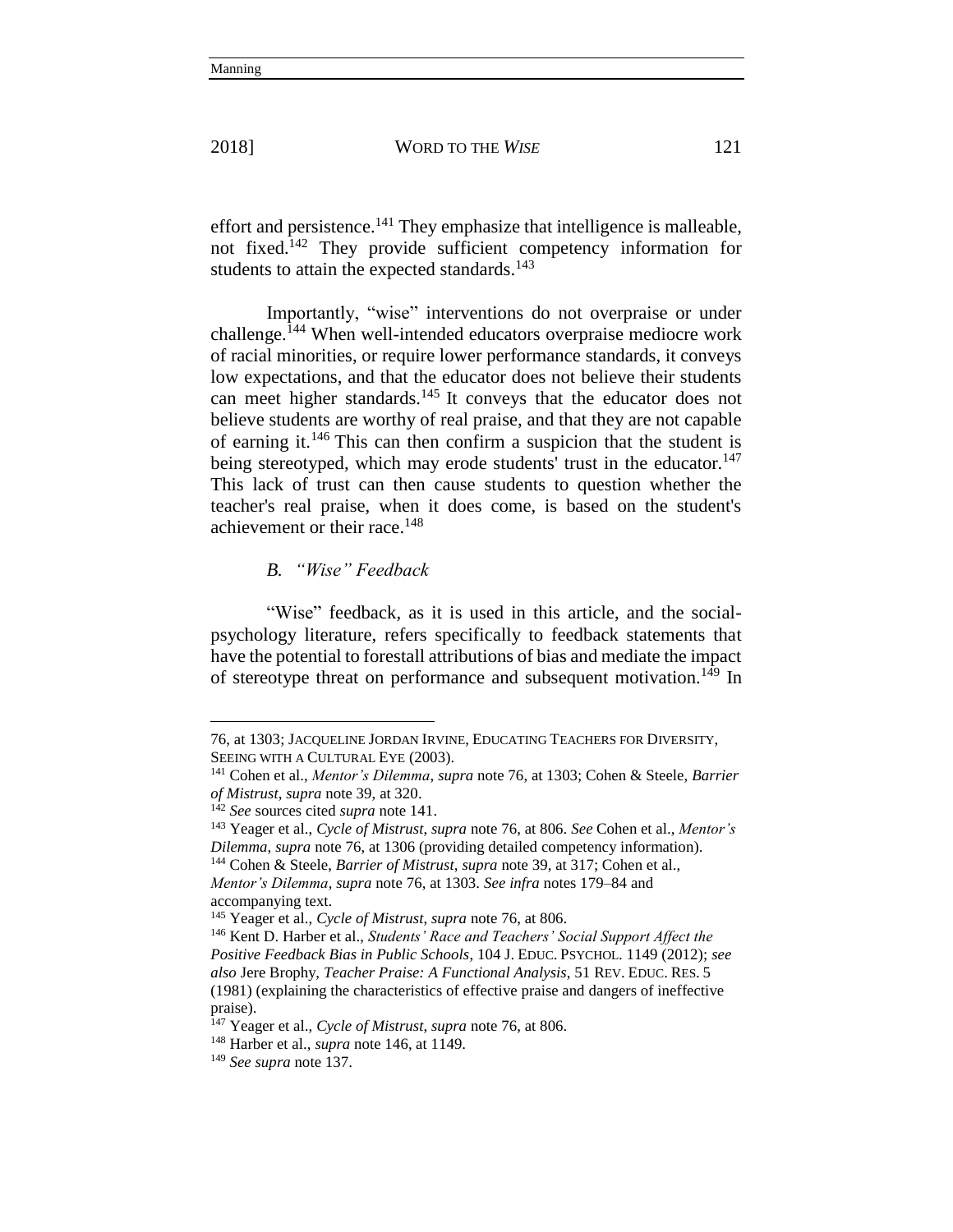addition to the characteristics described above, "wise feedback" requires two specific components, which must be made explicitly, to students: (1) the feedback giver must invoke high standards as the basis for critical feedback; and (2) the feedback giver must assure the student of their capacity to reach those standards through additional effort.<sup>150</sup> This section describes these two characteristics, the need for explicit communication of the two facets, and other necessary components of "wise feedback," providing specific examples of each.

# 1. A "Wise" Two Faceted Approach

In the late 1990's social psychologists Geoffrey Cohen, Claude Steele and Lee Ross, engaged in a set of experiments which demonstrated the effectiveness of a two faceted "wise feedback" intervention at reducing the negative consequences of stereotype threat and attributional ambiguity.<sup>151</sup> Black and White students at Stanford University wrote and received feedback on a letter describing an important teacher, mentor, coach or other important person, purportedly for the purpose of having the letter published in an education journal.<sup>152</sup> Students were divided into three categories, each of which received critical feedback ostensibly from a white reviewer who was part of the journal's editorial board.<sup>153</sup> The students' letters were blind graded, and the reviewer did not know the race of the participants.<sup>154</sup> However, students were led to believe that their race was known to the reviewer, because students were required to take a photo and attach it to the letter, for the apparent purpose of including the photo in the journal if the letter was published.<sup>155</sup> Students were also led to believe the reviewer was

<sup>150</sup> Cohen & Steele, *Barrier of Mistrust*, *supra* note 39, at 311–12; Yeager et al., *Cycle of Mistrust*, *supra* note 76, at 806.

<sup>151</sup> Cohen and Steele's "wise feedback" intervention is rooted in other studies and anecdotal evidence, including Xavier University's admission rates for Black undergraduates into medical schools, Georgia Tech's graduation rates of minority students from the engineering program, and East Los Angeles High School teacher Jamie Escalante's success with Mexican American students and the AP calculus exam (the subject of the movie *Stand and Deliver*). Cohen et al., *Mentor's Dilemma*, *supra* note 76, at 1303.

<sup>152</sup> *Id.* at 1304.

<sup>153</sup> *Id.* at 1306.

<sup>154</sup> *Id.*

<sup>155</sup> *Id.*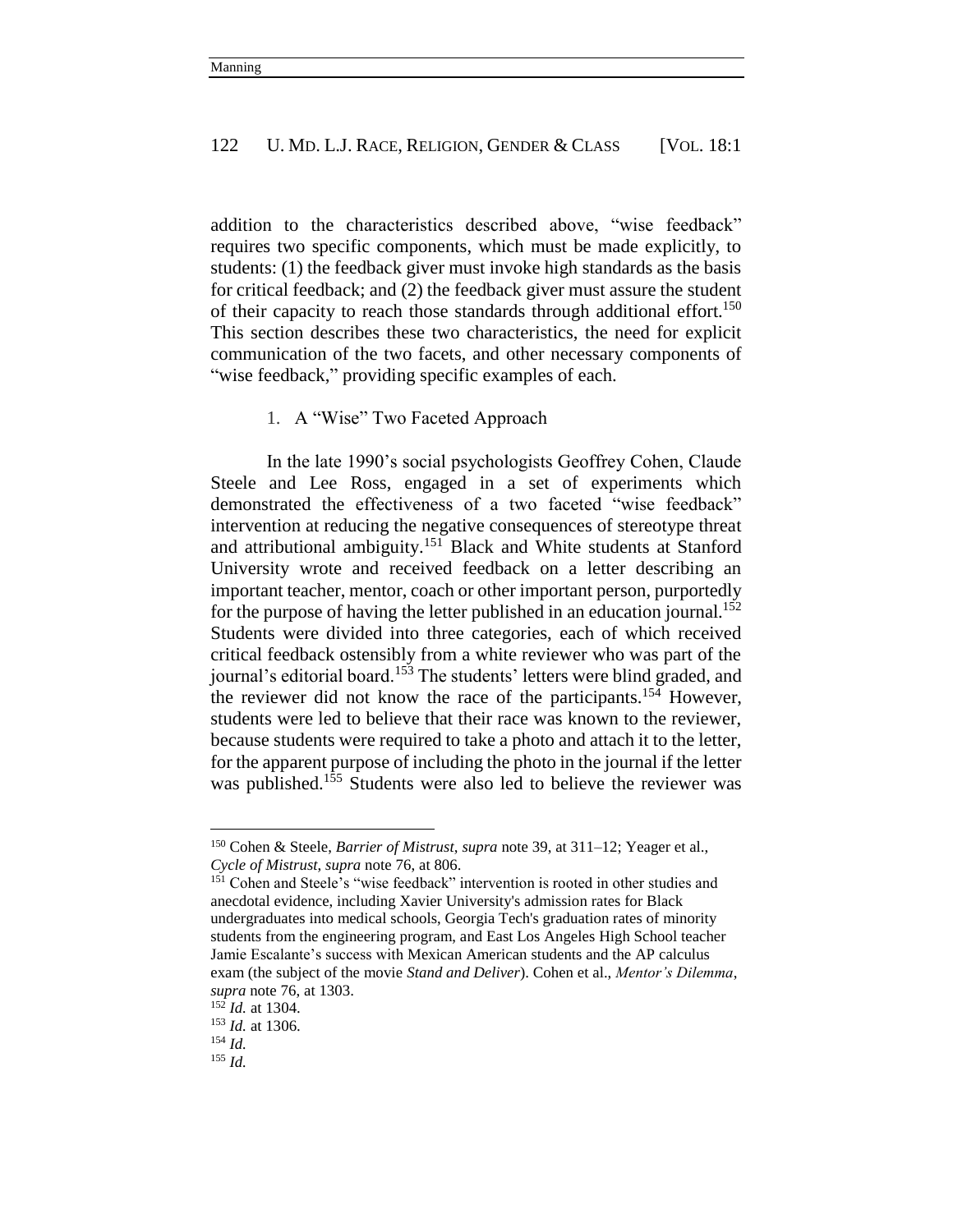$\overline{a}$ 

2018] WORD TO THE *WISE* 123

white, via use of a recognizably Caucasian name.<sup>156</sup> Students were all given handwritten corrections and comments regarding style, structure and wording, and specific suggestions for improvement,  $157$  along with the following identical,  $158$  general critique:

> Your letter needs work in several areas before it can be considered for publication. In addition to some routine editorial suggestions that I've offered, most of my comments center on how you could breathe more life into your letter and make the description of your favorite teacher and her [his] merits more vivid, personal, and persuasive. As it stands, your letter is vague and rambling—long on adjectives and short on specific illustrations. You describe your teacher's dedication and commitment but you haven't explained why your teacher is more exemplary in her [his] contribution, more deserving of recognition, than most of the other nominees cited by other writers. In particular, it would be helpful to be more specific when you describe your teacher, to pay closer attention to the details that inspired your high opinion of her [him]. What were some of the specific things your teacher did that set her [him] apart from all other teachers you've encountered in your life? You cover this at certain points in your letter, and it is there that your letter begins to come to life. You need to sustain this.

> One last comment: If you choose to revise your letter, you should spend significantly more time explaining your teacher's impact on your own personal growth. What made her [his] influence so much more important than other teachers in your life? Perhaps your teacher opened your eyes to something you hadn't seen before, perhaps she [he] helped you to see your potential. Sometimes you touch on this but you fail to build on it. You need to discuss the long-term imprint [teacher's name]

<sup>156</sup> Cohen et al., *Mentor's Dilemma*, *supra* note 76, at 1306.

<sup>&</sup>lt;sup>157</sup> *Id*. Importantly, these specific comments provided competency feedback, a necessary component as described *infra* in notes 181–87 and accompanying text. <sup>158</sup> To the students the critique appeared to be individualized, since virtually all of the students' letters shared the same characteristics addressed by the comments. Cohen et al., *Mentor's Dilemma*, *supra* note 76, at 1306.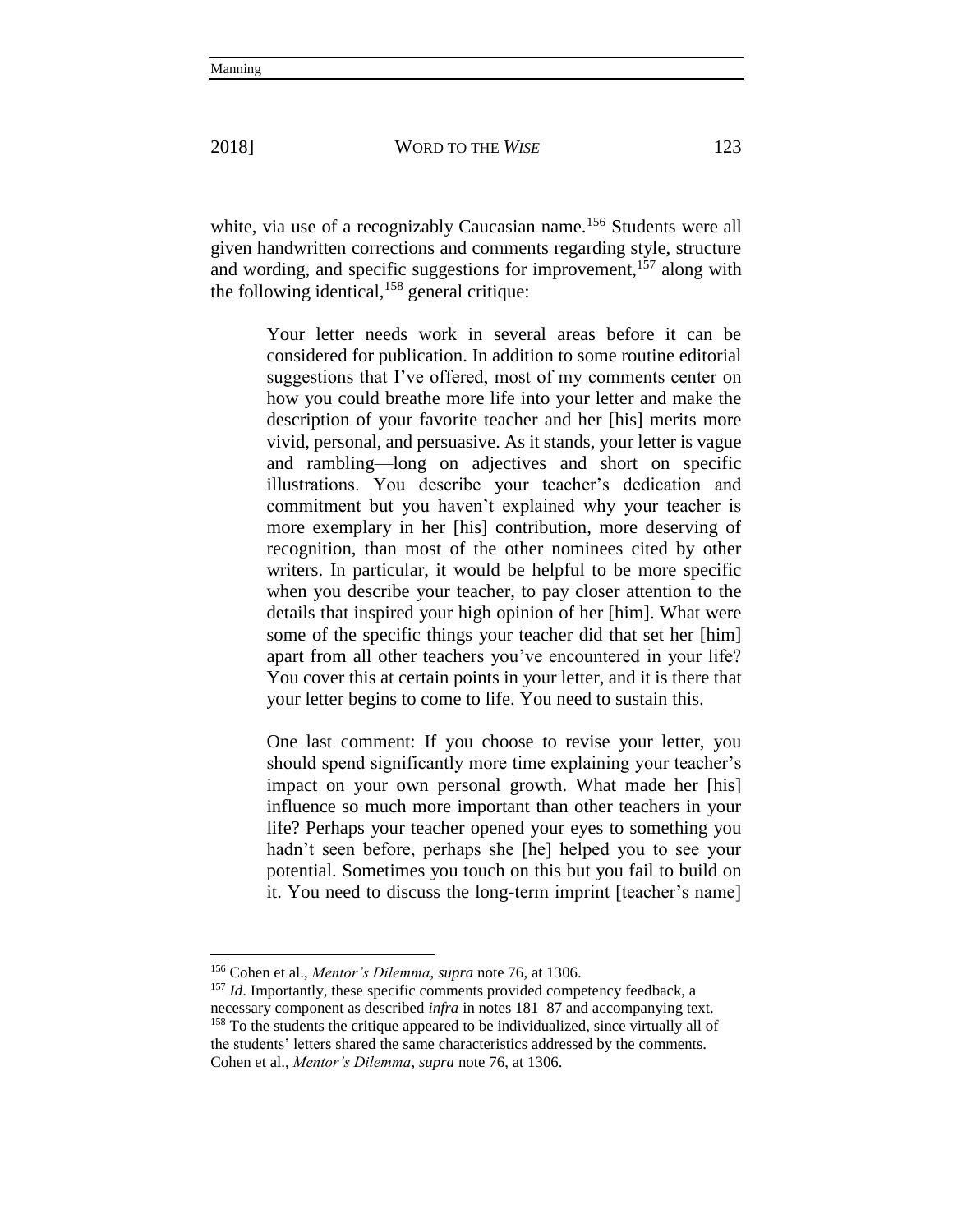has left on you in greater detail. This enduring impact is perhaps the strongest testimony of a teacher's success.<sup>159</sup>

The "unbuffered criticism" group received no additional comment.<sup>160</sup> The "positive buffer" group received a preface containing the following additional feedback, which consisted of general praise of their performance:

> Overall, nice job. Your enthusiasm for your teacher really shows through, and it's clear that you must have valued her [him] a great deal. You have some interesting ideas in your letter and make some good points. In the pages that follow, I've provided some more specific feedback and suggested several areas that could be improved.<sup>161</sup>

The "wise criticism" group received a preface containing the following statement, designed to "explicitly invoke high standards while assuring the particular student that he or she could meet such standards": 162

> It's obvious to me that you've taken your task seriously and I'm going to do likewise by giving you some straightforward, honest feedback. The letter itself is okay as far as it goes—you've followed the instructions, listed your teacher's merits, given evidence in support of them, and importantly, produced an articulate letter. On the other hand, judged by a higher standard, the one that really counts, that is, whether your letter will be publishable in our journal, I have serious reservations. The comments I provide in the following pages are quite critical but I hope helpful. Remember, I wouldn't go to the trouble of giving you this feedback if I didn't think, based on what I've read in your letter, that you are capable of meeting the higher standard I mentioned.<sup>163</sup>

 $\overline{a}$ <sup>159</sup> *Id.*

<sup>160</sup> *Id.*

<sup>161</sup> *Id.* at 1307.

<sup>162</sup> *Id.* at 1306.

<sup>163</sup> Cohen et al., *Mentor's Dilemma*, *supra* note 76, at 1307.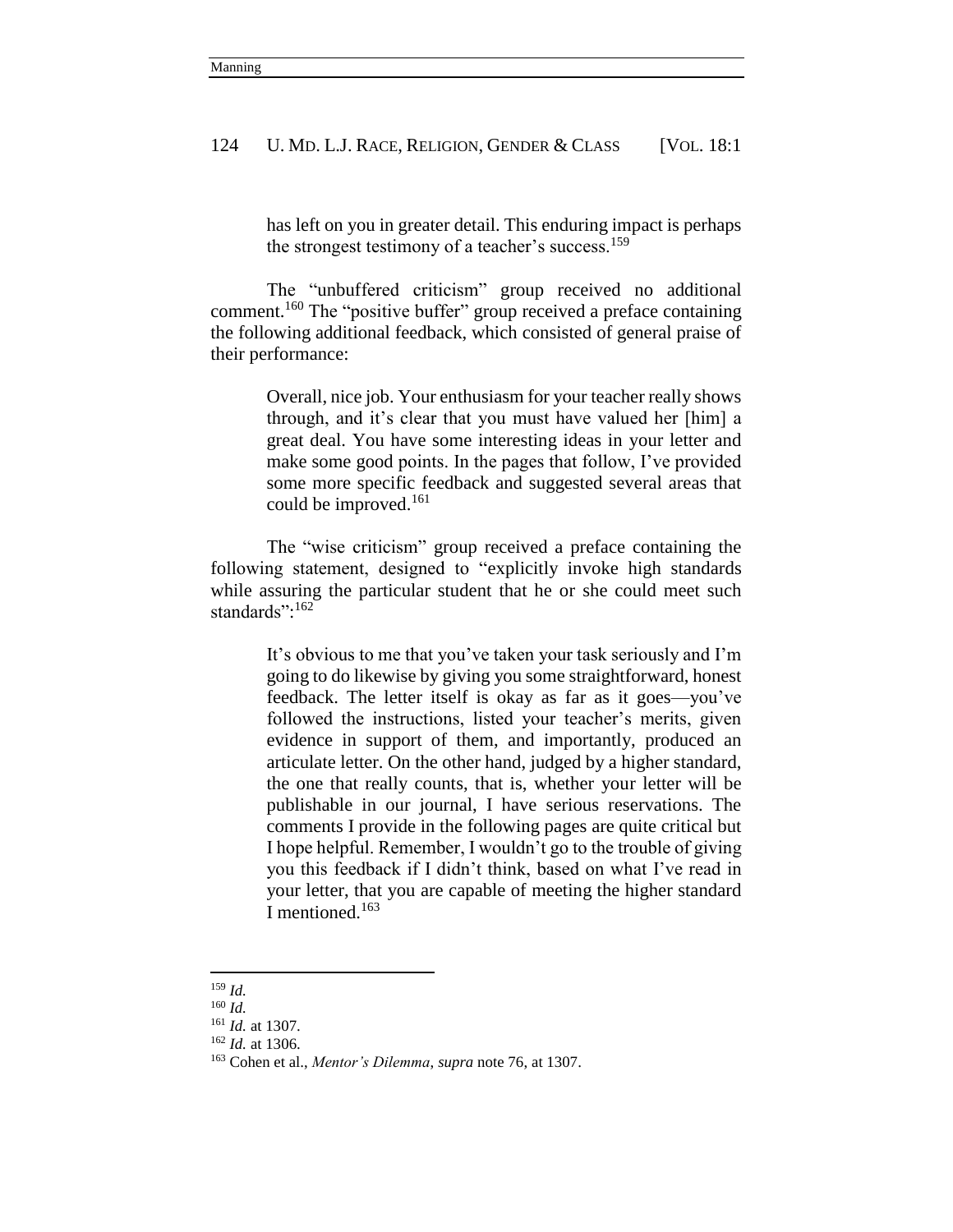After students in all three conditions received the feedback, researchers then measured the individual student's perceptions of bias of the reviewer and level of task motivation—specifically the student's interest in revising and resubmitting the essay, and the student's belief in her ability to improve with greater effort.<sup>164</sup>

In evaluating the difference between Black and White students' reports of reviewer bias, the researchers found the difference was greatest between Black and White students in the unbuffered group; Black students receiving unbuffered criticism rated the reviewer as more biased than did White students.<sup>165</sup> That difference was smaller for students in the positive feedback group, although ratings were still higher for Black students than White students.<sup>166</sup> However, it was nonexistent for the "wise" criticism group—in fact, Black students in the "wise criticism" group rated the reviewer somewhat lower in bias than did White students in that same group.<sup>167</sup> Even more significant for the researchers than the between race comparison, was the fact that the bias ratings for Black students in the "wise criticism" group were lower than ratings for Black students in the unbuffered and positive buffer conditions.<sup>168</sup>

There were similar results with regard to task motivation. The difference was greatest between White and Black students in the unbuffered group, with Black students reporting lower levels of motivation.<sup>169</sup> This difference in motivation between Black and White students was somewhat reduced in the positive buffer group—but Black students still reported lower levels of motivation than did White

<sup>164</sup> *Id*. at 1307–09.

<sup>165</sup> *Id.* at 1308.

<sup>166</sup> *Id.*

<sup>167</sup> *Id.*

<sup>&</sup>lt;sup>168</sup> Cohen, Steele, and Ross warned that comparison between races might be "inappropriate because White students may have interpreted the term *bias* to mean hostility toward them personally, rather that animus toward members of their race." They went on to explain that the more relevant comparison is probably Black students in the unbuffered criticism condition versus Black students in the "wise criticism" group, which would not have the interpretation problems involved in the between race comparisons. Cohen et al., *Mentor's Dilemma*, *supra* note 76, at 1308. <sup>169</sup> *Id*. at 1309.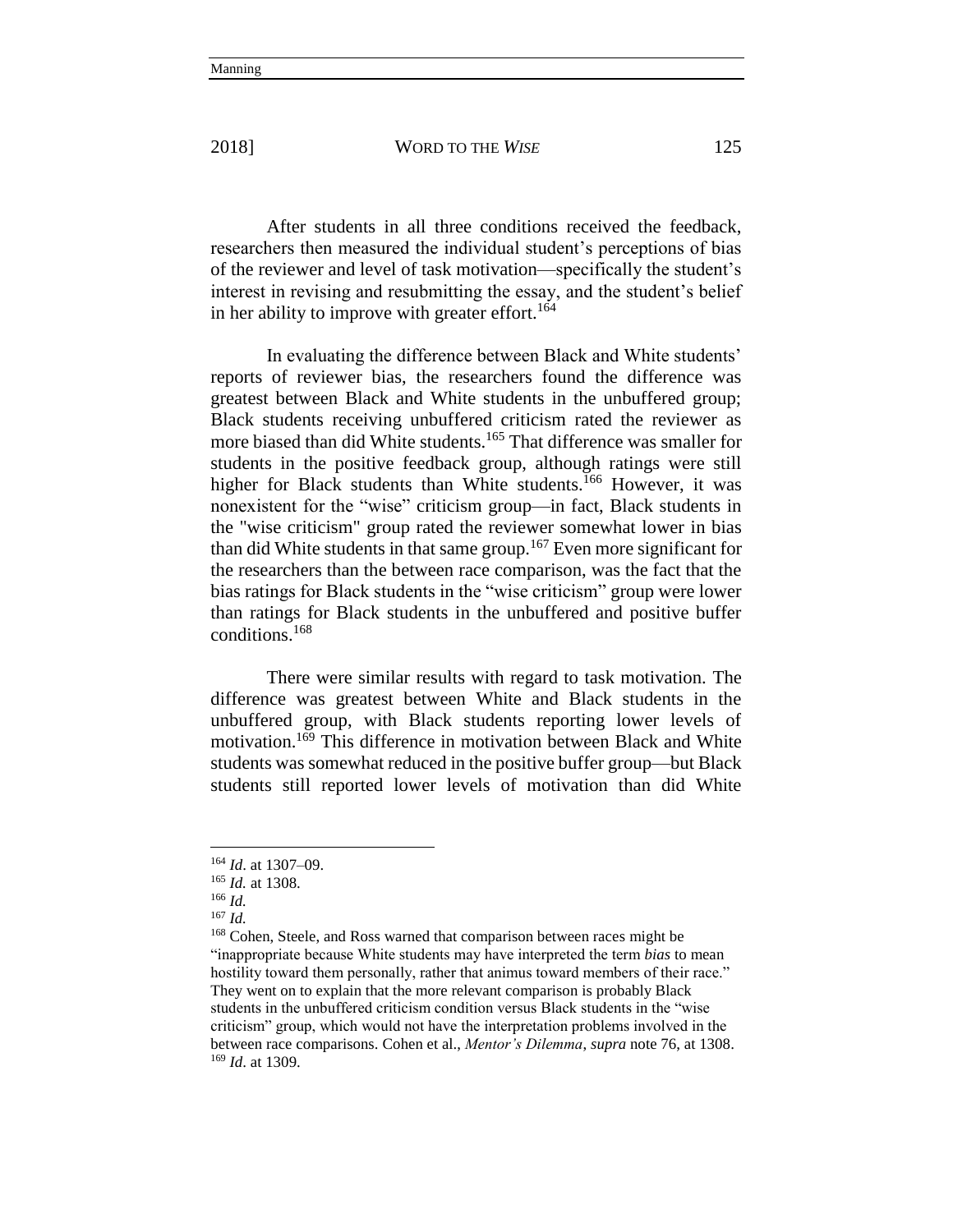students in that same group.<sup>170</sup> However, Black students in the "wise criticism" group reported significantly higher levels of motivation than Black students in both the unbuffered and positive buffer groups, and slightly higher motivation than White students in the "wise feedback" group. $171$ 

In a second study, Cohen and Steele set out to determine whether personal assurance is a necessary component of "wise feedback."<sup>172</sup> They hypothesized that invocation of higher standards, by itself, might forestall attributions of bias, but that it would not sufficiently address the negative motivational consequences of stereotype threat.<sup>173</sup> They used the same letter writing task, and again divided students into three different conditions; one group received the same unbuffered feedback as the first study, and another received the same "wise feedback" (feedback accompanied by an invocation of high standards and assurance of capacity to reach those standards) as the first study.<sup>174</sup> A third group received the same general feedback as all three groups in the first study, prefaced with the following "high standards only" feedback statement:

> It's obvious to me that you've taken your task seriously and I'm going to do likewise by giving you some straightforward, honest feedback. The letter itself is okay as far as it goes—you've followed the instructions, listed your teacher's merits, given evidence in support of them, and importantly, produced an articulate letter. On the other hand, judged by a higher standard, the one that really counts, that is, whether your letter will be publishable in our journal, I have serious reservations. The comments I provide in the following pages are quite critical but I hope helpful. Remember, I wouldn't go to the trouble of giving you this feedback if I weren't committed to the quality of this journal—I want to uphold the highest standards for what I

 $\overline{a}$ <sup>170</sup> *Id.*

<sup>171</sup> *Id.*

<sup>172</sup> *Id.* at 1310.

<sup>173</sup> Cohen et al., *Mentor's Dilemma*, *supra* note 76, at 1310.

<sup>174</sup> *Id*. at 1310–11.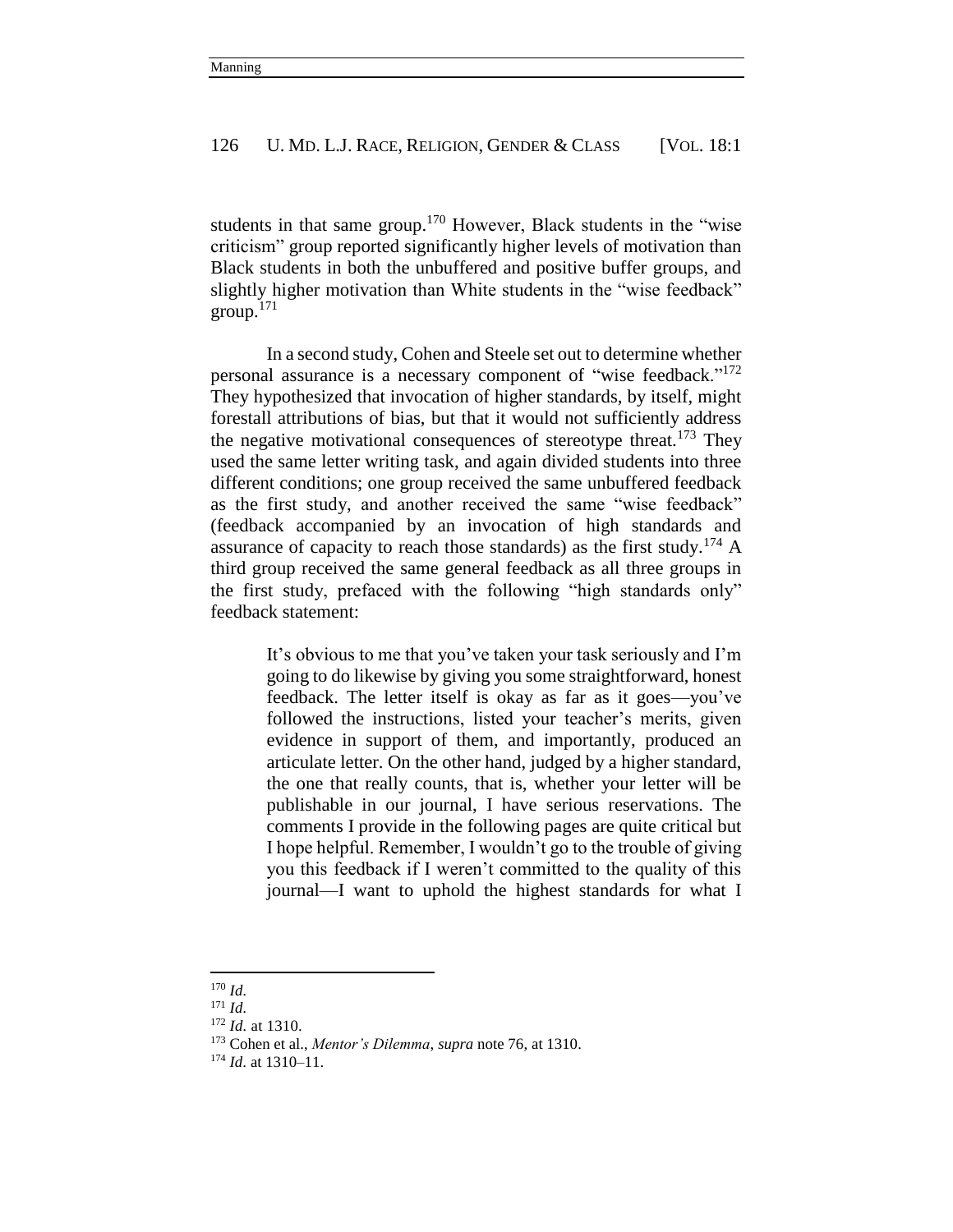consider a suitable entry, for you or any student whose work is under consideration. $175$ 

In this second study, similar to the first study, Black students in the "unbuffered" category reported the reviewer as more biased than did White students in the same category.<sup>176</sup> In both the invocation only and "wise" conditions there was no difference between Black and White students' ratings of reviewer bias.<sup>177</sup> Importantly, Black students reported significantly greater motivation in the "wise" condition than in either of the other conditions, while White students reported no significant differences in motivation across the three conditions.<sup>178</sup> The researchers thus concluded that invocations of high standards alone could reduce attributions of bias, but were not sufficient to raise task motivation.<sup>179</sup> It was only the "wise feedback" containing the explicit invocation of high standards and explicit assurance of capacity to reach those standards that both significantly raised motivation and reduced perceptions of bias among black students.<sup>180</sup>

a. The Need for Both Facets

The two facets of the "wise feedback" intervention—invoking high standards as the basis for the feedback and assuring students of their capacity to meet the high standards—perform different and necessary functions. The invocation of high standards allows the student to view critical feedback as a reflection of rigorous performance standards, rather than racial bias.<sup>181</sup> Clarifying the motives behind the feedback removes attributional barriers, because it removes bias as one of the plausible options.<sup>182</sup> The assurance of capacity allays student's fears that they will fail to meet the standard and confirm a negative stereotype, making it worthwhile for the student to exert additional effort to improve, and thereby addressing the negative motivational

<sup>175</sup> *Id.* at 1311.

<sup>176</sup> *Id.* at 1311–12.

<sup>&</sup>lt;sup>177</sup> *Id.* at 1313. The researchers noted the same issue as the first study with regard to White students' interpretation of the word bias. *Id.* at 1308.

<sup>178</sup> Cohen et al., *Mentor's Dilemma*, *supra* note 76, at 1312.

<sup>179</sup> *Id.* at 1313.

<sup>180</sup> *Id.*

<sup>181</sup> *Id*. at 1314

<sup>182</sup> *See id.*; Steele et al., *Group Image*, *supra* note 8, at 394.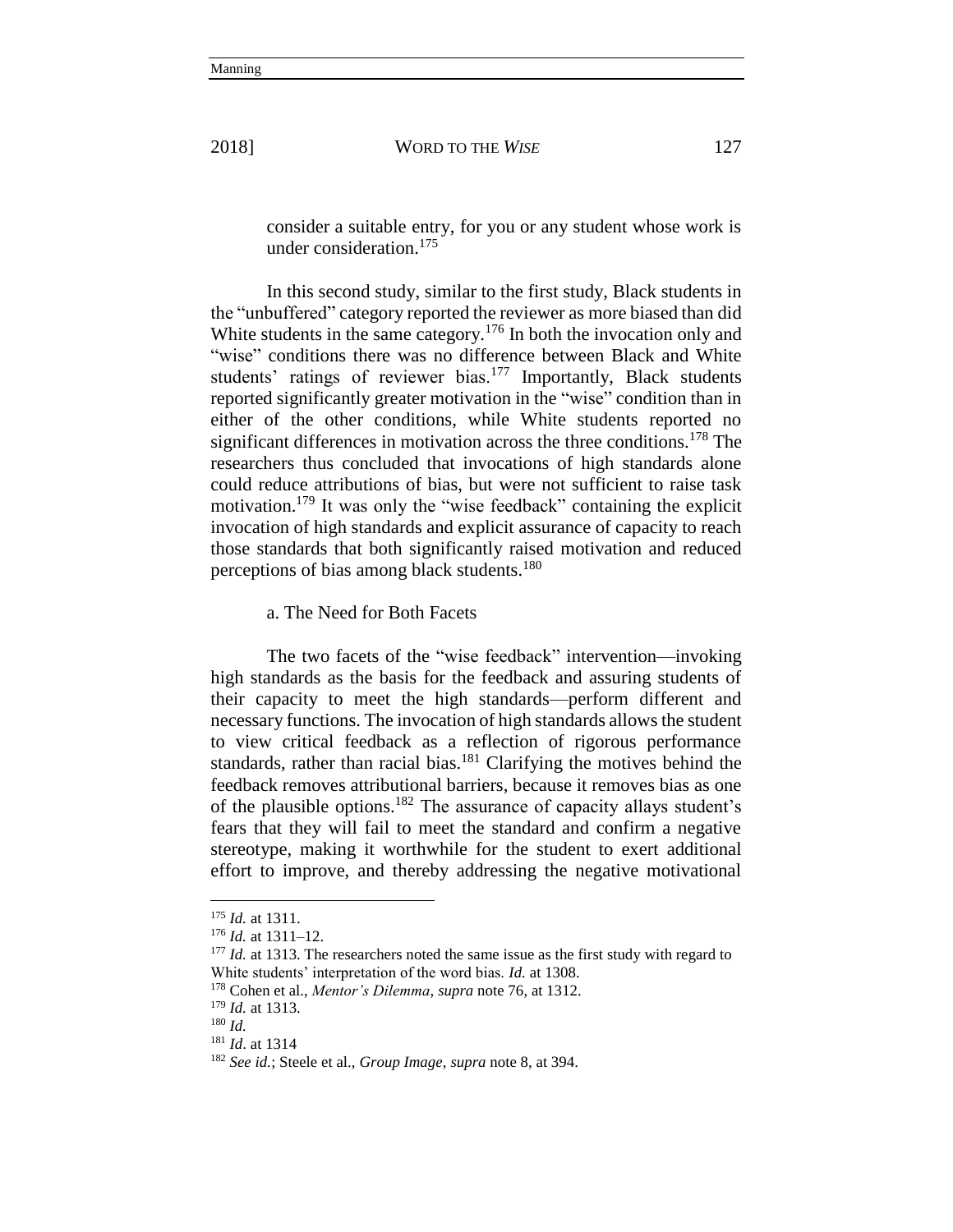consequences posed by stereotype threat.<sup>183</sup> Without the assurance, stereotype threatened students may no longer perceive bias as the motivation behind the feedback, but they may still wonder if their capacity to reach the high standards is in doubt.<sup>184</sup> Without the invocation of high standards as the reason for the criticism, an assurance that the student can "do better" (as opposed to an assurance the student can meet the articulated high standard) sends "the discouraging message that hard work on the student's part can only raise the level of their performance from utter deficiency to mere adequacy."<sup>185</sup> Therefore, to both forestall attributions to bias, and remove the barriers presented by stereotype threat, both the invocation of high standards and assurance of capacity to meet the standards are required.

## b. The Importance of Explicitly Communicating Both Facets

"Wise feedback" is beneficial because it makes explicit to stereotyped students the message that is implicit for non-stereotyped students.<sup>186</sup> Non-stereotyped students receiving rigorous criticism are inclined to automatically infer high standards as the basis for the criticism, and to assume that they are viewed as capable of meeting those standards (because their intellectual capabilities are not viewed as stereotypically inferior); however, stereotyped students are not.<sup>187</sup> For

<sup>183</sup> Cohen & Steele, *Barrier of Mistrust*, *supra* note 39, at 311–12. The assurance can also be expected to counteract learned helplessness and other maladaptive attributions. *See* Cohen et al., *Mentor's Dilemma*, *supra* note 76, at 1314. <sup>184</sup> Cohen & Steele, *Barrier of Mistrust*, *supra* note 39, at 312.

<sup>185</sup> *Id.* at 313.

<sup>&</sup>lt;sup>186</sup> *Id.* at 314. Cohen and Steele note that some wise interventions implicitly convey their high standards by means of being a separate "honors" program to which students are only admitted if they can meet higher than "normal" standards of admission. However, they acknowledge that the explicitness of the message may be disproportionately important for stereotyped students, and their successful intervention explicitly invokes both pieces. Cohen et al., *Mentor's Dilemma*, *supra* note 76, at 1303–04. To the extent that feedback in law school occurs as part of the regular curriculum, and not as separate "honors" curriculum, the message should be explicit. Where students are engaged in separate honors work, the invocation of high standards may be conveyed implicitly, but the assurance would nonetheless need to be explicit.

<sup>187</sup> Yeager et al., *Cycle of Mistrust*, *supra* note 76, at 806 ("nonstereotyped students more readily attribute critical feedback to high standards and a belief in their potential even without explicit explanations"); *see also* Steele et al., *Group Image*, *supra* note 8, at 427.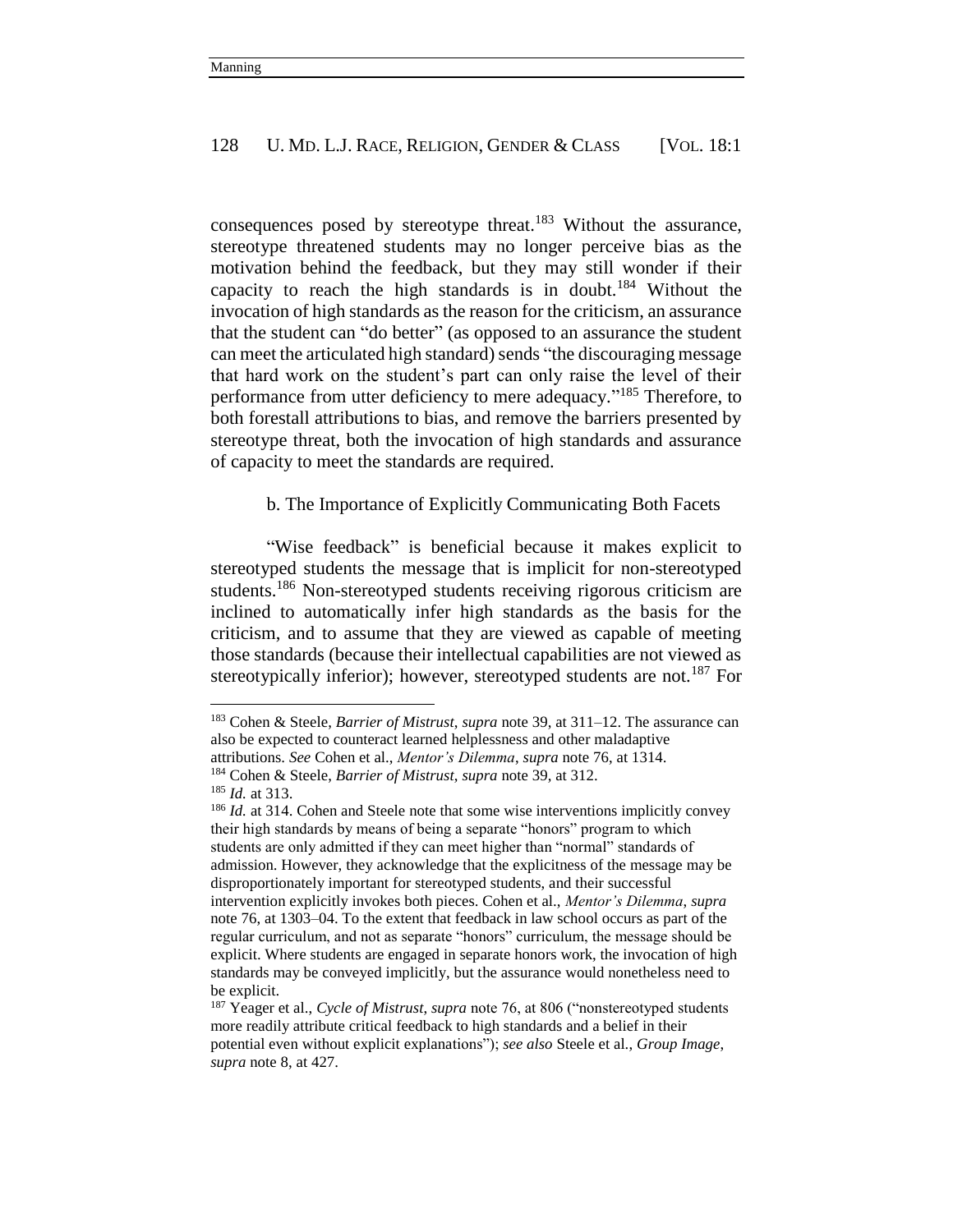stereotyped students it does not "go without saying" that they are not being judged stereotypically, or that the provider of critical feedback believes they have the capacity to succeed with further effort.<sup>188</sup> It is the explicit communication of high standards as the basis for the critical feedback, and assurance of capacity to meet those standards that removes the attributional ambiguity for minority students, and communicates that further is effort is worthwhile.<sup>189</sup> This explicit communication allows students to trust the feedback giver's motives, and thus the feedback given. The student then feels safe to invest further effort and even identity in the task (and domain), knowing they will not be judged stereotypically, but through the lens of someone who believes they have the capacity to reach the required standard.

Cohen and Steele's "wise criticism" intervention models the above criteria. First, it explicitly invokes high standards by stating: "judged by a higher standard, the one that really counts, that is, whether your letter will be publishable in our journal, I have serious reservations."<sup>190</sup> It also explicitly assures the student of their capacity to meet those standards by stating: "you are capable of meeting the higher standard I mentioned."<sup>191</sup> These and similar phrases could be easily imported into feedback, and they should.

"Wise" feedback must both invoke higher standards as the basis for the critical feedback (and inadequate performance), as well as assure students of their capacity to meet the required standard—and it must do

<sup>188</sup> Yeager et al., *Cycle of Mistrust*, *supra* note 76, at 806; Steele et al., *Group Image*, *supra* note 8, at 427.

<sup>&</sup>lt;sup>189</sup> Yeager et al., *Cycle of Mistrust*, *supra* note 76, at 806. An interesting question is whether such statements can be made to a group of students—for example, as a blanket prefatory statement before handing back graded exams. The empirical studies all describe one-to-one interventions, so there is no study to support the view that such a global statement would work. It would seem to depend on the nature of the professor-student relationship, and whether students perceived such a statement as trustworthy, as well as whether the student perceived the statement as directed toward them personally. While it might be possible that an invocation of high standards could be done in this manner, stereotype threatened students would need very high levels of trust in the professor, evidenced by personal attention and concern, and it would seem very unlikely that students would perceive a blanket statement as a personal assurance of their own capacity. <sup>190</sup> Cohen et al., *Mentor's Dilemma*, *supra* note 76, at 1307.

<sup>191</sup> *Id.*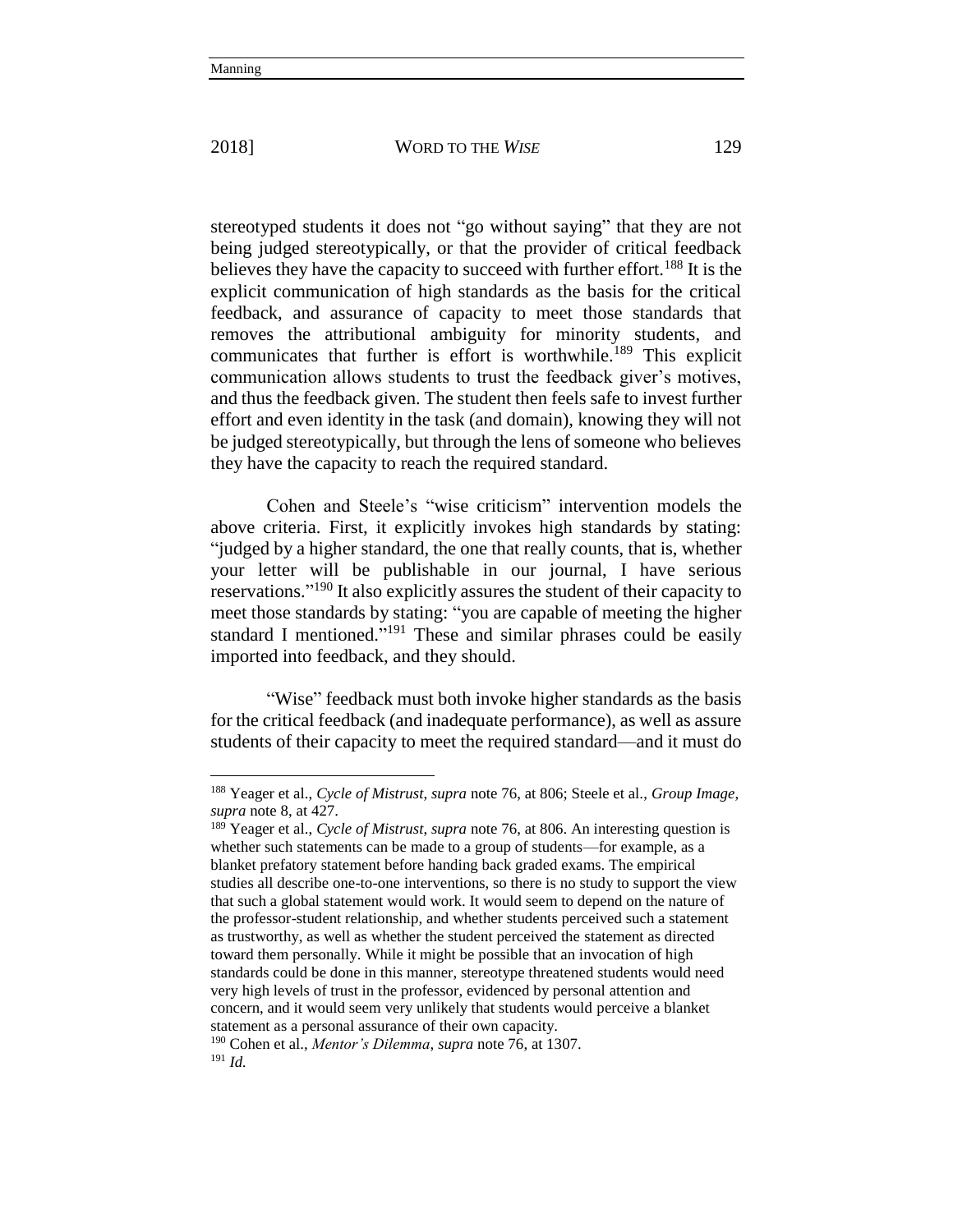$\overline{a}$ 

# 130 U. MD. L.J. RACE, RELIGION, GENDER & CLASS [VOL. 18:1]

so explicitly.<sup>192</sup> Importantly, however, "wise feedback" must do more than merely recite such statements.<sup>193</sup> It must provide criticism in a context in which its critical nature can be readily attributed to the existence of the high standards and communicate the feedback giver believes in the student's capacity to reach them.<sup>194</sup> In subsequent studies confirming the positive impacts of "wise feedback" interventions, researchers examined the means for creating such a context, $195$ ultimately finding that to be truly "wise," in addition to explicitly communicating the two facets, the student must trust that the feedback giver has the student's best interests at heart; and the student must be provided with the resources – including competency information – to reach the required standards.<sup>196</sup>

### 2. The Moderating Impact of Trust

When students believe poor outcomes or negative feedback are based on bias it creates a "barrier of mistrust" between the student, the feedback giver and ultimately, the institution.<sup>197</sup> This can have short and long term consequences. In the short term, students who suspect bias may be less motivated to comply with instructions for improvement (i.e., they are more likely to ignore feedback).<sup>198</sup> In the long term, the stereotyped person or group may place less importance on the domain, because people, individually and collectively, are generally reluctant to

<sup>192</sup> *See, e.g.*, Cohen et al., *Mentor's Dilemma*, *supra* note 76, at 1303; Yeager et al., *Cycle of Mistrust*, *supra* note 76, at 806.

<sup>193</sup> Yeager et al., *Cycle of Mistrust*, *supra* note 76, at 820 (noting wise interventions "must also be accompanied by real opportunities for growth").

<sup>194</sup> Cohen et al., *Mentor's Dilemma*, *supra* note 76, at 1316.

<sup>195</sup> Yeager et al., *Cycle of Mistrust*, *supra* note 76 (using field experiments to apply "wise feedback" intervention in middle school); Yeager et al., *Trust Gap*, *supra* note 89 (explaining a longitudinal study that examines the effects of "wise feedback" intervention in middle school on subsequent college enrollment); Cohen & Steele, *Barrier of Mistrust*, *supra* note 39, at 313 (describing the "wise feedback" intervention for women in science and engineering majors).

<sup>196</sup> Yeager et al., *Cycle of Mistrust*, *supra* note 76, at 806, 822; Cohen & Steele, *Barrier of Mistrust*, *supra* note 39, at 318.

<sup>197</sup> Yeager et al., *Cycle of Mistrust*, *supra* note 76, at 805.

<sup>198</sup> Cohen & Steele, *Barrier of Mistrust*, *supra* note 39, at 307; *see also* Yeager et al., *Cycle of Mistrust*, *supra* note 76, at 822 ("Wise feedback interventions presuppose that teachers provide solid feedback and their intent is to help their students.").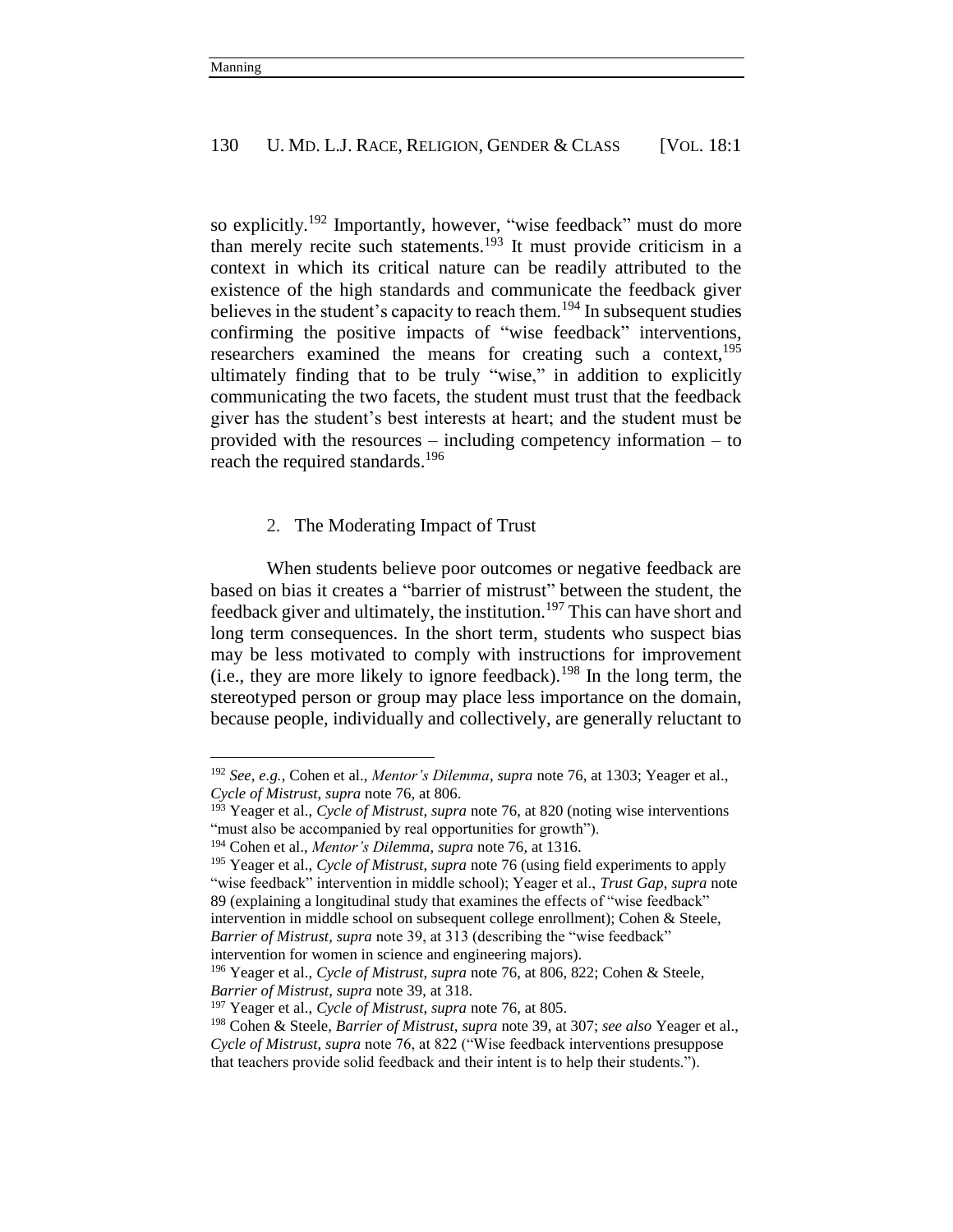$\overline{a}$ 

2018] WORD TO THE *WISE* 131

invest effort in an area where they will be subjected to biased treatment.<sup>199</sup> However, trust allows students to see critical feedback as information that can help them improve, rather than as possible evidence of bias.<sup>200</sup> "Wise" interventions are successful because students trust that they will not be judged stereotypically; when students experience teachers as trustworthy, the "barrier" is removed, and students can then learn from instruction.<sup>201</sup>

To establish trust, "wise" educators combine their highperformance standards with high personal regard for students' wellbeing. "Wise" educators genuinely believe that their students can succeed.<sup>202</sup> As a result, they continually communicate to students that they are capable, valued, and respected.<sup>203</sup> "Wise" educators nurture trust by showing students attention and personal concern, including expenditures of time and effort, like giving detailed attention (and feedback) to the student's performance.<sup> $204$ </sup> As a result, students believe the educator has their best interests at heart, and believes in their potential.<sup>205</sup>

Even in the relatively short interaction in Cohen and Steele's "wise criticism" condition, the feedback provider was able to create trust, by evidencing these characteristics. First, even with the generic comments the feedback provider communicated value and respect for

<sup>199</sup> Crocker & Major, *supra* note 13, at 617; Cohen & Steele, *Barrier of Mistrust*, *supra* note 39, at 304.

<sup>200</sup> Yeager et al., *Cycle of Mistrust*, *supra* note 76, at 820.

<sup>&</sup>lt;sup>201</sup> Yeager et al., *Trust Gap*, *supra* note 89, at 661–63.

<sup>202</sup> Cohen et al., *Mentor's Dilemma*, *supra* note 76, at 1316.

<sup>203</sup> Yeager et al*.*, *Trust Gap*, *supra* note 89, at 673.

<sup>204</sup> Cohen et al., *Mentor's Dilemma*, *supra* note 76, at 1316; Cohen & Steele, *Barrier of Mistrust*, *supra* note 39, at 319; *see also* Manning, *supra* note 105, at 241 (discussing importance of investing effort to build teacher-student relationship to extend impact of feedback).

<sup>205</sup> Cohen & Steele*, Barrier of Mistrust*, *supra* note 39, at 304; *see also* Rodolfo Mendoza-Denton et al., *Group Value Ambiguity: Understanding the Effects of Academic Feedback on Minority Students' Self-Esteem*, 1 SOCIAL PSYCH. & PERSONALITY SCI. 127 (2010). Also, although for adults self-efficacy is influenced primarily by direct experiences (successes raise efficacy beliefs and failures lower them), specific performance feedback can help counter self-doubt and encourage persistence, especially where the feedback is from a credible, trustworthy, expert. Gaskill & Hoy, *supra* note 120, at 187.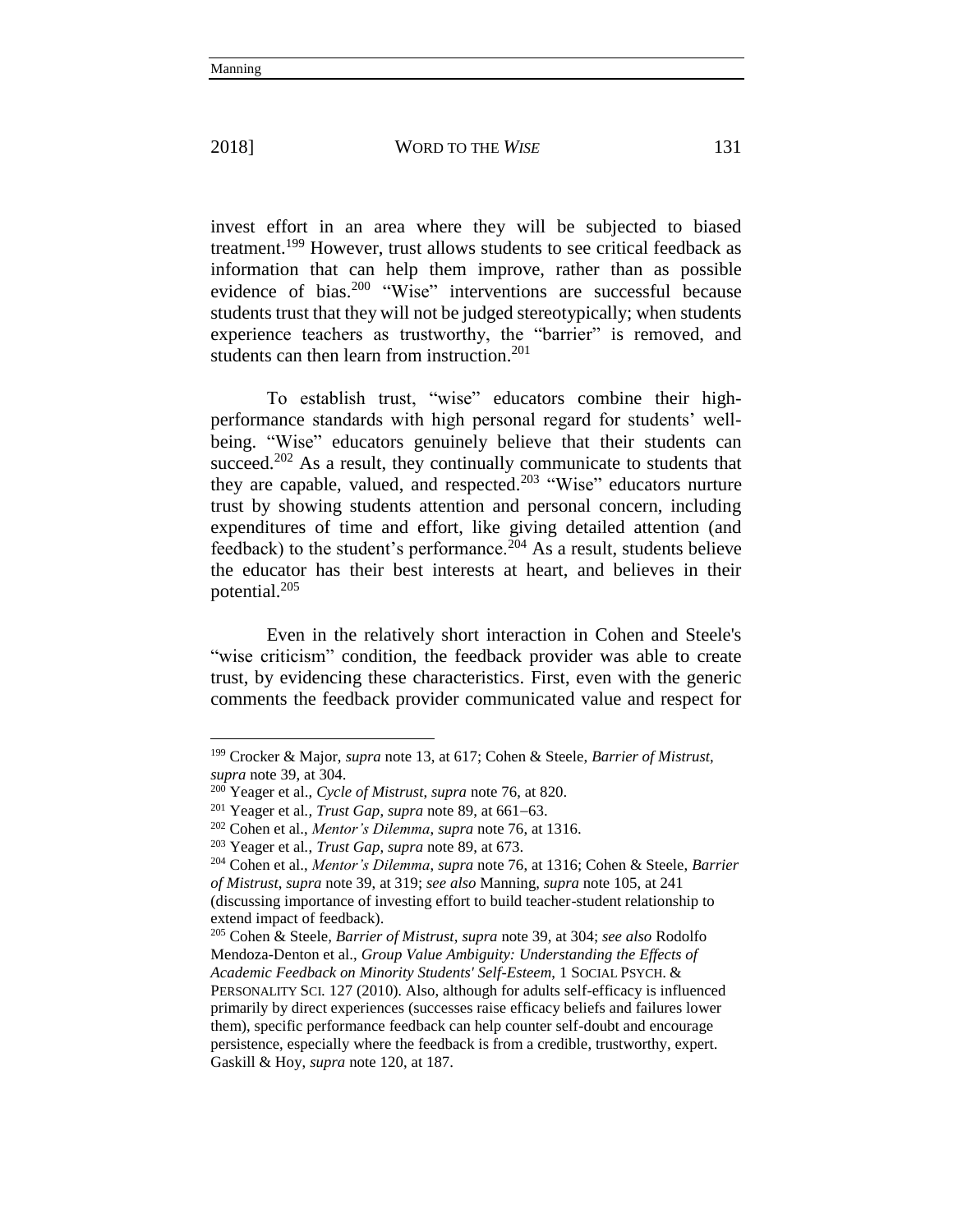the student's effort, with these statements: "It's obvious to me that you've taken your task seriously" and "you've followed the instructions, listed your teacher's merits, given evidence in support of them, and importantly, produced an articulate letter."<sup>206</sup> The feedback communicated a commitment to the student's success with this comment: "I'm going to do likewise by giving you some straightforward, honest feedback."<sup>207</sup> The comments also included a statement about the feedback provider's belief in the student's capabilities: "Remember, I wouldn't go to the trouble of giving you this feedback if I didn't think, based on what I've read in your letter, that you are capable."<sup>208</sup> Finally, the comments clarified the feedback giver's motives—helping the student succeed: "The comments I provide in the following pages are quite critical, but I hope helpful."<sup>209</sup> When coupled with detailed feedback demonstrating significant time and effort expended to help the student improve, these statements provided the student with a basis for believing the feedback provider had the student's best interests at heart (helping the student succeed on the task) and believed in the student's potential (i.e., believed the student was capable of meeting the standard). $^{210}$ 

#### 3. Refocusing Student Attributions

The effectiveness of the "wise feedback" intervention also lies, in part, on the fact that it helps to retrain students' maladaptive attributions.<sup>211</sup> "Wise feedback" sends the message that academic

<sup>206</sup> Cohen et al., *Mentor's Dilemma*, *supra* note 76, at 1307.

<sup>207</sup> *Id.*

<sup>208</sup> *Id.*

<sup>209</sup> *Id.*

<sup>210</sup> *Id*. at 1316 (noting that "[h]ad the feedback been cursory, rather than critical, students might have doubted the sincerity of the reviewer's self-proclaimed high standards. Indeed, the additional assurance might have seemed condescending if it had accompanied milder feedback."). Notably, in Cohen, Steele, and Ross' interventions, the feedback provided to the students was sufficiently detailed in its criticism, such that many of the studies' participants commented that they were "impressed by the attentiveness of the criticism and that seldom in their undergraduate careers had a teacher or professor taken their efforts so seriously." *Id.*; *see also* Cohen & Steele, *Barrier of Mistrust*, *supra* note 39, at 319. Cohen and Steele acknowledge that it is likely that the rigor of the feedback "communicated interest in helping students reach the higher standard." *Id.*

<sup>211</sup> Good et al*.*, *supra* note 63, at 659.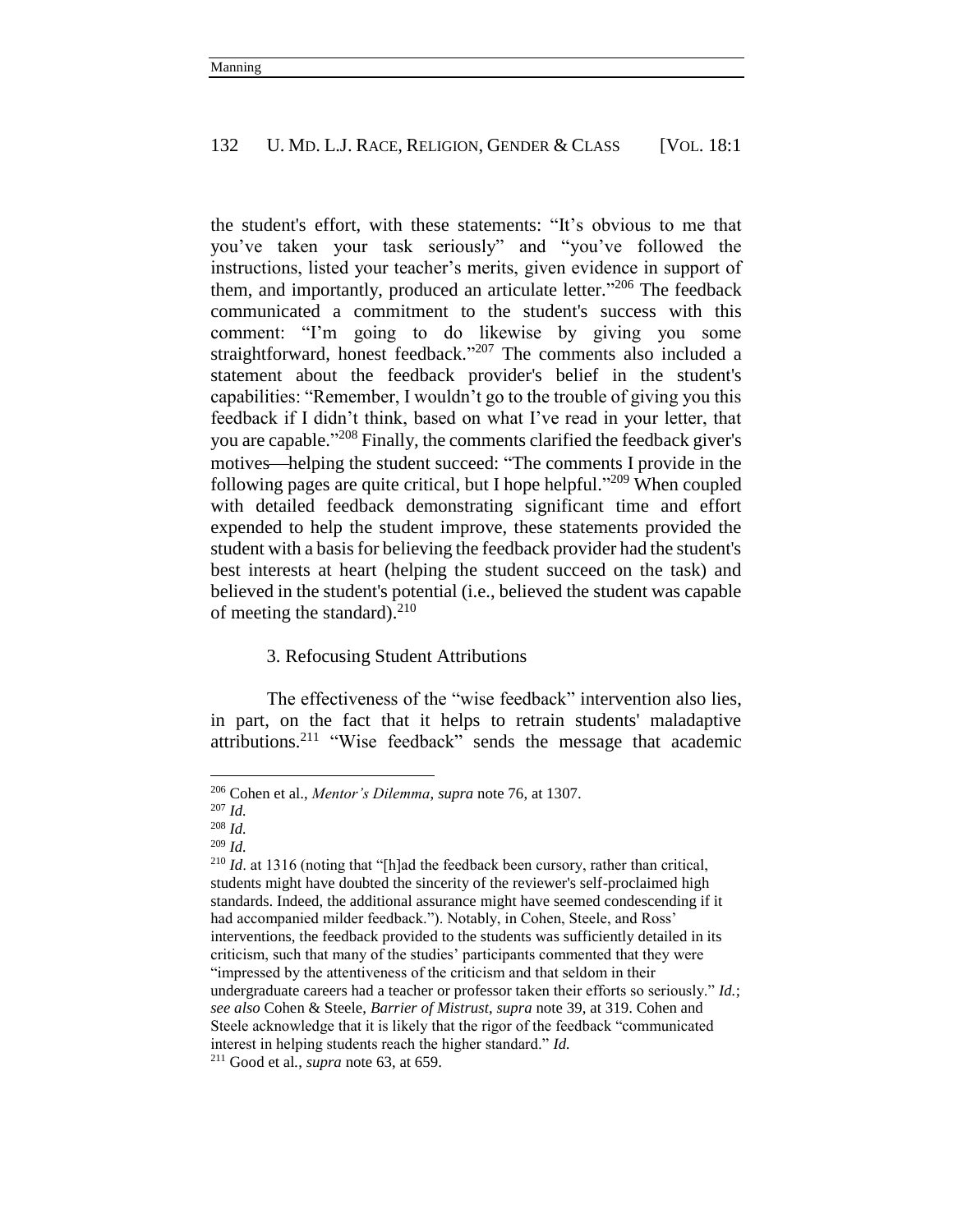performance is not fixed, but rather that it can be improved through effort and practice.<sup>212</sup> In so doing, it encourages attributions to correctable causes. Where difficulty or failure is attributed to a cause that is changeable, rather than a cause that is permanent, or fixed, it can reduce the threat posed by a stereotype.<sup>213</sup> For example, adopting an incremental view of intelligence (i.e., a growth mindset) can reduce the impact of stereotype threat on students whose intellectual abilities are negatively stereotyped.<sup>214</sup> This is because an incremental view of intelligence allows a student to view the impugned characteristic as fixable, rather than fixed by the student's race.<sup>215</sup> Students who attribute difficulties to fixable causes can learn to perceive difficulty not as an indictment of a stereotyped inferior ability, but as an opportunity for growth, via effort and persistence.<sup>216</sup>

Students can be taught to attribute to correctable causes, by helping them to develop growth mindsets and optimistic attribution styles.<sup>217</sup> To foster these attributions, feedback should make clear how and why any difficulties and/or failures are fixable with further effort $^{218}$ and be communicated in a tone that conveys support, encouragement, and appreciation for the student's effort. $2^{19}$  Such feedback might include praise that focuses attention on task-involvement and acknowledges effort. This means praise for initiative, learning new concepts, being undaunted by setbacks, persistence, confronting mistakes, and selecting good strategies—even when they result in failure. <sup>220</sup>

<sup>212</sup> Cohen & Steele, *Barrier of Mistrust*, *supra* note 39, at 310.

<sup>213</sup> *See* Joshua Aronson et al., *Reducing the Effects of Stereotype Threat on African American College Students by Shaping Theories of Intelligence*, 38 J.

EXPERIMENTAL SOC. PSYCH. 113 (2002) [hereinafter Aronson et al., *Reducing the Effects*]. For example, if the impugned characteristic is intelligence, and students are taught that intelligence is not fixed, by race, but is incremental and can be developed, it reduces the threat posed by being perceived as intellectually inferior. *Id.* at 123.

<sup>214</sup> Cohen et al., *Mentor's Dilemma*, *supra* note 76, at 1315; Aronson et al., *Reducing the Effects, supra note 213, at 115-16.* 

<sup>215</sup> *Supra* Section II.A.

<sup>216</sup> Aronson et al., *White Men Can't Do Math*, *supra* note 43, at 115–16. *See, e.g.*,

DWECK, *supra* note 100, at 193-200.

<sup>217</sup> *See* sources cited *supra* note 216.

<sup>&</sup>lt;sup>218</sup> Rosen, *supra* note 80, at 338–40.

<sup>219</sup> Manning, *supra* note 105, at 241.

 $220$  DWECK, *supra* note 100, at 71–72 (describing effects of ability praise and effort praise); *see also* Jennifer Henderlong & Mark Lepper, *The Effects of Praise on*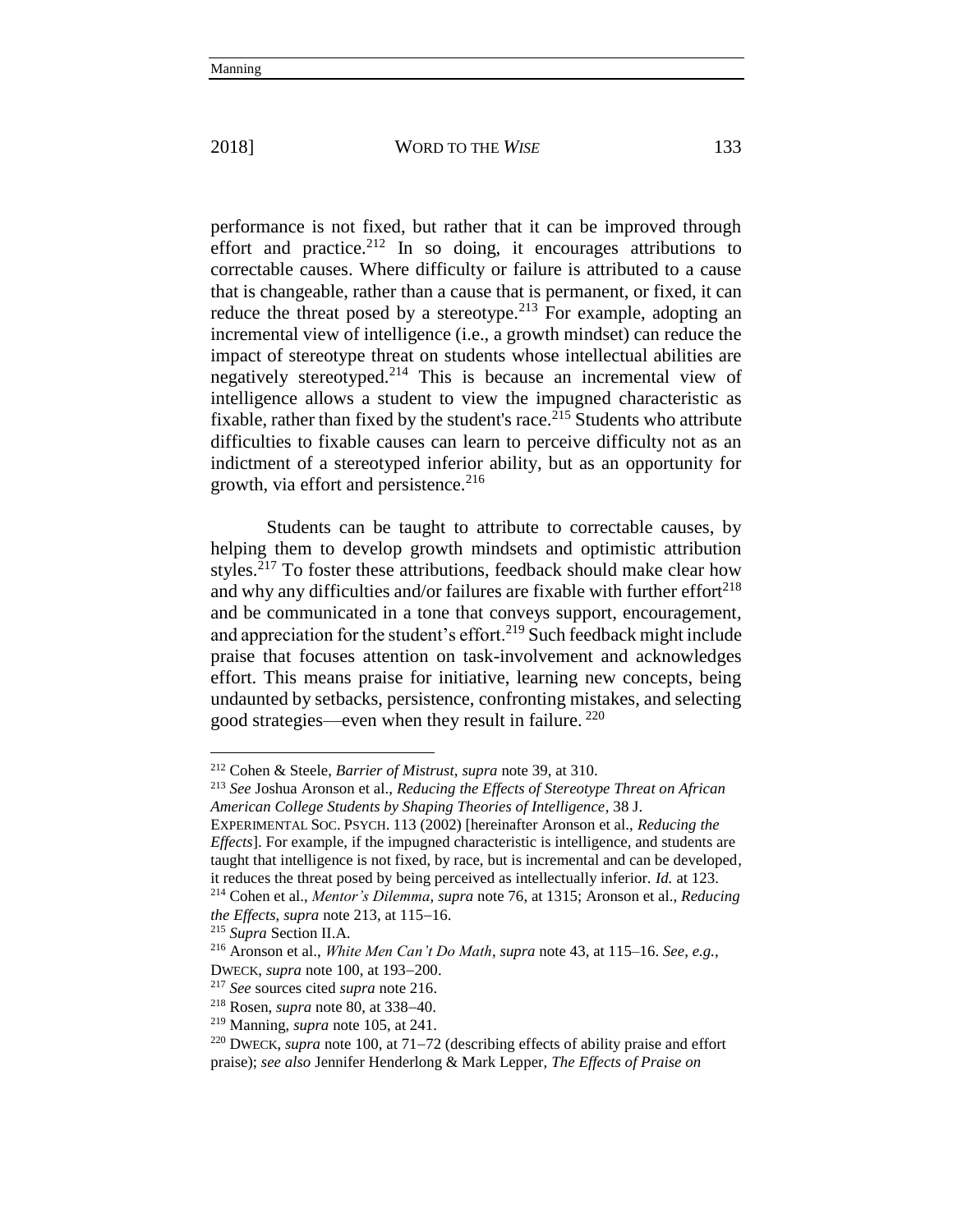Notably, "wise feedback" does not mean withholding negative information about performance. $^{221}$  Genuine constructive criticism that identifies problems or deficiencies, and provides information to help students understand how to improve, is helpful.<sup>222</sup> When such criticism is withheld from stereotyped students it "mis[leads] [them] about where, and how ardently, to exert their efforts," and subsequently, deprives them of the "academic challenge that promotes advancement."223 Additionally, when well-intended educators overpraise mediocre work of racial minorities, it can convey low expectations and confirm a suspicion that the student is being stereotyped.<sup>224</sup> Praising mediocre work can also cause students to believe they are deficient, and unworthy of real praise, and it can erode trust in legitimate praise, where students become unsure of whether praise reflects achievement or their race.<sup>225</sup> Praise is only effective when it provides guidance, by including specific details of the accomplishment and information about achieving competency.<sup>226</sup> Also, as evidenced by the positive buffer condition, praise, by itself, does not have the power to forestall attributions to bias or improve motivation.<sup>227</sup>

The stock comments contained in Cohen and Steele's "wise criticism" condition feedback statement use a tone that conveys support, encouragement and appreciation for the student's effort, noting that "it's obvious [the student has] taken [the] task seriously" and that the critical comments are intended to be "helpful."<sup>228</sup> The comments also offer sincere praise by detailing the student's specific accomplishments, noting that the student "followed the instructions, listed [the] teacher's

*Children's Intrinsic Motivation: A Review and Synthesis*, 128 PSYCHOL. BULLETIN 774, 779 (2002) (noting that although the primary focus of the article is influence of praise on motivation of children, research on individuals of all ages was considered). <sup>221</sup> *See* Cohen et al., *Mentor's Dilemma*, *supra* note 76, at 1303.

<sup>222</sup> DWECK, *supra* note 100, at 182. Praise is ineffective when it is merely an expression of approval or admiration, or a global positive reaction, or when it is feigned, forced or trivial. Brophy, *supra* note 146, at 26; Henderlong & Lepper, *supra* note 220, at 778.

<sup>223</sup> Harber et al., *supra* note 146, at 1149.

<sup>224</sup> Yeager et al., *Cycle of Mistrust*, *supra* note 76, at 806.

<sup>225</sup> Harber et al., *supra* note 146, at 1149.

<sup>226</sup> Brophy, *supra* note 146, at 26; Henderlong & Lepper, *supra* note 220, at 787.

<sup>&</sup>lt;sup>227</sup> Cohen et al., *Mentor's Dilemma*, *supra* note 76, at 1307–09.

<sup>228</sup> *Id.* at 1307–08.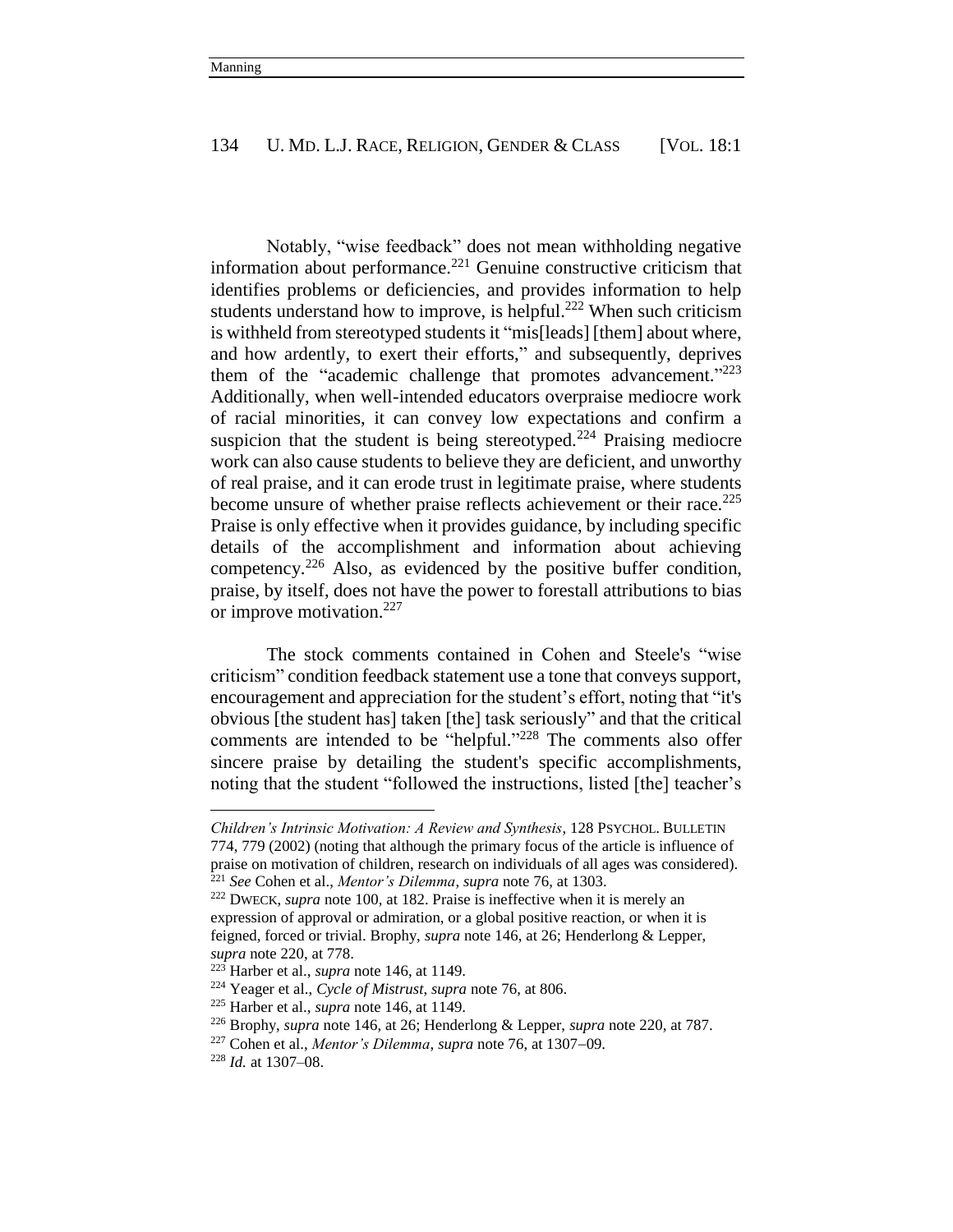merits, [gave] evidence in support of them, and importantly, produced an articulate letter."<sup>229</sup> The comments do not, however, withhold negative evaluation; instead they communicate the letter is "okay so far as it goes," but when judged by higher standards, the feedback provider "has serious reservations."<sup>230</sup> Finally, the comments make clear that the provider believes the problems are fixable by telling the student they "are capable of meeting the higher standard."<sup>231</sup> Each of these statements contributes to focusing the student on specific, fixable problems. This is important, but such statements are not, by themselves, sufficient to meet the goal of changing student's attributions to a fixable cause. To facilitate attributions to fixable causes the statements must make clear *how* the failure to meet the standard is fixable with further effort, which requires giving adequate competency feedback.

# 4. The Need for Adequate Competency Information

To improve performance outcomes "wise feedback" must be accompanied by adequate information—including substantive feedback—for students to use as a basis for meeting the high standard.<sup>232</sup> Setting high standards without providing a way to reach those standards actually discourages persistence and growth.<sup>233</sup> However, provided with the instruction they need to improve, stereotyped students can reach the higher standard and refute the stereotype.<sup>234</sup> Without competency feedback, however, students may doubt the sincerity of the reviewer's invocation of high standards, as well as perceive the assurance as condescending or disingenuous.<sup>235</sup> Moreover, although "wise criticism" can remove the attributional barrier, and corresponding lack of motivation, without direction about how to use that motivation to improve performance, the student does not have a real opportunity to disprove the stereotype and change their performance outcomes.<sup>236</sup>

 $\overline{a}$ <sup>229</sup> *Id.*

<sup>230</sup> *Id.*

<sup>231</sup> *Id.*

<sup>232</sup> Yeager et al., *Cycle of Mistrust*, *supra* note 76, at 806 ("Students must also be provided with the resources, such as substantive feedback, to reach the standards demanded of them."); DWECK, *supra* note 100, at 196–97.

<sup>233</sup> DWECK, *supra* note 100, at 197.

<sup>234</sup> Yeager et al., *Cycle of Mistrust*, *supra* note 76, at 806.

<sup>235</sup> Cohen et al., *Mentor's Dilemma*, *supra* note 76, at 1316.

<sup>236</sup> Yeager et al., *Cycle of Mistrust*, *supra* note 76, at 820–21.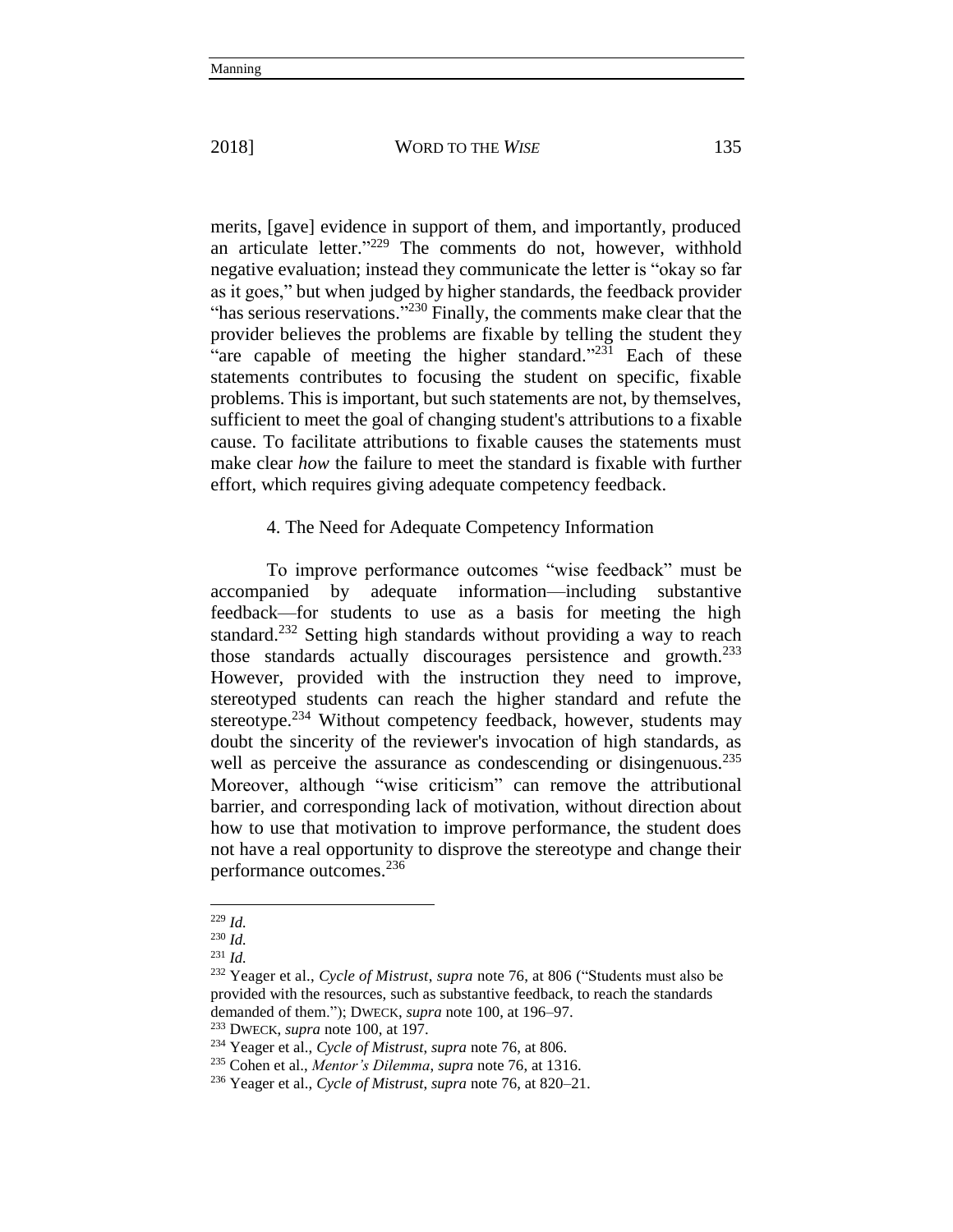Cohen and Steele's general comments provided solid competency feedback, by explaining how the student could revise their letter to meet the required standard; for example, students were directed to add specific details:

> In particular, it would be helpful to be more specific when you describe your teacher, to pay closer attention to the details that inspired your high opinion of her [him]. What were some of the specific things your teacher did that set her [him] apart from all other teachers you've encountered in your life? $237$

and to better support the basis for their recommendation:

[Y]ou should spend significantly more time explaining your teacher's impact on your own personal growth. What made her [his] influence so much more important than other teachers in your life? Perhaps your teacher opened your eyes to something you hadn't seen before, perhaps she [he] helped you to see your potential. Sometimes you touch on this but you fail to build on  $\frac{1}{1}$  238

This competency feedback provided necessary direction for the student wanting to take steps to improve, and consequently, with a real opportunity for growth.<sup>239</sup>

In short, "wise criticism" removes attributional and motivational barriers, but unless students have resources to meet the required standards interventions will be ineffective, which is why "wise feedback" interventions must include competency information. Armed with motivation to succeed, and an understanding that further effort can bring success, students can use the competency information to meet the required high standards, refute the stereotype and improve performance and outcomes.

<sup>238</sup> *Id.*

<sup>237</sup> Cohen et al., *Mentor's Dilemma*, *supra* note 76, at 1306.

<sup>&</sup>lt;sup>239</sup> Competency feedback also builds trustworthiness and fosters attributions to unstable, correctable causes.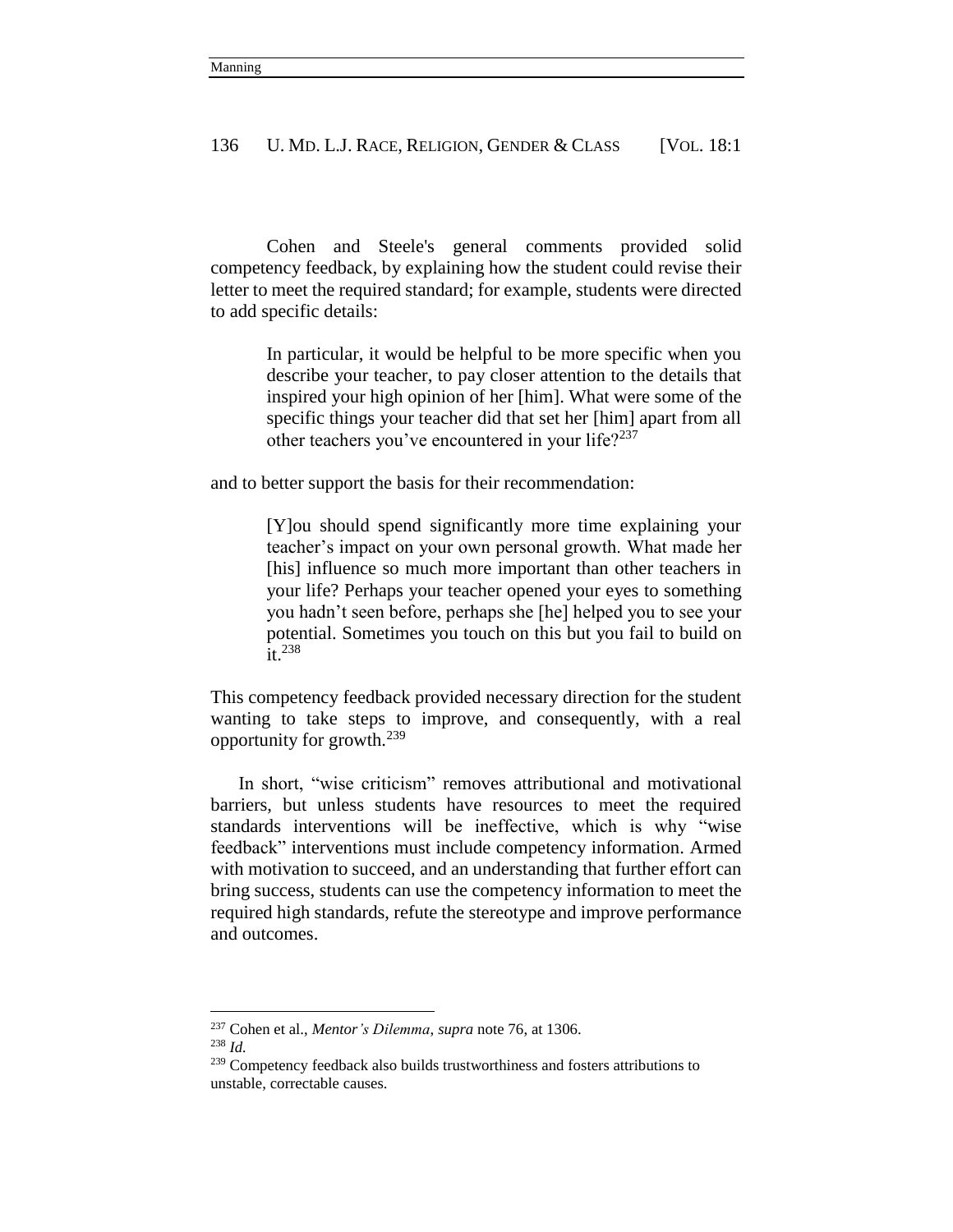#### **CONCLUSION**

While individual faculty may not be able to make immediate changes to address structural and systemic problems in law school and the profession, they do have a tool--that is both powerful and tractable- -to address academic success and retention issues for stereotyped students in their own classrooms: "wise feedback." "Wise" feedback explicitly invokes high standards as the basis for the criticism, and explicitly assures students of their capacity to meet those standards.<sup>240</sup> It is easy enough to revise the generic comments from Cohen and Steele's "wise criticism" condition to be applicable to almost any law school setting. For example:

> Although your work demonstrates that you have spent a good deal of time and effort on this essay, it does not yet meet the higher standards we require in law school. We expect students to perform at a much higher standard than most other education because we are training you to be a member of a profession one in which you will be entrusted to represent the interests of others, namely, your clients. The comments I provide in the following pages are quite critical, but I hope helpful. Remember, it takes a good deal of time to provide you with this feedback and I wouldn't go to the trouble of giving you this feedback if I didn't think, based on what I've read in your essay, that you are capable of meeting this higher standard.

However, to be truly "wise" the feedback must also contain sufficient competency information that makes clear how the difficulties and/or failures are fixable with further effort. $241$  This means providing specific information about how to improve performance, including steps the student can take and changes the student can make, to meet the required standards.<sup>242</sup> Additionally, to be "wise" feedback must be conveyed by an educator willing to develop trust via expenditures of expend time and effort, often in the form of detailed feedback, which conveys to students they are capable, valued, and respected. 243

<sup>240</sup> *Supra* Section III.B.

<sup>241</sup> *Supra* Section III.B.4.

<sup>242</sup> *Supra* Section III.B.4.

<sup>243</sup> *Supra* Section III.B.2.